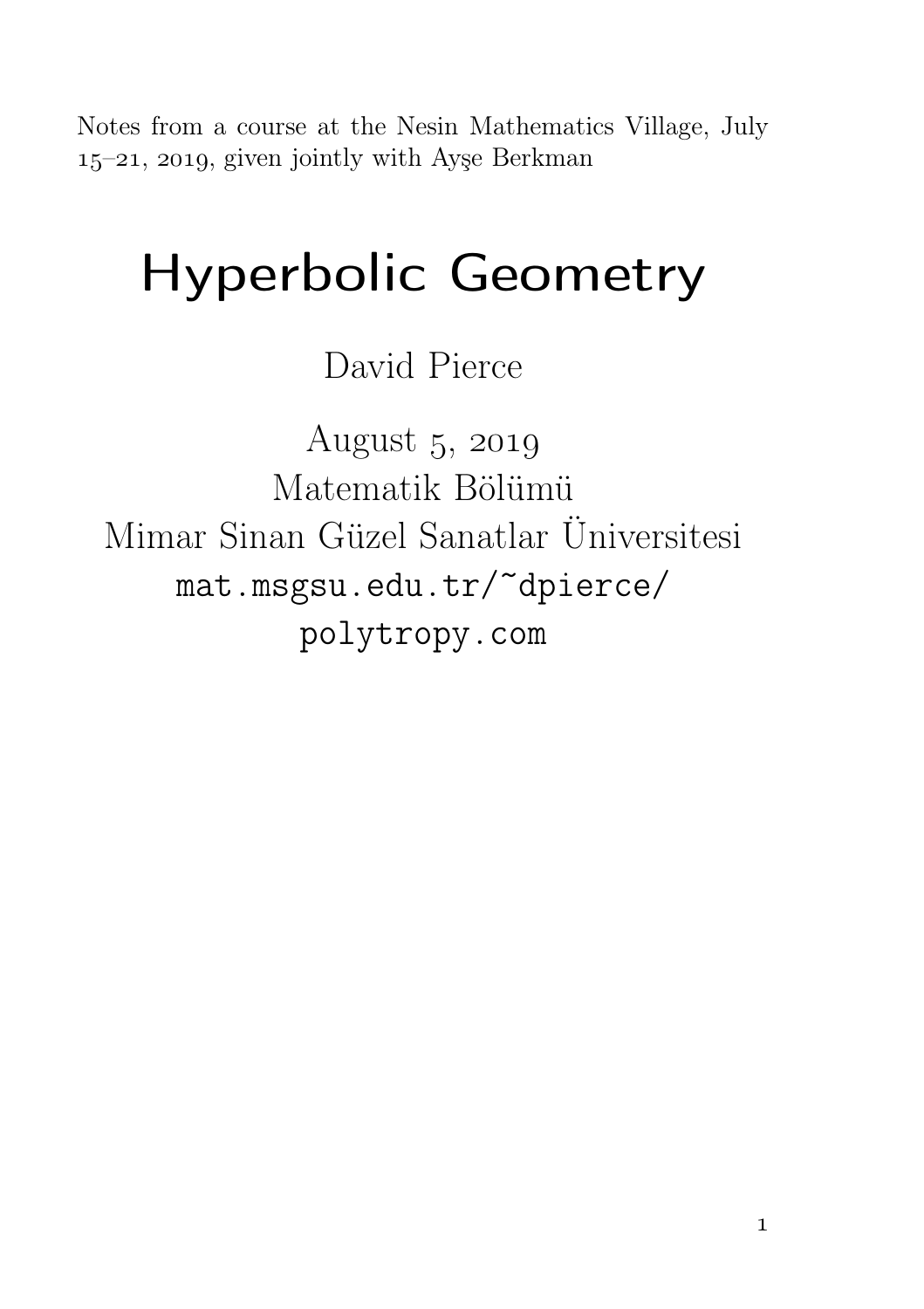## **Contents**

| Introduction<br>4 |       |                                                  |    |  |  |
|-------------------|-------|--------------------------------------------------|----|--|--|
| $\mathbf{1}$      | Field |                                                  | 7  |  |  |
|                   | 1.1   |                                                  |    |  |  |
|                   | 1.2   | Poincaré Half-plane 11                           |    |  |  |
|                   | 1.3   | Euclidean Fields 18                              |    |  |  |
|                   | 1.4   | Geometric Axioms 21                              |    |  |  |
|                   | 1.5   | Hyperbolic Automorphisms                         | 27 |  |  |
| $\mathcal{P}$     | Plane |                                                  | 37 |  |  |
|                   | 2.1   |                                                  | 37 |  |  |
|                   | 2.2   | Ends                                             | 38 |  |  |
|                   |       | 2.3 Euclidean Field 41                           |    |  |  |
|                   |       |                                                  | 42 |  |  |
|                   |       |                                                  | 43 |  |  |
|                   |       | 2.3.3 Multiplication and Inversion $\dots \dots$ | 46 |  |  |
|                   | 2.4   |                                                  | 48 |  |  |
|                   | 2.5   | Bolyai's Parallel Construction                   | 52 |  |  |
|                   |       | <b>Bibliography</b>                              | 55 |  |  |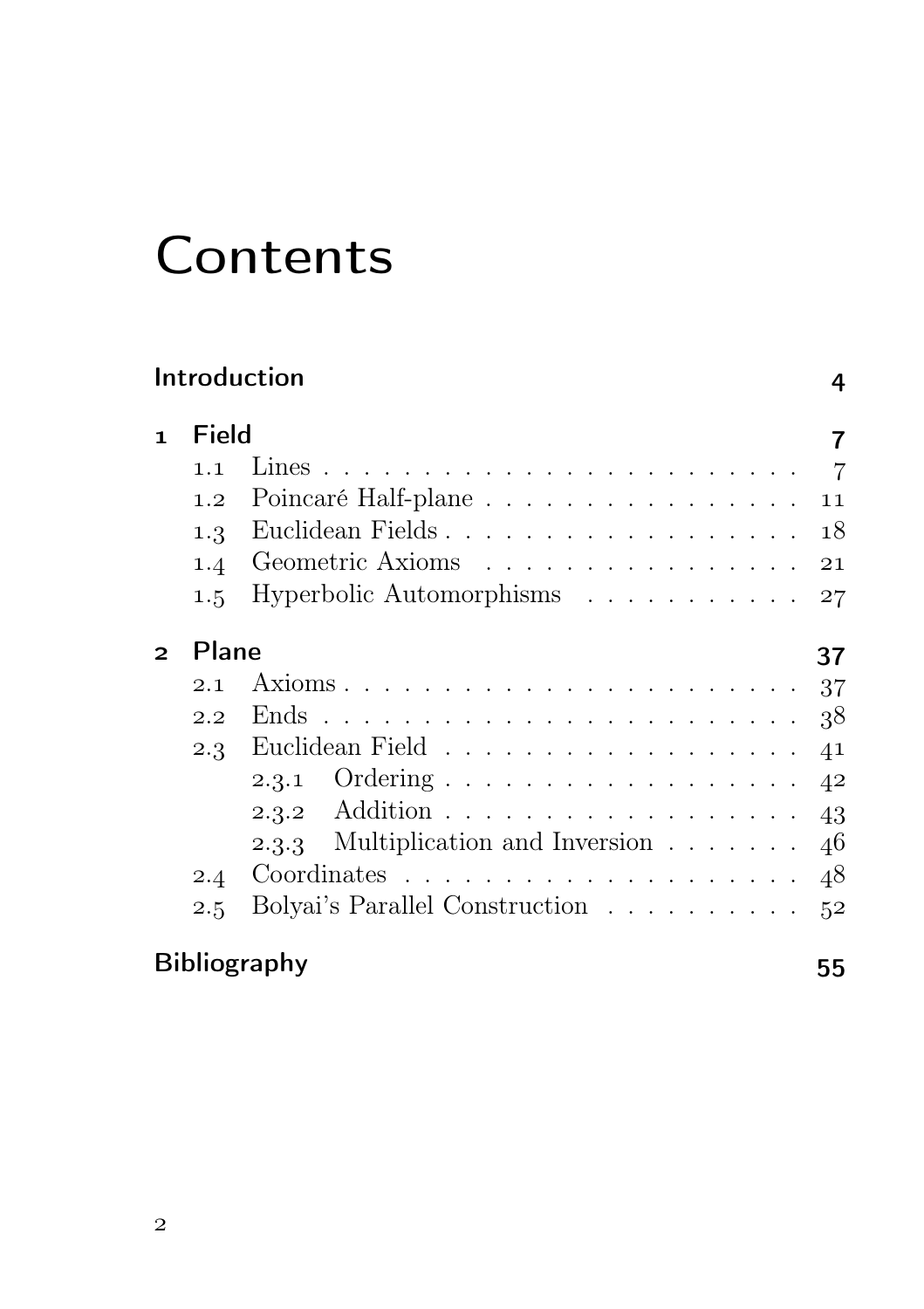# List of Figures

| 1.1     | A hyperbolic circle                                                | 14 |
|---------|--------------------------------------------------------------------|----|
| 1.2     | Another hyperbolic circle                                          | 15 |
| 1.3     | Angle and its half 18                                              |    |
| 1.4     | Hyperbolic circle and radii                                        | 20 |
| 1.5     |                                                                    |    |
| $1.6\,$ |                                                                    | 24 |
| 1.7     | Parallel geodesic rays from horocycles 26                          |    |
| 1.8     | Hyperbolic parallel postulate $\ldots \ldots \ldots \ldots 27$     |    |
| 1.9     | Hyperbolic line through $i \dots \dots \dots \dots \dots$ 32       |    |
| 1.10    | Perpendicular bisector construction $\ldots \ldots$ 36             |    |
| 2.1     | Common perpendicular 39                                            |    |
| $2.2\,$ | Line with given ends $\ldots \ldots \ldots \ldots \ldots$ 40       |    |
| 2.3     | Line of ends $\ldots \ldots \ldots \ldots \ldots \ldots \ldots$ 42 |    |
| 2.4     | Parallel perpendicular bisectors 44                                |    |
| 2.5     | Automorphism 48                                                    |    |
| 2.6     | Lines through an arbitrary point $\ldots \ldots \ldots$ 50         |    |
| 2.7     | Parallel construction $\ldots \ldots \ldots \ldots \ldots 53$      |    |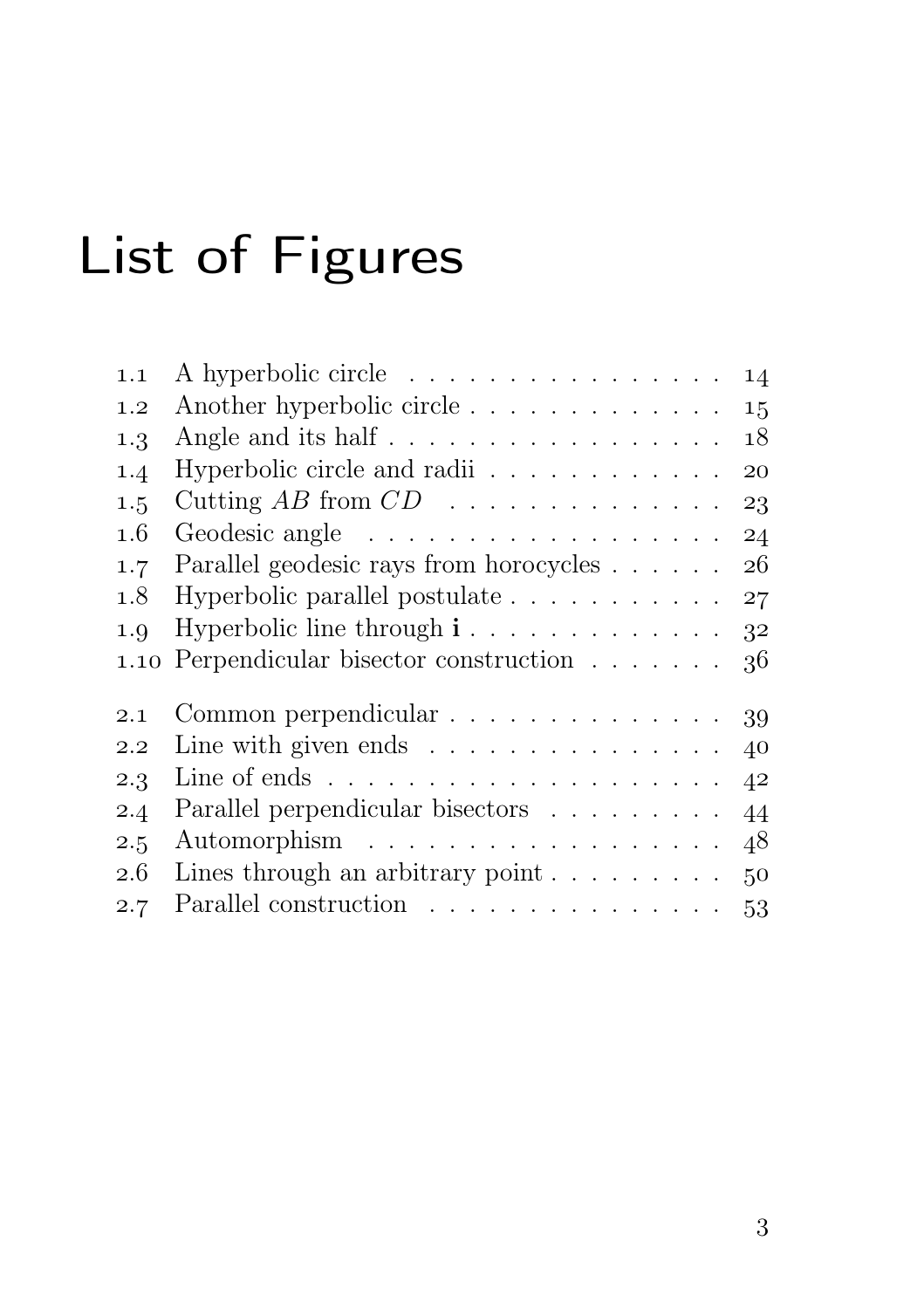## Introduction

In Chapter 1, we start with the Poincaré half-plane, which we shall denote by

#### $\mathbb{H}^2(\mathbb{R})$ .

This is an example of a hyperbolic plane, namely a set of points with designated lines and circles—hyperbolic lines and **hyperbolic circles**—having certian properties. In  $\mathbb{H}^2(\mathbb{R})$ , the points are those of  $\mathbb{R}^2$  (or  $\mathbb{C}$ ) with positive y-coordinate or (imaginary part). A segment of a hyperbolic line is the path of the shortest journey between the endpoints, if speed is proportional to  $y$ -coordinate. We can compute the time of the journey with an integral. A hyperbolic circle is the set of points, reaching any of which takes the same time.

The hyperbolic lines turn out to be semicircles and vertical rays; the hyperbolic circles, ordinary circles. We can define these in the upper half-plane associated with any Euclidean field, namely an ordered field  $K$  whose every positive element is a square. Thus we obtain the hyperbolic plane that we call

#### $\mathbb{H}^2(K).$

Here a hyperbolic segment may not have a length that is a number; but we can still tell when two segments are equal. An **isometry** of the plane takes every segment to an equal segment. We work out what the isometries are.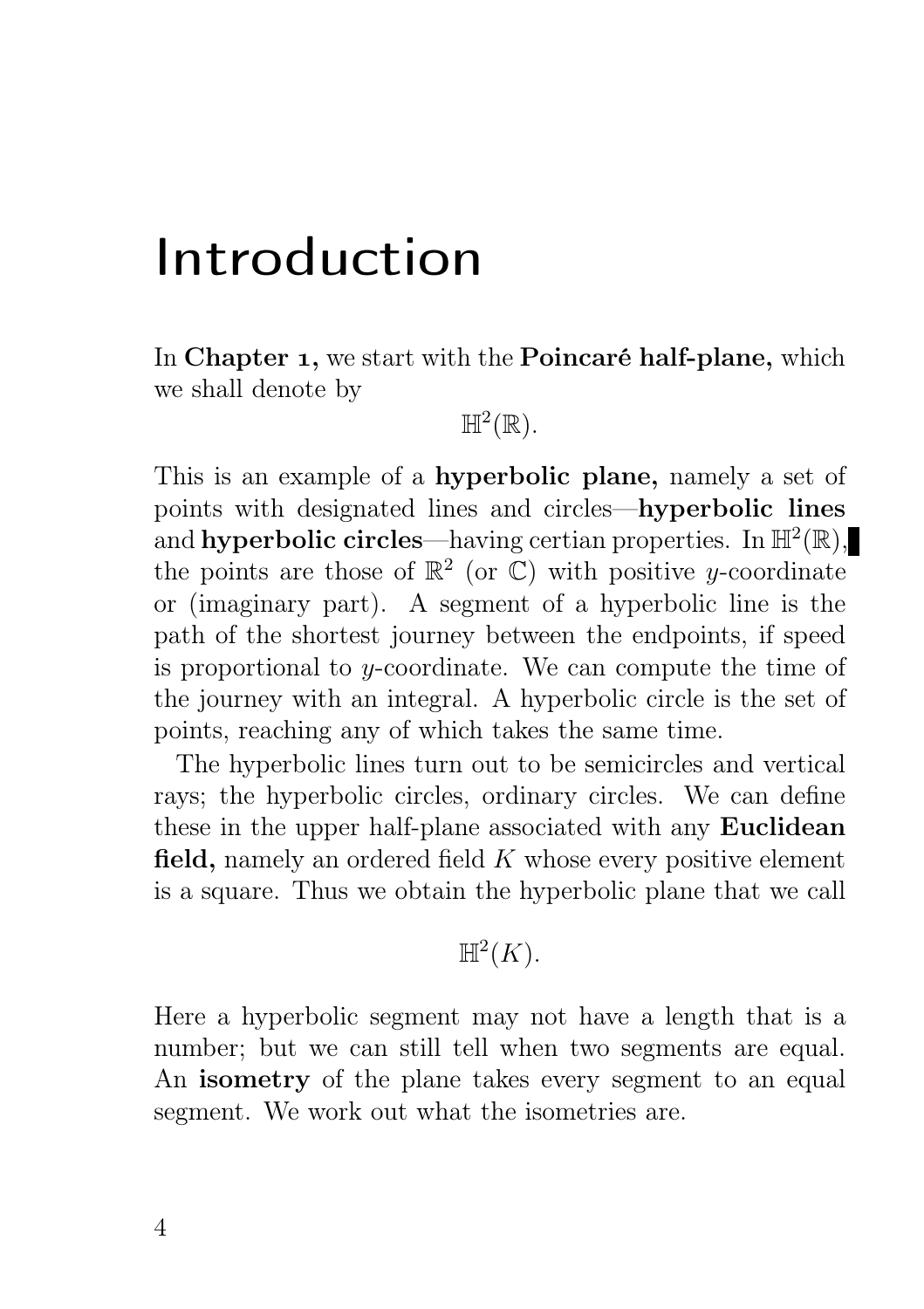In Chapter 2, we show that every model of Hilbert's axioms for a hyperbolic plane is isomorphic to a Poincaré half-plane over some Euclidean field. This work is based on Hilbert's "New Development of Bolyai-Lobachevskian Geometry," which, having been translated from *Mathematische Annalen* 57, is Appendix III in the  $1971$  English edition of Hilbert's Foundations of Geometry [10]. In Hilbert's words, we show

that it is possible to develop Bolyai-Lobachevskian geometry in the plane exclusively with the plane axioms without the use of the continuity axioms.

Our specific aim in Chapter  $\alpha$  is what Hartshorne [q, p. 388] calls

Hilbert's tour de force, the creation of an abstract field out of the geometry of a hyperbolic plane.

We set out just enough axioms for this. Thus we differ from Borsuk and Szmielew in *Foundations of Geometry* [3] (one of the "additional references" in a note added to the end of Hilbert's paper); for they

develop Euclidean and Bolyai-Lobachevskian geometry on the basis of an axiom system due, in principle, to Hilbert. It should be noted at once, however, that the authors develop these geometries, in principle, as far as necessary to be able to prove them categorical, i.e., to show that the Cartesian space known from analytic geometry is up to isomorphism the only model of Euclidean geometry, and Klein space (constructed with the help of notions known from the analytic geometry of projective space) is up to isomorphism the only model of Bolyai-Lobachevskian geometry.

The field interpreted in these models will be the field of real numbers. However, in the most general sense, any field (or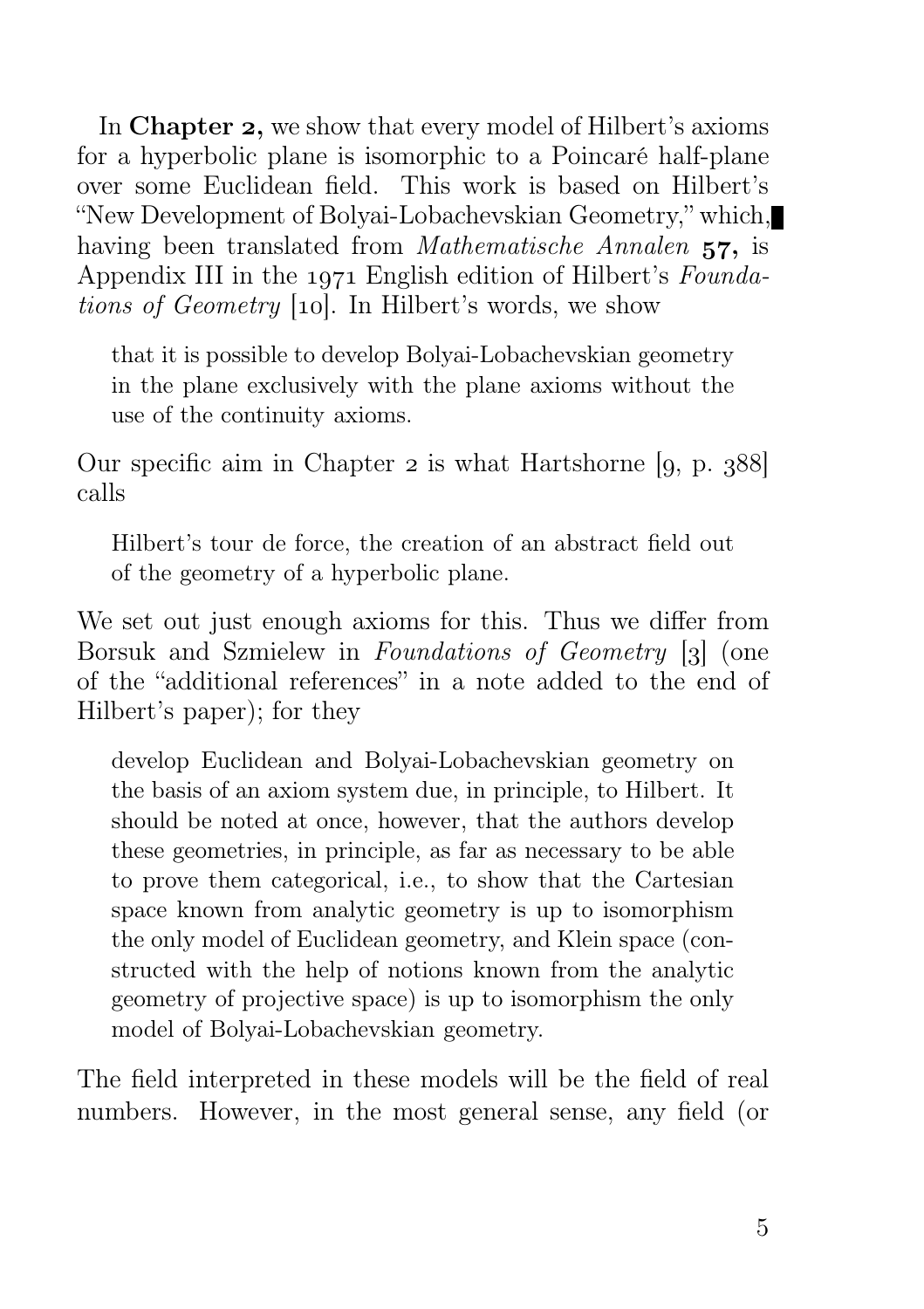even skew-field) yields a "Cartesian space"; any Euclidean field yields a "Klein space."

In a footnote on the passage quoted above, Hilbert refers to similar work in plane elliptic geometry, by Dehn and Hessenberg, then in absolute geometry ("even without any assumption about intersecting or nonintersecting lines"), by Hjelmslev, in Mathematische Annalen  $60, 61,$  and  $64$ .

Like the Ancients (as Netz  $[12]$  points out), dispensing with verbal descriptions, we may let diagrams alone define certain points.

In the past, I have taught hyperbolic geometry axiomatically, as in Chapter 2, but through Lobachevski  $[11]$ . I have then introduced the Poincaré half-plane as a model, and used this model for drawing diagrams; but students have had trouble thinking of curved lines as straight. Chapter is an attempt to solve this problem.

The general problem of presenting hyperbolic geometry may be insoluble, if only because ill defined. Different courses will have different emphases for different purposes. The present course concerns the logical interactions between geometry and algebra. We use analysis at the beginning, only to justify thinking of certain curved lines as straight. The notes are still a fairly rough draft.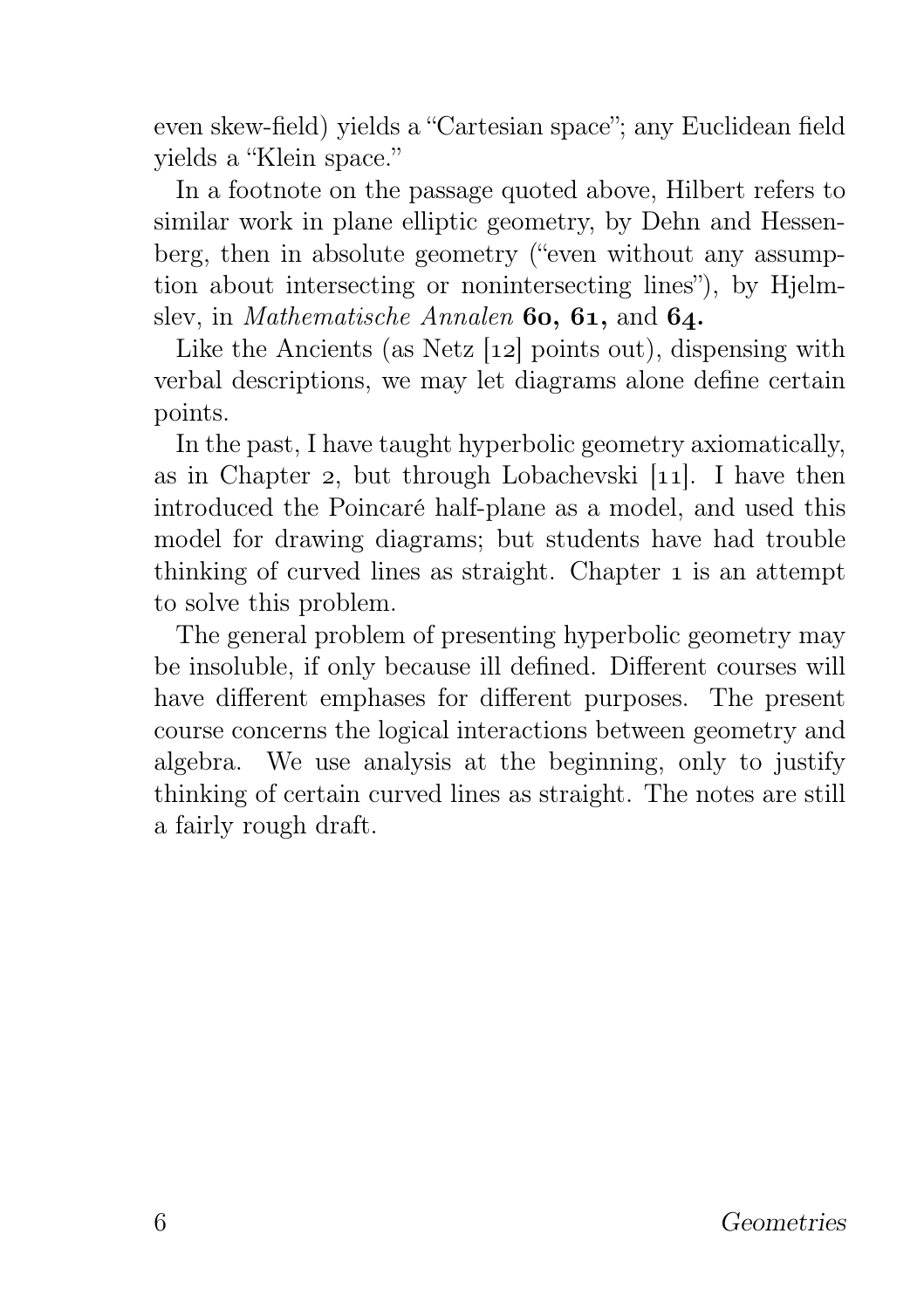## Field

### . Lines

In the words at the head of Euclid's *Elements*  $[4, 5, 6, 7, 8]$ , "a line is breadthless length" (Γραμμή μήκος άπλατές). Such a line may be curved: the circumference of a circle will be an example.

The English word "line" is the noun corresponding to the adjective "linen." This means flaxen and is related to the Latin linvm, meaning flax. A line is a thread or cord, originally flaxen. A cord may lie in a heap, or be wound around a spool, not straight at all; or it may be pulled taut, into a straight  $line^{-1}$ 

In the Cartesian plane  $\mathbb{R}^2$ , the **straight lines** are the solution-sets of equations

$$
ax + by = c,\tag{1.1}
$$

where at least one of  $a$  and  $b$  is not 0, but each, along with c, is an element of  $\mathbb R$ . If A and B are distinct points in the plane and have coordinates  $(a_0, a_1)$  and  $(b_0, b_1)$  respectively,

<sup>&</sup>lt;sup>1</sup>After the definition of a line in the *Elements*, there is an obscure definition of a straight line. In The Forgotten Revolution [13, pp. 323-4], Lucio Russo argues plausibly that this definition is only a later addition to the Elements, its origin being a student's crib-sheet.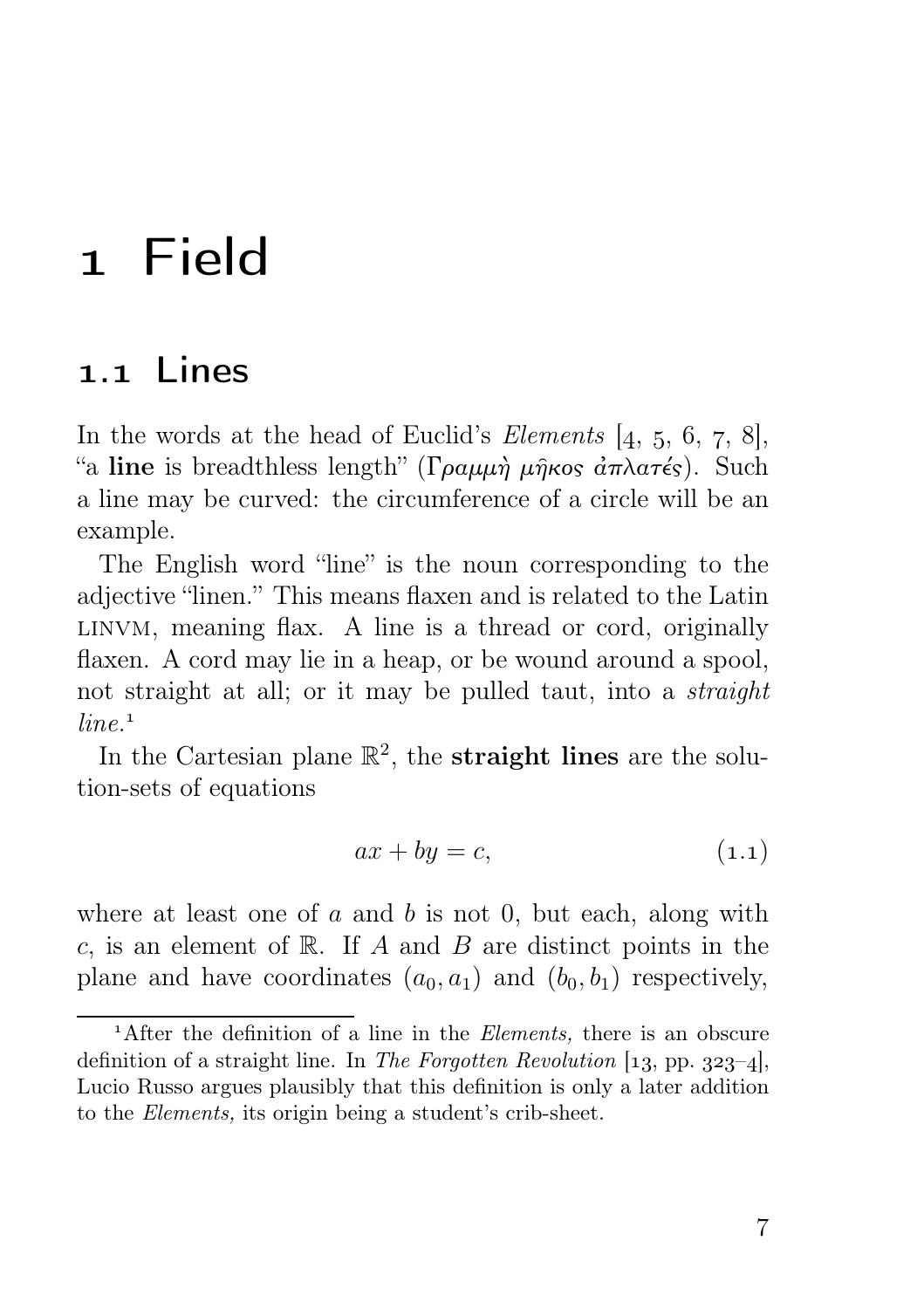then there is a unique straight line passing through them, and the segment denoted by AB has length given by the rule

$$
|AB| = \sqrt{(a_0 - b_0)^2 + (a_1 - b_1)^2}.
$$
 (1.2)

We may also use the notation AB for the whole straight line that contains A and B.

We consider now lengths of other lines. If  $(f_0, f_1)$  or f is an injective, continuously differentiable function into  $\mathbb{R}^2$  from an interval  $[0, T]$ , then we can understand f as a **journey**, which proceeds

- from time 0 to time  $T$ ,
- from *position*  $f(0)$  to position  $f(T)$ .

Suggestively, we may say that

- $\bullet$  the domain of f is the **period**, and
- the range of  $f$  is the **path**,

of the journey. The **speed** of the journey at each time  $t$  is given by

$$
|f'(t)| = \sqrt{f_0'(t)^2 + f_1'(t)^2}.
$$

The **length** of the journey, or the **distance** from its beginning to its end, is ambiguous: it could be the length of the path or the period.

- The length of the period is just T.
- The length of the path of  $f$  is given by

$$
L = \int_0^T |f'(t)| dt = \int_0^T |f'|.
$$

The path of f may also be the range of a (still injective and continuously differentiable) function  $\gamma$  on an interval [a, b], where

$$
\gamma(a) = f(0), \qquad \gamma(b) = f(T).
$$

Geometries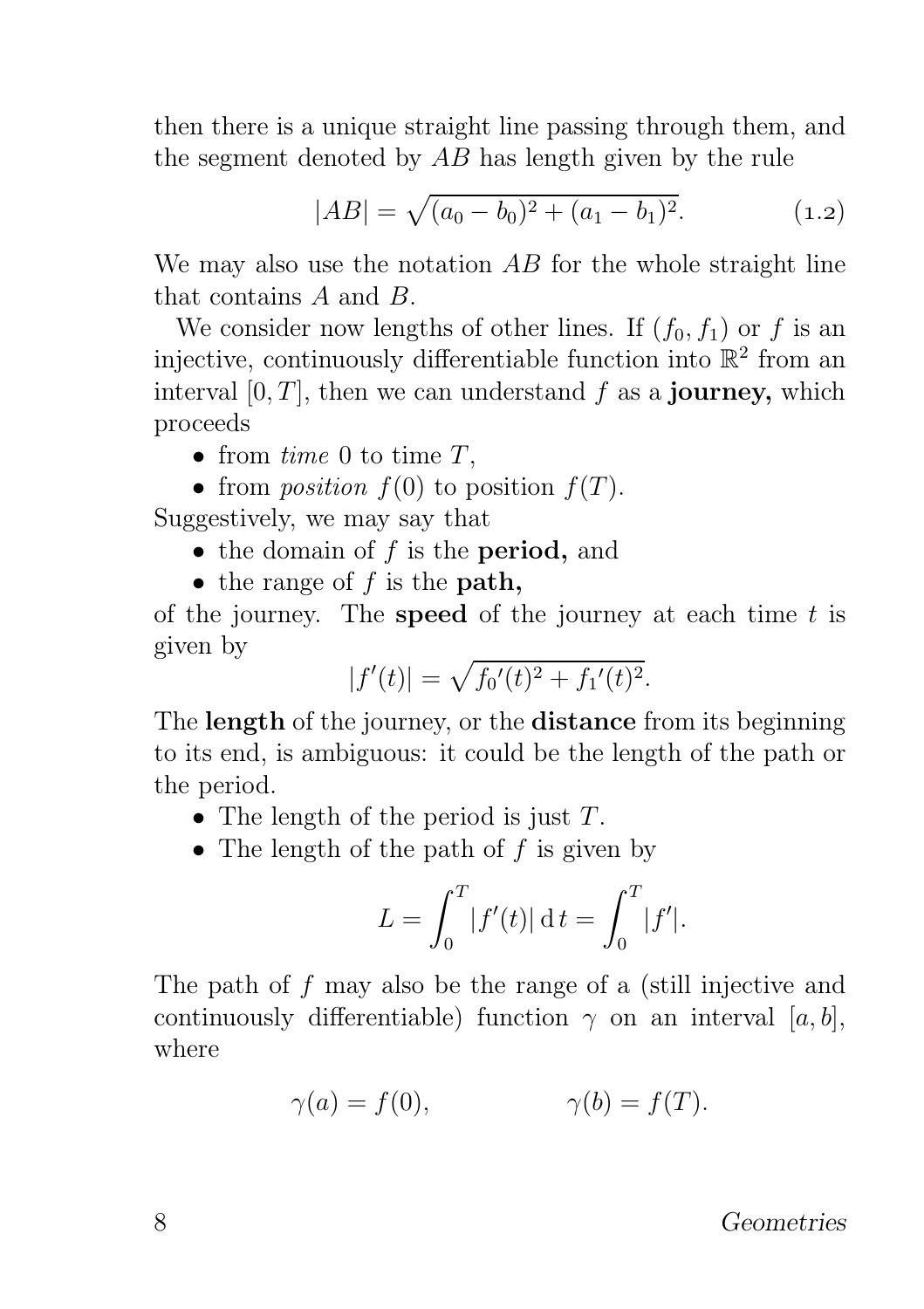With the substitution

$$
\gamma(u) = f(t), \qquad \gamma'(u) \, \mathrm{d} \, u = f'(t) \, \mathrm{d} \, t, \qquad (1.3)
$$

we obtain the equation

$$
\int_0^T |f'| = \int_a^b |\gamma'|.
$$

It may be that the speed of  $f$  is constrained by the rule

$$
|f'| = \sigma \circ f,\tag{1.4}
$$

where  $\sigma$  is a continuous function into  $\mathbb{R}$ , defined on a subset of  $\mathbb{R}^2$  that includes the path of f (which is the range of  $\gamma$ ). We are going to work with a nontrivial example of such a constraint in the next section and beyond.

Meanwhile, rewriting  $(1.4)$  as

$$
\frac{|f'|}{\sigma \circ f} = 1,
$$

we obtain

$$
T = \int_0^T \frac{|f'|}{\sigma \circ f}.
$$

As distance is the time integral of speed, so time is the distance integral of the inverse of speed. Again using the substitution  $(1.3)$ , we obtain

$$
T = \int_{a}^{b} \frac{|\gamma'|}{\sigma \circ \gamma}.
$$
 (1.5)

Thus, knowing only a path from a point  $A$  to a point  $B$  in the domain of  $\sigma$ , we know how long a journey takes on that path under the constraint  $(1.4)$ .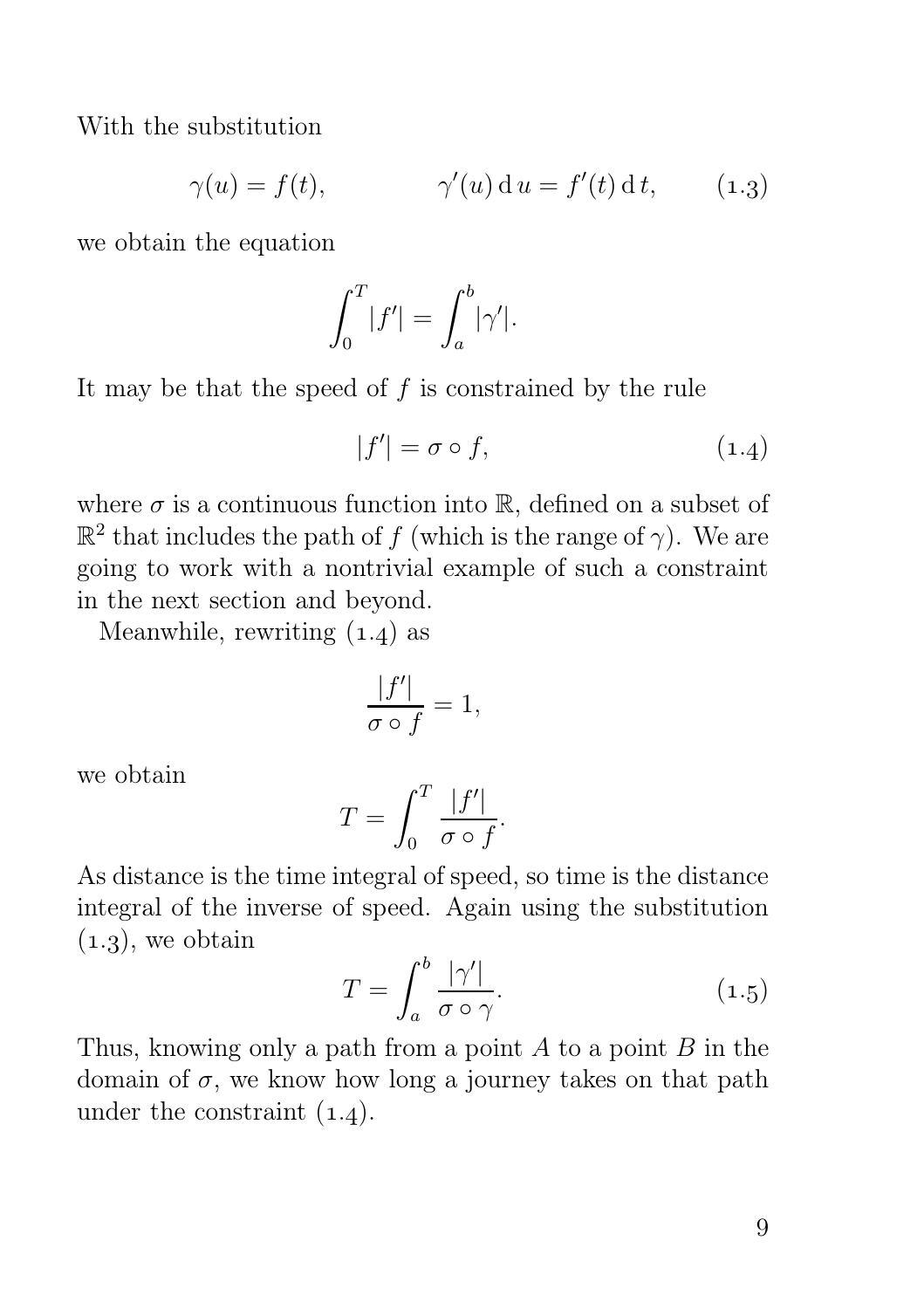The constrained journey from  $A$  to  $B$  that has the shortest period may not have a straight path. We call it a geodesic segment (with respect to  $\sigma$ ). The length of that shortest period is then the geodesic distance between A and B. If a point  $D$  is at the same distance from a point  $C$  that  $B$  is from A, then the two geodesic segments AB and CD are **equal.** An unbounded line whose segments are all geodesic will be a geodesic line.

In another of the definitions  $(\delta \rho \omega)$  at the head of Euclid's Elements,

A circle is a plane figure bounded by one line, all straight lines extending to which from one of the points lying inside the figure are equal to one another; and the center is that point of the circle. // Κύκλος έστι σχήμα έπίπεδον ύπο μιας γραμμῆς περιεχόμενον, πρὸς ἣν ἀφ' ἑνὸς σημείου τῶν ἐντὸς τοῦ σχήματος κειμένων πᾶσαι αἱ προσπίπτουσαι εὐθεῖαι ἴσαι ἀλλήλαις εἰσίν. Κέντρον δὲ τοῦ κύκλου τὸ σημεῖον καλεῖται.

Now we have the notion of a geodesic circle, whose circumference is the locus of points whose geodesic distances from a given point are all the same. We may confuse a circle with its circumference.

Let us define a **geometry** to be an ordered triple of three sets, the sets consisting respectively of points, straight lines, and circles. A standard example then is

$$
\mathbb{A}^2(\mathbb{R}),
$$

whose

- points compose  $\mathbb{R}^2$ ,
- straight lines are defined by equations  $(1.1)$  as above,
- circles are defined by equations

$$
|z - a|^2 = r^2,
$$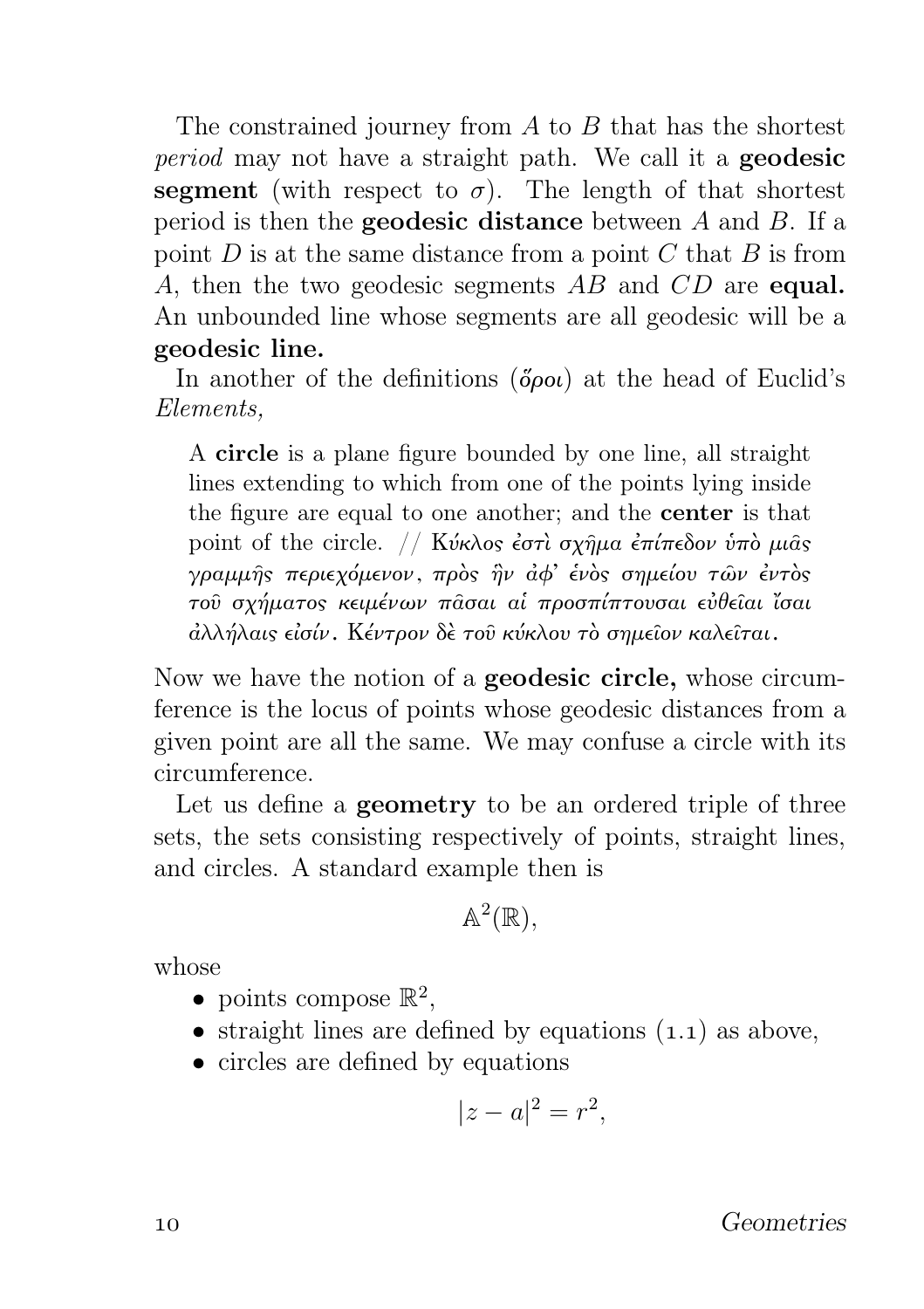where the variable z ranges over  $\mathbb{C}$ , and also  $a \in K(i)$ and  $r$  in  $K$ .

We shall make use of this example, but also another, which we are about to define, where the "straight lines" will be geodesic lines; circles, geodesic circles.

## 1.2 Poincaré Half-plane

The points of our new geometry will compose the upper halfplane,

$$
\{(x,y)\in\mathbb{R}^2\colon y>0\},\
$$

which is also  $\{z \in \mathbb{C} : \Im(z) > 0\}$ . Geodesics will be determined as in  $\S_{1.1}$  by one of the equivalent rules

$$
\sigma(x, y) = y, \qquad \sigma(z) = \Im(z).
$$

The geometry will be the Poincaré half-plane, which we may denote by

 $\mathbb{H}^2(\mathbb{R})$ .

It will be an example of a hyperbolic plane. In such a geometry, to refer to geodesics, we may use the adjective hyperbolic; however, we intend no allusion to the conic section called an hyperbola. For example, the length of the geodesic segment bounded by A and B is the hyperbolic distance from A to B. When we do not apply the adjective geodesic or hyperbolic, we mean a term in the usual sense: the Euclidean sense, to be considered further in  $\S_{1.4}$ .

**Theorem 1.1.** Between two points of  $\mathbb{H}^2(\mathbb{R})$ , the geodesic segment is

) the straight segment joining the points, if they are on the same vertical line;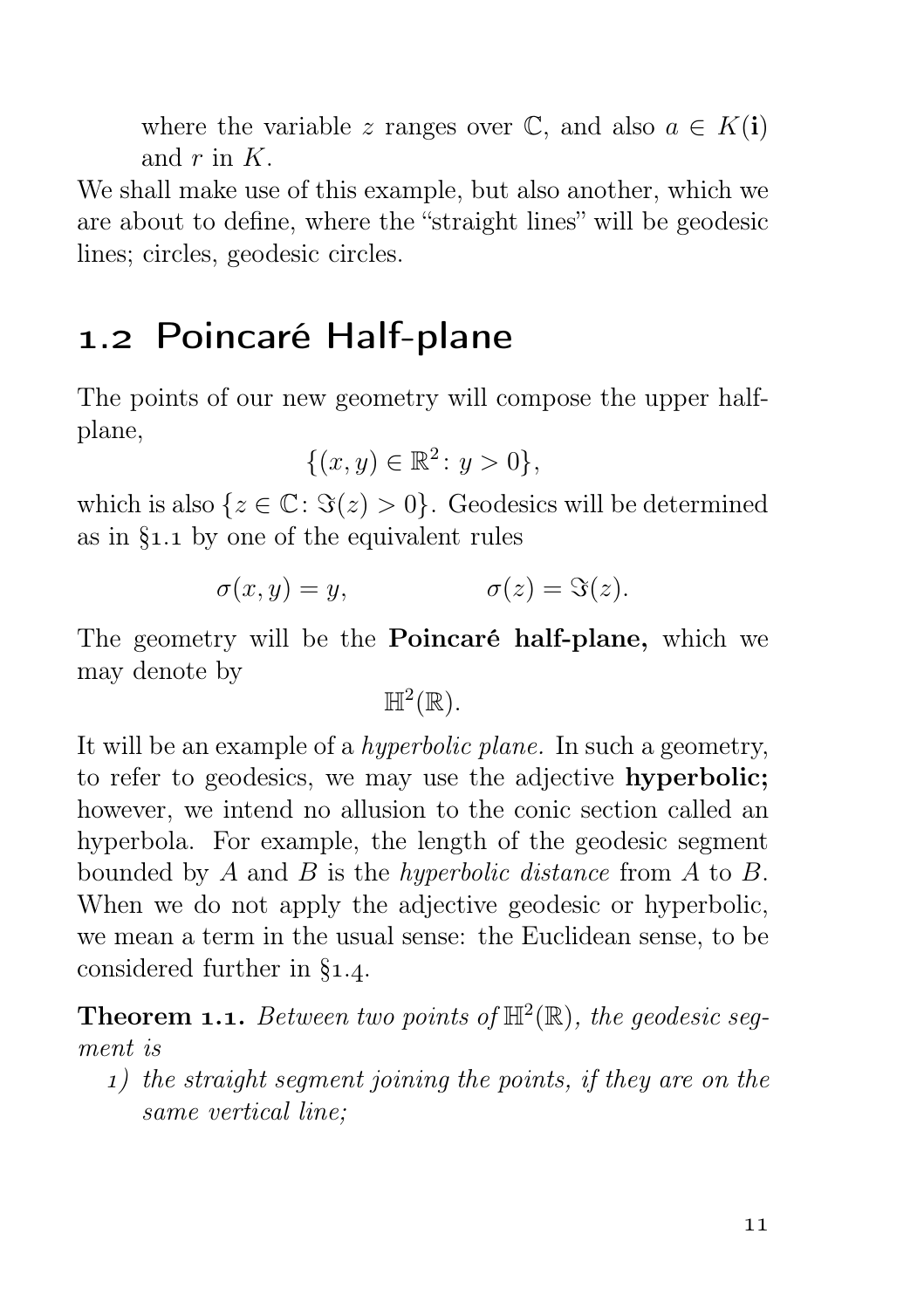) otherwise, the arc that they bound on a circle whose center is on the x-axis.

*Proof.* 1. Suppose the points are  $(c, a)$  and  $(c, b)$ . Along the straight path from one to the other,  $(1.5)$  takes the form

$$
T = \int_{a}^{b} \frac{\mathrm{d}y}{y}.
$$

On an arbitrary path  $\gamma$ , we compute

$$
\int_{\gamma} \frac{\sqrt{\mathrm{d}x^2 + \mathrm{d}y^2}}{y} = \int_{a}^{b} \frac{\sqrt{(\mathrm{d}x/\mathrm{d}y)^2 + 1}}{y} \mathrm{d}y \geqslant T.
$$

2. The points being  $A$  and  $B$ , we let the perpendicular bisector of  $AB$  cut the x-axis at O. Letting I be the projection of  $A$  on the x-axis, we define

$$
\alpha = IOA, \qquad \beta = IOB, \qquad (1.6)
$$

assuming then

$$
0<\alpha<\beta<\pi.
$$

Using a system of polar coordinates centered at O, for travel along the circular arc from  $A$  to  $B$  centered at  $O$ , if the arc has radius r, from  $(1.5)$  we compute

$$
T = \int_{\alpha}^{\beta} \frac{r \, \mathrm{d}\, \vartheta}{r \sin \vartheta} = \int_{\alpha}^{\beta} \frac{\mathrm{d}\, \vartheta}{\sin \vartheta}.
$$

This is independent of  $r$ . If we follow an arbitrary path,

$$
\int_{\gamma} \frac{\sqrt{d r^2 + (r \, d \, \vartheta)^2}}{r \sin \vartheta} = \int_{\alpha}^{\beta} \frac{\sqrt{(d r / r \, d \, \vartheta)^2 + 1}}{\sin \vartheta} \, d \, \vartheta \geqslant T. \quad \Box
$$

12 Geometries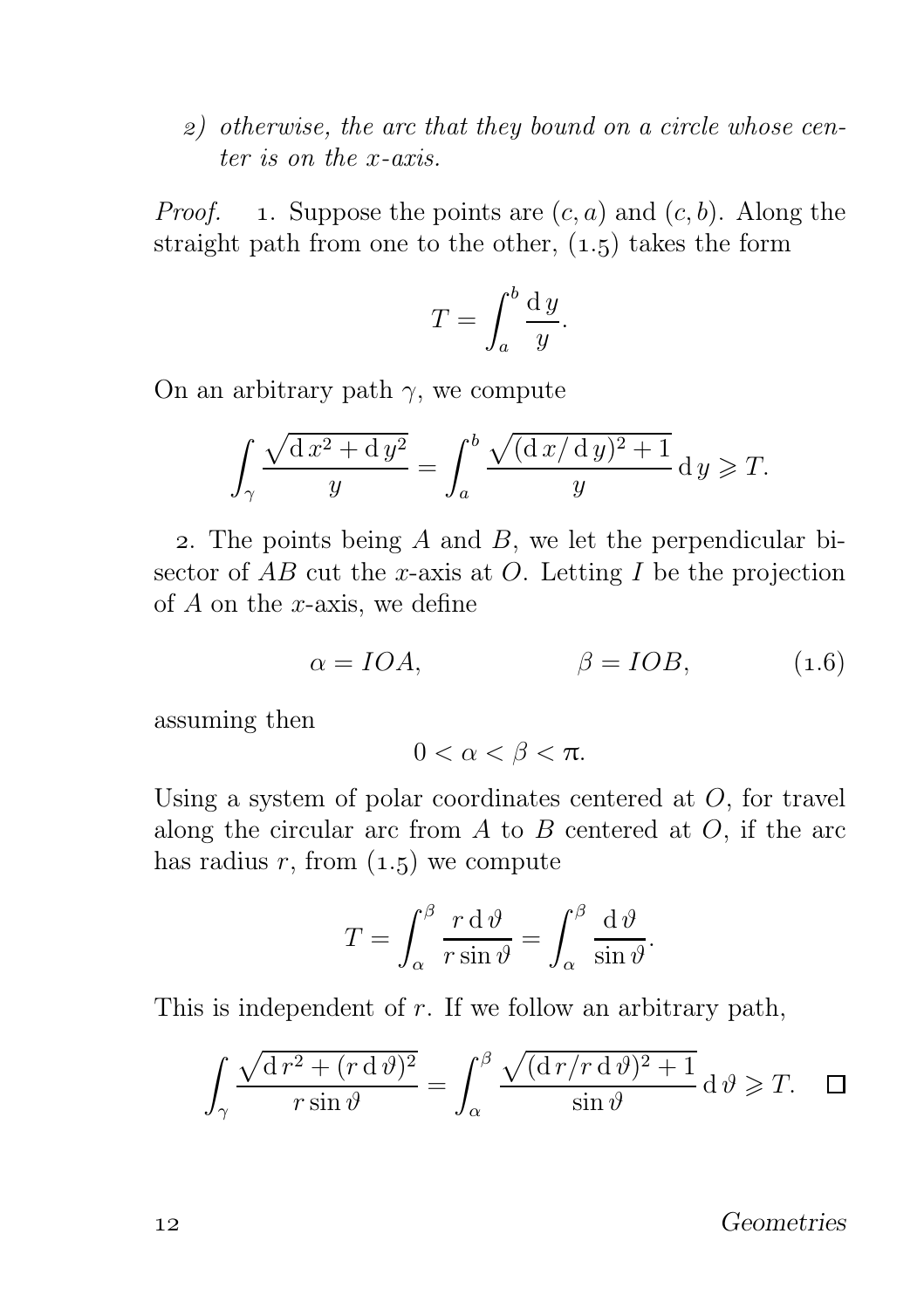A geodesic circle in  $\mathbb{H}^2(\mathbb{R})$  will be an ordinary circle, but its center will be displaced so that its distance from the  $x$ -axis will be, not the arithmetic, but the geometric mean of the distances of the nearest and farthest points of the circle from the axis. (Distances from the x-axis can only be meant in the ordinary, Euclidean sense, since the points of the axis do not belong to  $\mathbb{H}^2(\mathbb{R})$ .)

The following theorem, complicated to state in words, is illustrated by Figg.  $1.1$  and  $1.2$ .

**Theorem 1.2.** In  $\mathbb{H}^2(\mathbb{R})$ , the geodesic circle whose circumference passes through a point  $E$  and whose geodesic center is a point B is the (Euclidean) circle

- $\bullet$  whose diameter is  $AC$ ,
- where  $A$  and  $C$  are on the same vertical line with  $B$ ,
- $\bullet$  this line cuts the x-axis at  $O$ .
- $|OA| \cdot |OC| = |OB|^2$ ,
- and moreover
	- $1)$  A is E, if this lies on OB;
	- ) otherwise, A is where DE cuts OB,
		- $-$  D being where the circle with center X and passing through  $E$  cuts the x-axis,
		- $X$  being where the perpendicular bisector of BE cuts the x-axis.

*Proof.* In Figg. 1.1 and 1.2,

- the altitudes  $AO, DE'$ , and  $D'E$  of triangle  $ADD'$  meet (as the altitudes of a triangle always do) at  $C$ ;
- therefore the circle with diameter  $DD'$  passes through  $E$ and  $E'$ ;
- the circle also cuts  $AO$  at  $B$  and  $B'$ .

As a result, the points  $E$  and  $E'$  lie on the circle with diameter AC. Together with the points B and O,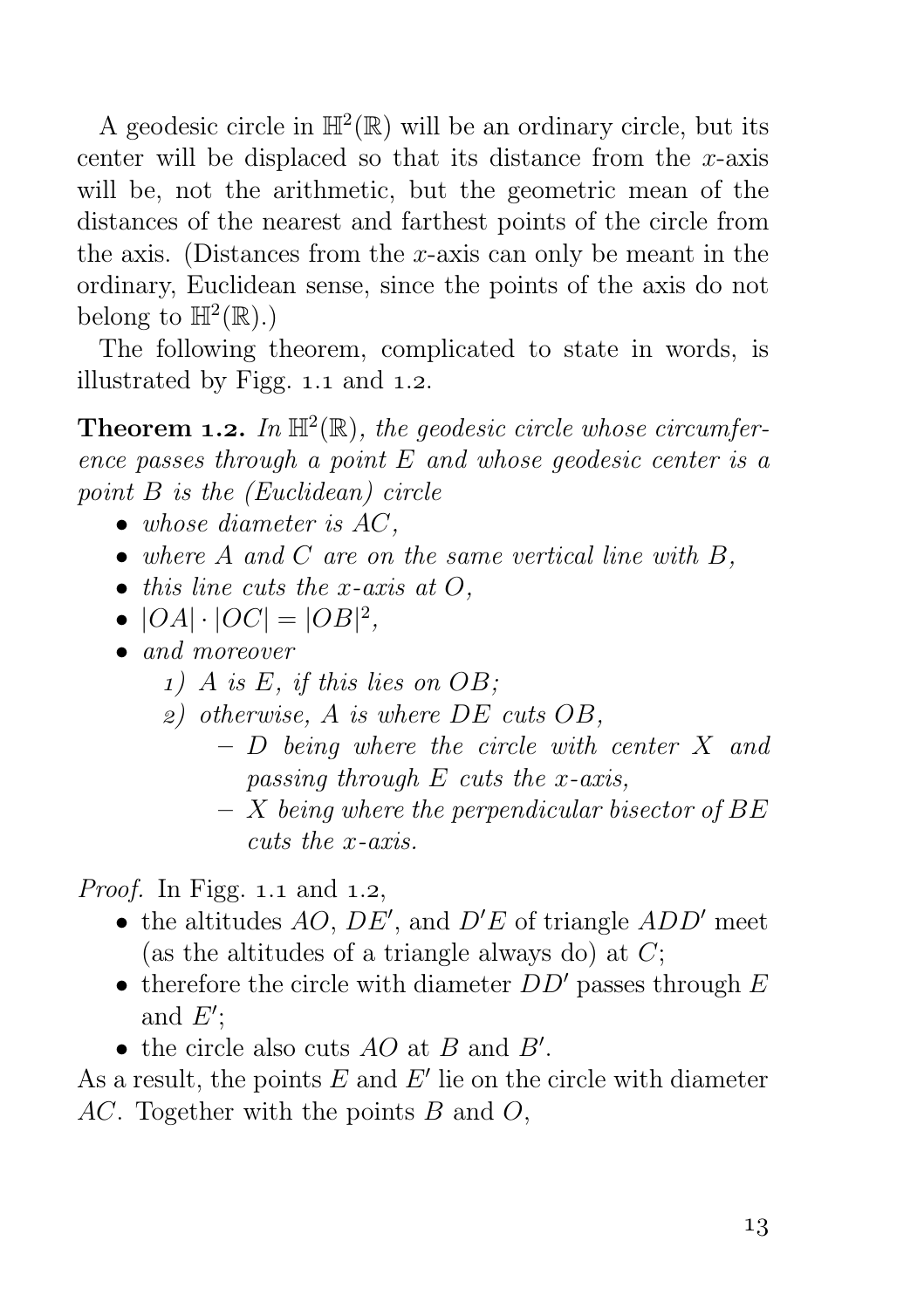

Figure 1.1: A hyperbolic circle  $\,$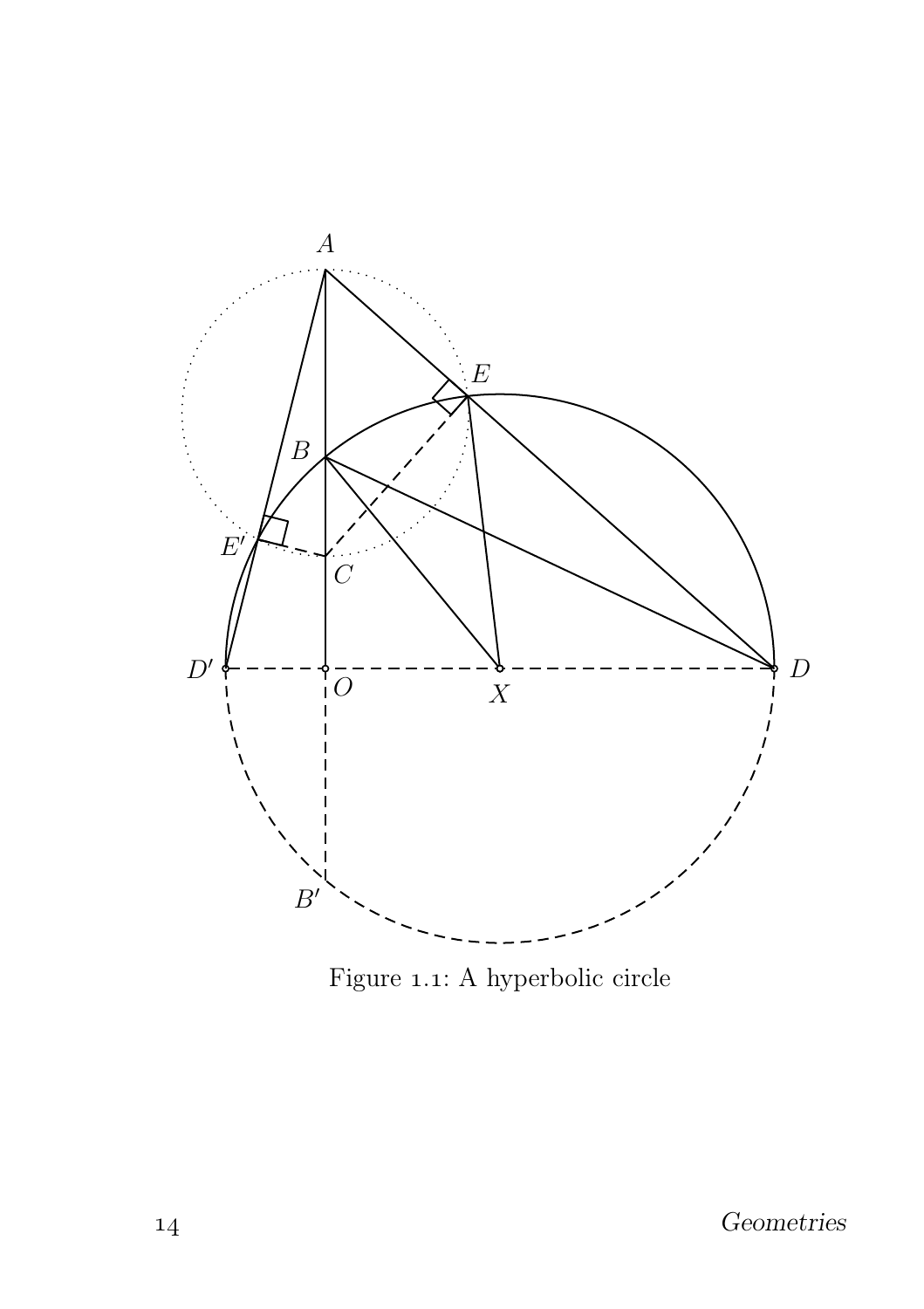

 ${\rm Figure}$  1.2: Another hyperbolic circle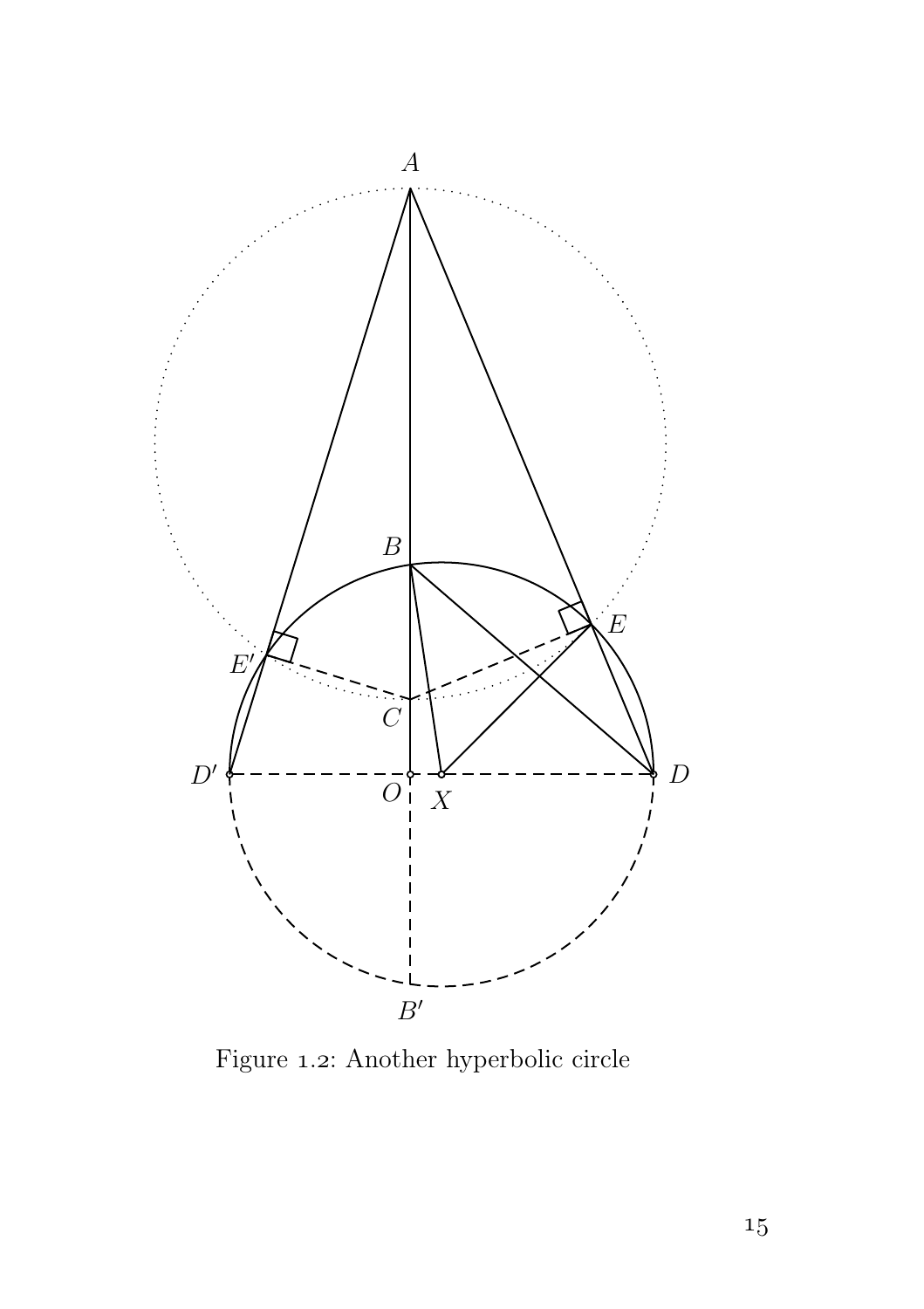) the point E determines A, and

2) the point A determines  $C$ ;

we show this now.

1. Given  $E$  not on  $BO$ , we let angle  $BOX$  be right, but also require  $X$  to be equidistant from  $B$  and  $E$ . Letting the circle with center X passing through B (and therefore  $E$ ) cut  $OX$ at D, we let A be the intersection of DE and BO.

2. Given A on  $BO$ , we choose X arbitrarily so that angle  $BOX$  is right, and then we draw the circle with center X passing through  $B$ , letting the circle cut

- $OX$  at  $D$  and  $D'$ ,
- $AD$  and  $AD'$  at E and E' respectively,
- $OB$  also at  $B'$ .

We let  $C$  be the intersection of  $AO$  and  $DE'$  (and therefore of  $DE'$  as well). By similarity of triangles  $AEC$  and  $AOD$ , as well as the theorem (found in Euclid) on secants of circles, and since  $|OB'| = |OB|$ ,

$$
|AC| \cdot |AO| = |AE| \cdot |AD| = |AB| \cdot |AB'| = |AO|^2 - |OB|^2.
$$

Thus C is independent of the choice of X.

It is now enough to show that  $A, C$ , and  $E$  are all at the same geodesic distance from B.

•  $AB$  and  $BC$  are equal as geodesic segments, because, if  $A$ and  $B$  have *y*-coordinates  $a$  and  $b$  respectively, then, as in the proof of Theorem 1.1, the geodesic length of  $AB$  is given by

$$
\int_a^b \frac{dy}{y} = \log y \Big|_a^b = \log b - \log a = \log \frac{b}{a}.
$$

•  $AB$  and  $BE$  are equal as geodesic segments, because, letting

$$
\alpha = OXB, \qquad \beta = OXE,
$$

Geometries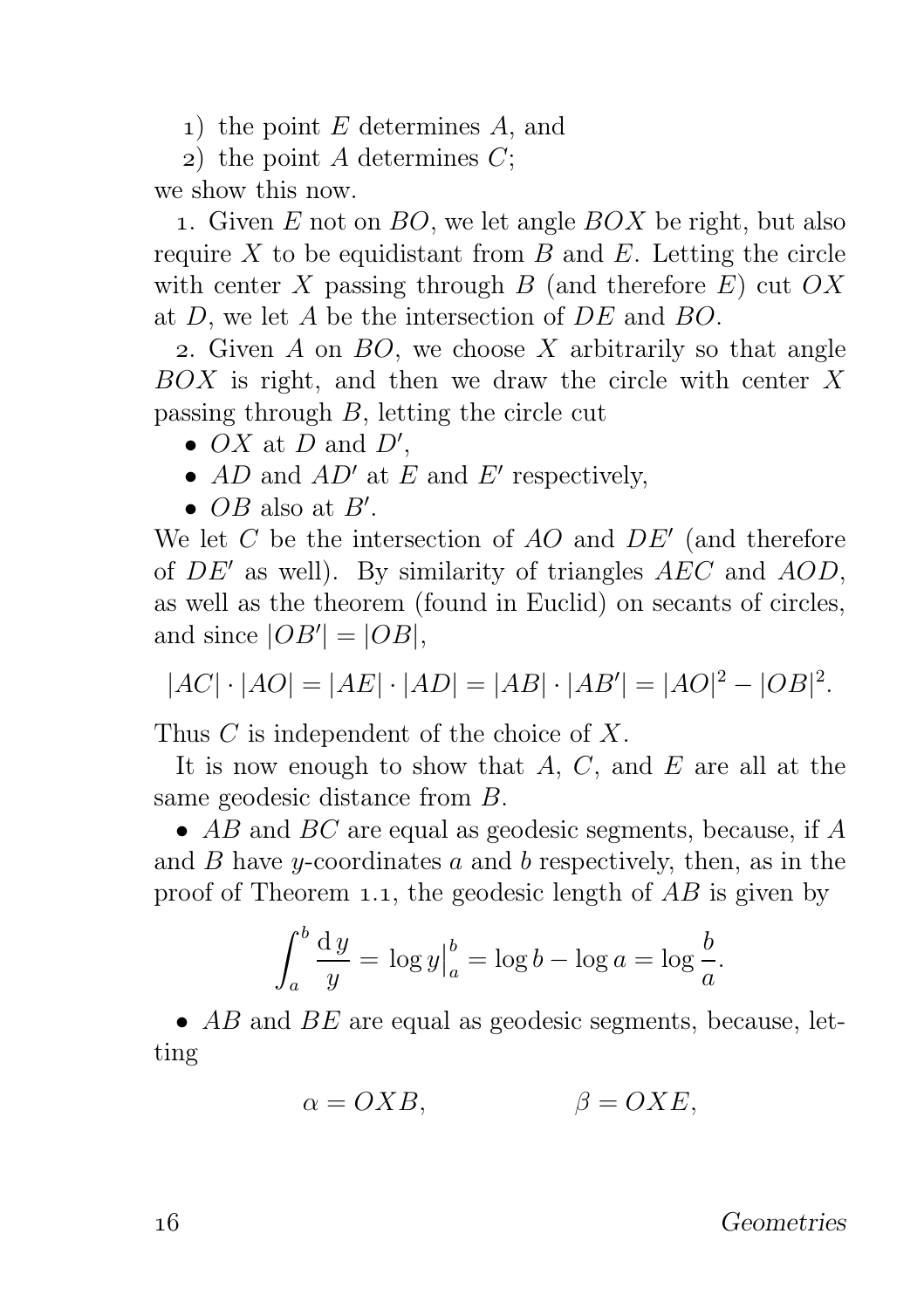so that

$$
\frac{\alpha}{2} = ODB, \qquad \qquad \frac{\beta}{2} = ODE,
$$

we have the geodesic length of EB as given by

$$
\int_{\alpha}^{\beta} \frac{\mathrm{d}\,\vartheta}{\sin\vartheta} = \log \frac{\tan(\beta/2)}{\tan(\alpha/2)} = \frac{a}{b},
$$

where we use

$$
\int \frac{\mathrm{d}\,\vartheta}{\sin\vartheta} = \log \left| \tan \frac{\vartheta}{2} \right| + C,\tag{1.7}
$$

which we can derive as follows.

$$
\int_{\alpha}^{\beta} \frac{\mathrm{d}\,\vartheta}{\sin\vartheta} = \int_{\alpha}^{\beta} \frac{\sin\vartheta \,\mathrm{d}\,\vartheta}{\sin^2\vartheta} = \int_{\alpha}^{\beta} \frac{\sin\vartheta \,\mathrm{d}\,\vartheta}{1 - \cos^2\vartheta} = -\int_{\cos\alpha}^{\cos\beta} \frac{\mathrm{d}\,t}{1 - t^2}
$$

by the substitution

$$
t = \cos \vartheta, \qquad \qquad d \, t = -\sin \vartheta \, d \, \vartheta.
$$

Since

$$
\frac{1}{1-t^2} = \frac{1}{(1+t)(1-t)} = \frac{1}{2} \left( \frac{1}{1+t} + \frac{1}{1-t} \right),
$$

so that

$$
-\int \frac{\mathrm{d}t}{1-t^2} = \frac{1}{2} \left( \log|1-t| - \log|1+t| \right) + C
$$

$$
= \frac{1}{2} \log \left| \frac{1-t}{1+t} \right| + C = \frac{1}{2} \log \frac{|1-t^2|}{(1+t)^2} + C,
$$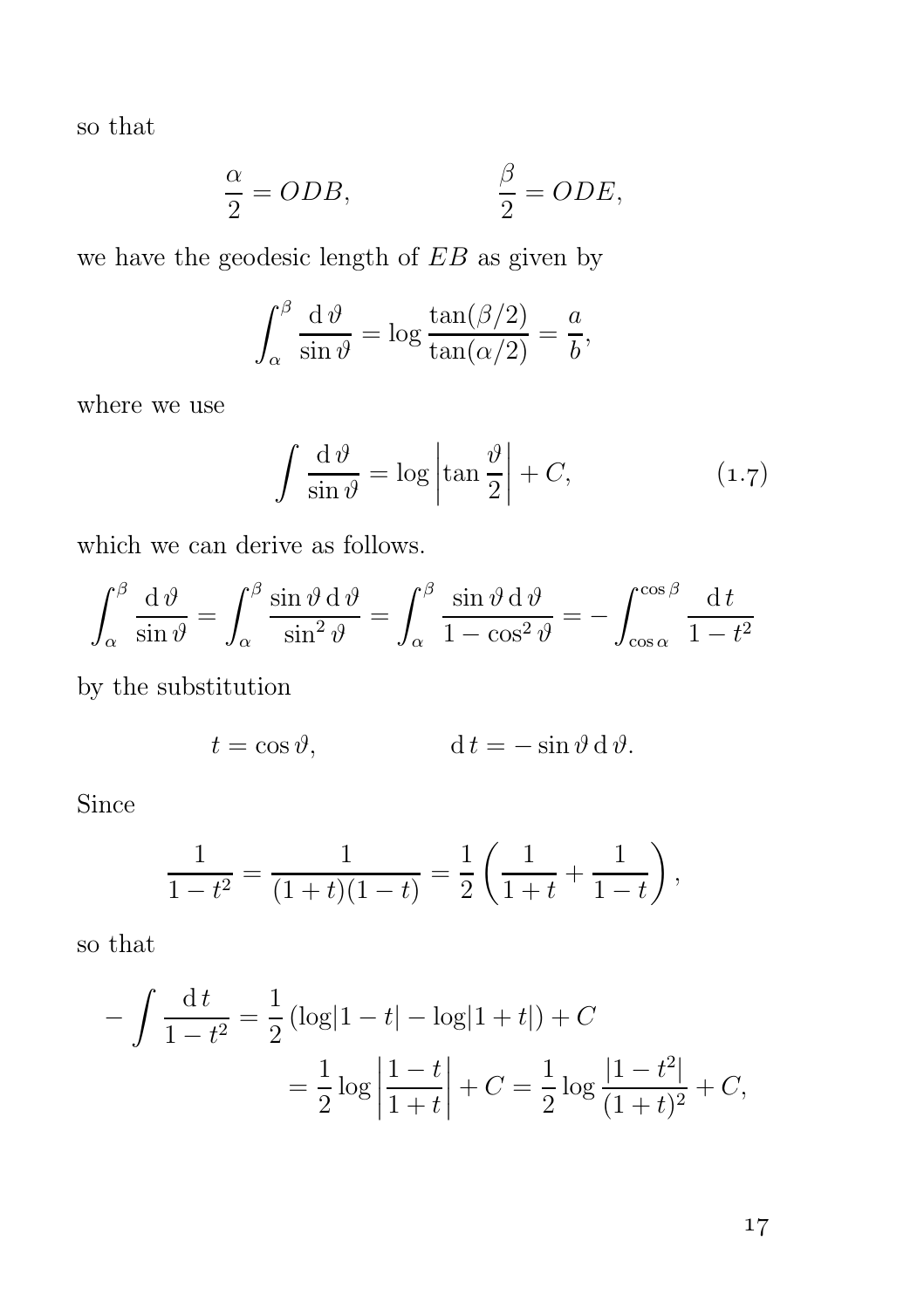

Figure 1.3: Angle and its half

we conclude

$$
\int \frac{\mathrm{d}\,\vartheta}{\sin\vartheta} = \frac{1}{2}\log\frac{1-\cos^2\vartheta}{(1+\cos\vartheta)^2} + C = \log\frac{|\sin\vartheta|}{1+\cos\vartheta} + C.
$$

We now obtain  $(1.7)$  from the identity (read from Fig. 1.3)

$$
\tan\frac{\vartheta}{2} = \frac{\sin\vartheta}{1 + \cos\vartheta}.
$$

We note in passing that some sources may use the formula

$$
\tan\frac{\vartheta}{2} = \frac{1-\cos\vartheta}{\sin\vartheta} = \csc\vartheta - \cot\vartheta.
$$

## 1.3 Euclidean Fields

The field  $\mathbb R$  of real numbers is an example of a Euclidean field, because it is an ordered field whose every positive element has a square root. Thus a Euclidean field is an ordered field whose ordering is definable by the rule

$$
x \leqslant y \Leftrightarrow \exists z \ x + z^2 = y.
$$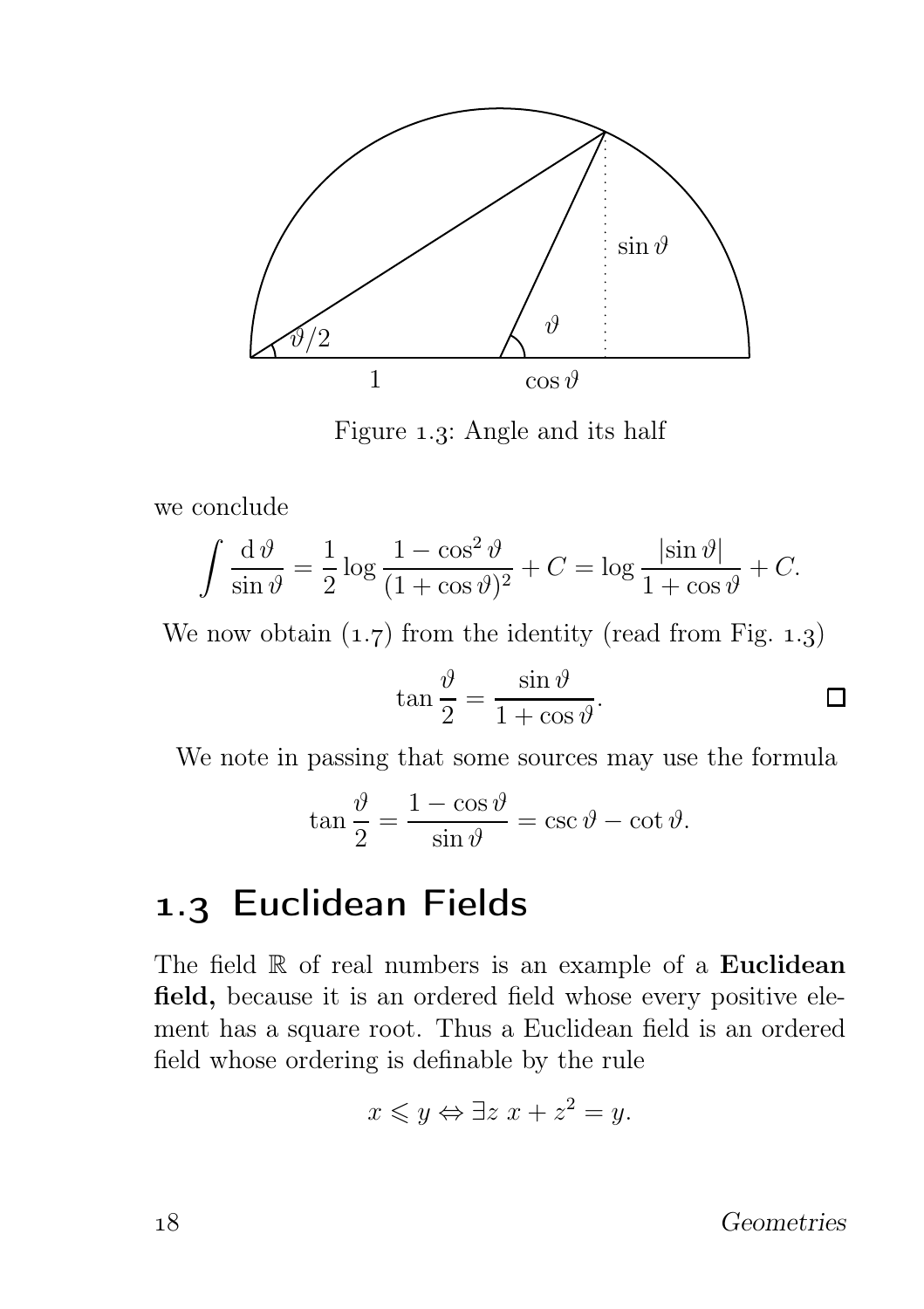Examples of ordered fields are  $\mathbb{Q}$  and  $\mathbb{R}(t)$ , but these are not Euclidean. The latter field consists of ratios

$$
\frac{a_0 + a_1t + \dots + a_mt^m}{b_0 + b_1t + \dots + b_nt^n},
$$

where  $a_i$  and  $b_j$  are from R, and not all  $b_j$  are 0. The ordering is determined by

$$
t > 0, \qquad \qquad 1 + tx > 0
$$

for all x in  $\mathbb{R}(t)$ . This means t is a positive infinitesimal; in particular, letting x be  $-n$  for some positive integer n, we have

$$
0 < t < \frac{1}{n}.
$$

The presence of infinitesimals (and therefore infinite elements, such as  $1/t$ ) means  $\mathbb{R}(t)$  is not *Archimedean*.

Every ordered field  $K$  is included in a smallest Euclidean ordered field,

 $K^{\text{Euc}}$ .

We obtain it by continually replacing  $K$  with

$$
K[X]/(X^2-a),
$$

where  $\alpha$  is a positive element of  $K$  with no square root. The field  $K^{\text{Euc}}$  is countable if K is. Since  $\mathbb R$  is not countable, it is not  $\mathbb{Q}^{\text{Euc}}$ . The latter is the smallest Euclidean field; it contains  $\sqrt{2}, \sqrt{\sqrt{2 + \sqrt{3}}},$  and so forth.

If K is a Euclidean field, we can form the field  $K(i)$ , where as usual i satisfies

$$
z^2 + 1 = 0.
$$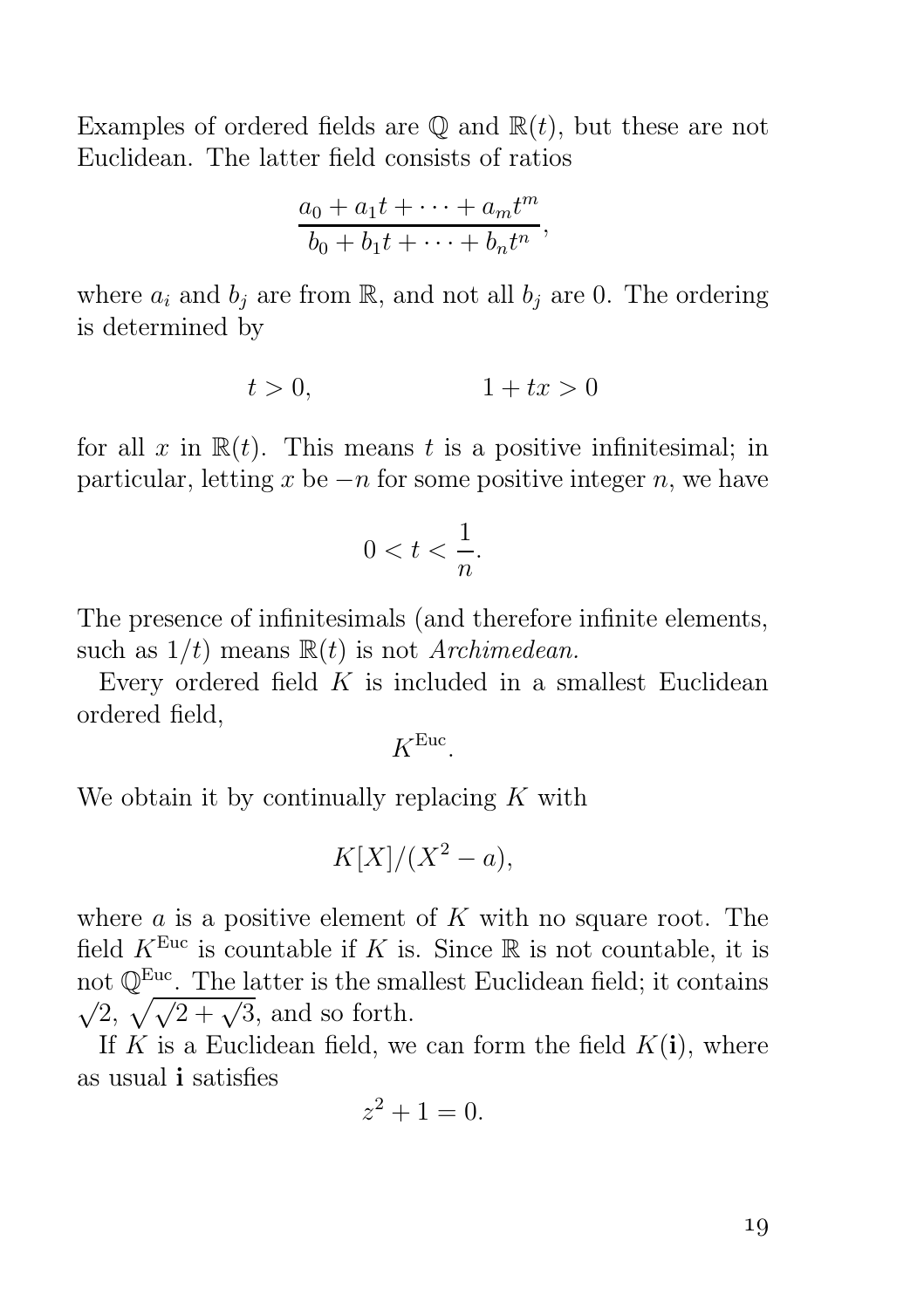

Figure 1.4: Hyperbolic circle and radii

We turn the upper half-plane over  $K$ ,

 $\{(x, y) \in K^2 \colon y > 0\},\$ 

which is

$$
\{z\in K(\mathbf{i})\colon \Im(z)>0\},
$$

into a hyperbolic plane, as we did in case  $K$  was  $\mathbb{R}$ ; the result will be a geometry that we can denote by

 $\mathbb{H}^2(K).$ 

However, since we may no longer have the analytic properties of C, we have not got an obvious theoretical way to define geodesic lines. We just declare that the analogues of Theorem 1.1 and 1.2 shall be true. By fiat then, the curves emanating from the point in Fig. 1.4 are equal radii of a circle.

If B lies between A and C on the x-axis in  $K^2$ , then the vertical line though B actually cuts the circle with diameter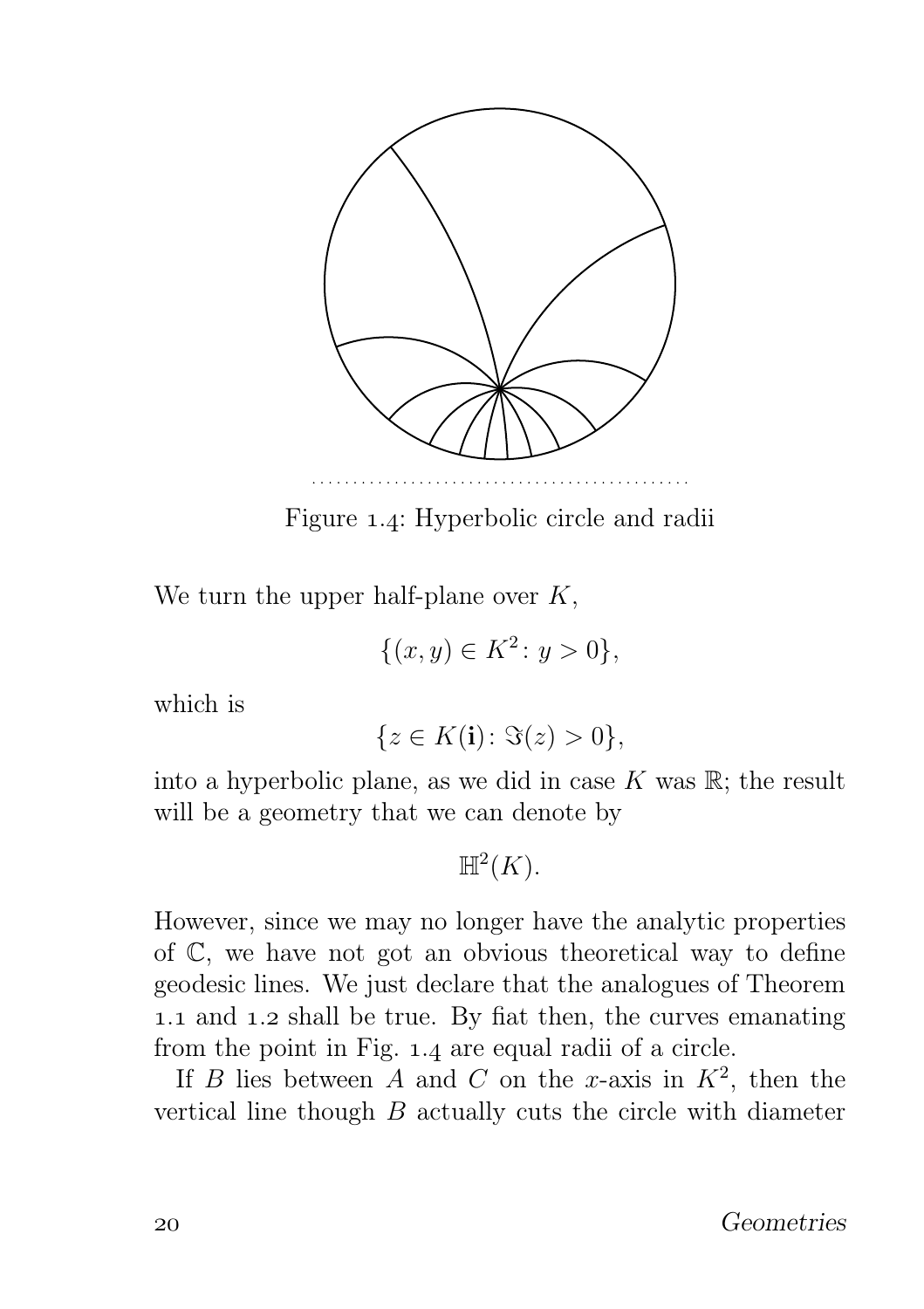$AC$ , as it would in case K were R. There are two solutions to the system of equations

$$
\left(x - \frac{a+c}{2}\right)^2 + y^2 = \left(\frac{a-c}{2}\right)^2, \qquad x = b
$$

over  $K$ , because positive elements of  $K$  have square roots.

### 1.4 Geometric Axioms

The first four of the thirteen books of Euclid's Elements are the original exposition of Euclidean plane geometry.<sup>2</sup> The exposition begins with some definitions, two of which—for line and circle—we have seen in  $\S$ 1.1. Here is another Euclidean definition, in a fairly literal translation, complete with subjunctive mood:

Whenever a straight line, erected on a straight line, make the adjacent angles equal to one another, a right angle is either of the equal angles, and perpendicular is called the former line to that on which it stands.  $// \n\degree O \tau \alpha \nu \delta \epsilon \epsilon \nu \theta \epsilon \alpha \epsilon \pi'$ εὐθεῖαν σταθεῖσα τὰς ἐφεξῆς γωνίας ἴσας ἀλλήλαις ποιῇ, ὀρθὴ ἐκατέρα τῶν ἴσων γωνιῶν ἐστι, καὶ ἡ ἐφεστηκυῖα εὐθεῖα κάθετος καλεῖται, ἐφ' ἣν ἐφέστηκεν.

Next are five *postulates* ( $a\tilde{i}\tau \eta \mu a\tau a$ ). Their precise meaning is controversial; we paraphrase them for our purposes:

- . Any two points can be joined by a segment of a straight line. That Euclid intends this segment to be unique is clear from his proof of SAS, discussed presently.
- . Any segment of a straight line can be extended.

<sup>&</sup>lt;sup>2</sup>Books V and VI develop a theory of proportion; VII–IX, of numbers; x, of irrationality; xi–xii, of solid geometry.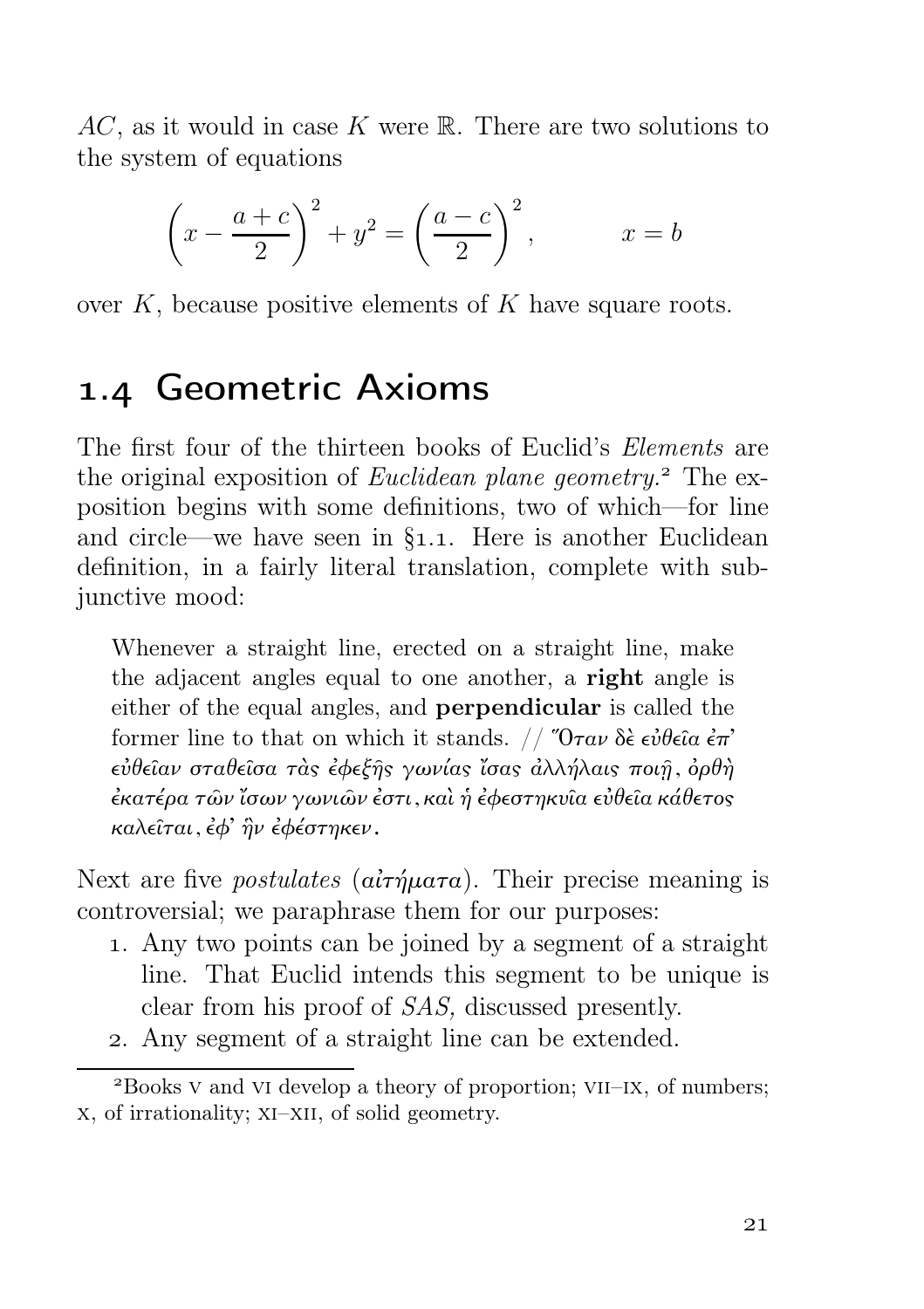- . A circle can be drawn through any point with any center.
- . All right angles are equal.
- . If a straight line crosses two others, making the internal angles on the same side less than two right angles, then the two lines, extended on that side, will intersect.

There are five additional "common notions" (κοιναὶ ἔννοιαι):<sup>3</sup>

- . What are equal to the same are equal to one another.
- . If equals be added to equals, the wholes are equal.
- . If equals be subtracted from equals, the remainders are equal.
- . What are congruent to one another are equal to one another.
- . The whole is greater than the part.

Modern mathematicians may ignore any distinction between postulates and common notions, but call them all axioms. They may find in Euclid's axioms various inadequacies, which Hilbert attempts to remedy in The Foundations of Geometry  $|10|$ .

A point on a straight line divides the line into two opposite rays. Hilbert accepts the following as an axiom, because his system does not have circles.

**Theorem 1.3.** By Euclid's first three postulates and first three common notions, from a given ray, a segment equal to any given segment can be cut.

*Proof.* Let the given segment be  $AB$  in Fig. 1.5, and let the given ray begin at  $C$  and pass through  $D$ . All segments in the

 ${}^{3}$ Heiberg [4] lists nine common notions, but brackets the four whereby,

 $(1)$  if unequals be added to equals, the wholes are equal;  $(2)$  doubles and (3) halves of the same are equal to one another; (4) two straight lines

cannot bound a space. Mourmouras [6] omits to bracket the last.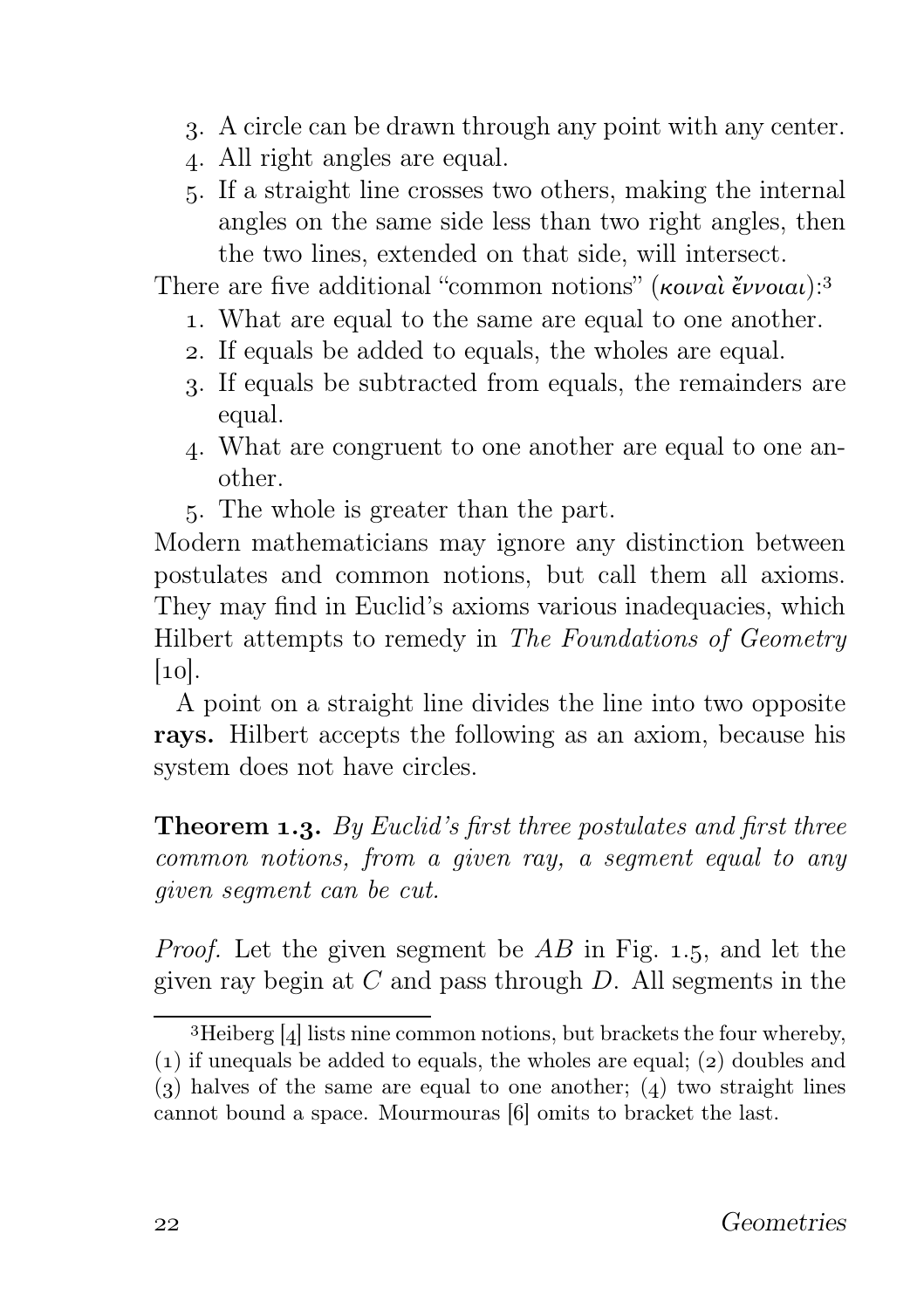

Figure 1.5: Cutting  $AB$  from  $CD$ 

following are drawn and extended with Postulates 1 and 2.

| $BE = BC \& BC = EC$ , | [Postulate 3]          |  |
|------------------------|------------------------|--|
| $BE = EC$ ,            | [Common Notion 1]      |  |
| $BF = BA$ ,            | Postulate 3            |  |
| $EG = EF$ ,            | [Postulate 3]          |  |
| $CG = BF$ ,            | [Common Notion 2 or 3] |  |
| $CH = CG.$             | [Postulate 3]          |  |

Likewise, Hilbert accepts as an axiom that, on either side of a given ray, an angle equal to a given angle can be drawn. Euclid does the drawing, again by means circles, now using, in justification, the Side-Side-Side (SSS) theorem.

Hilbert accepts as an axiom Side-Angle-Side, or SAS: If two sides and the included angle in one triangle are equal re-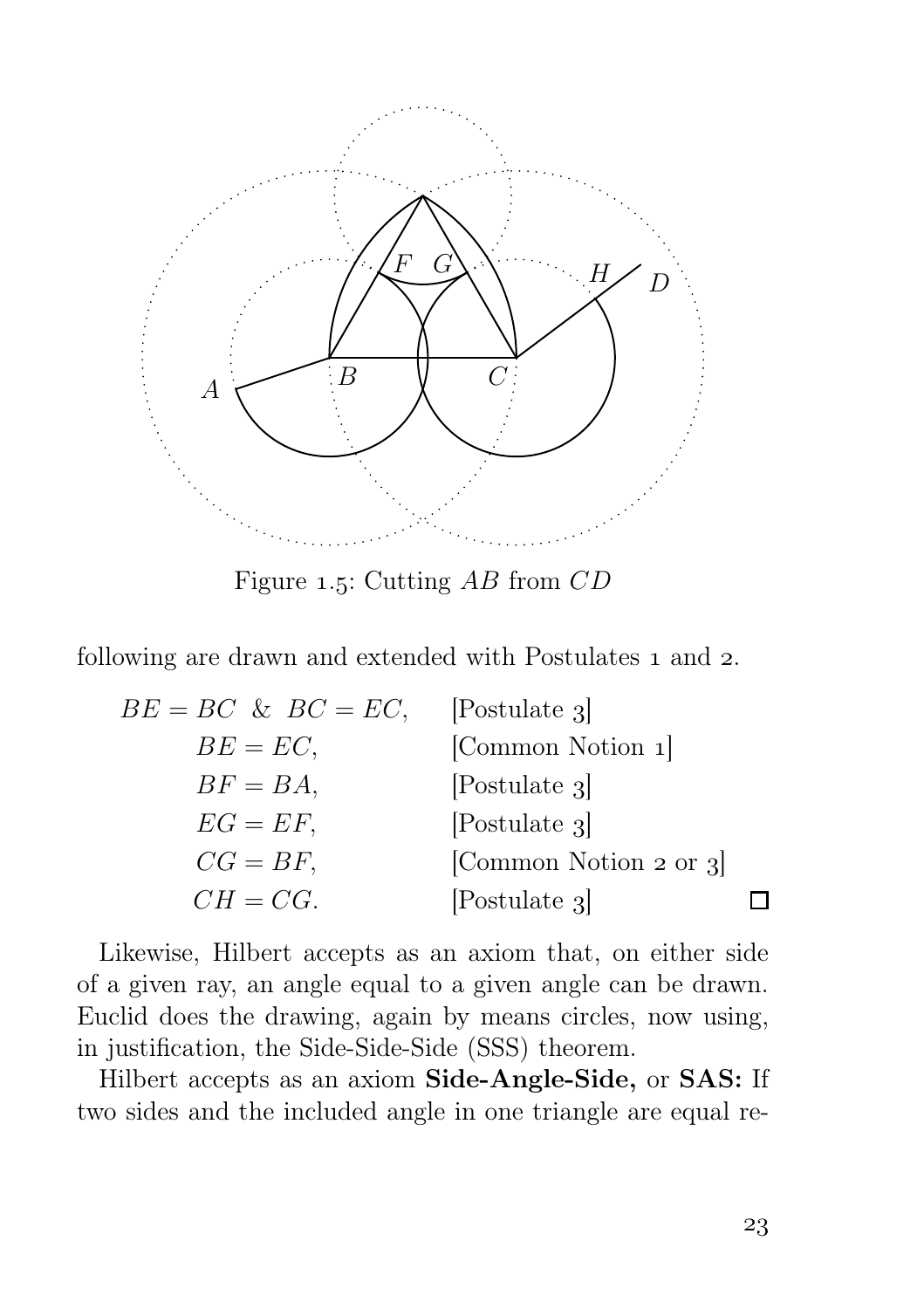

Figure 1.6: Geodesic angle

spectively to two sides and the included angle in another triangle, then the remaining angles are equal respectively. (It follows that the remaining sides are equal too.)

Hilbert uses "equal" and "congruent" as synonyms for a relation whose properties, even transitivity, are defined by axioms, as above. For Euclid, equality

- is present in the radii of a circle,
- is *explained* as congruence.

Congruent things can be made to coincide. Thus Side-Angle-Side is a theorem for Euclid, because the equations in the hypothesis mean that one triangle can be laid exactly on top of the other.

Being congruent is not the same as having the same measurement, although today we may take the latter to determine equality. This is how we proved Theorem 1.2.

In  $\mathbb{H}^2(\mathbb{R})$ , two hyperbolic rays emanating from the same point form a hyperbolic angle, whose size is that of the angle formed by the rays tangent to the geodesic rays at their common endpoint, as in Fig. 1.6. Note that the latter angle always has positive size, if the hyperbolic rays are distinct, since such rays are never tangent to one another.

If we are working in  $\mathbb{H}^2(K)$  for an arbitrary Euclidean field  $K$ , a circle still has tangents, namely straight lines, the equa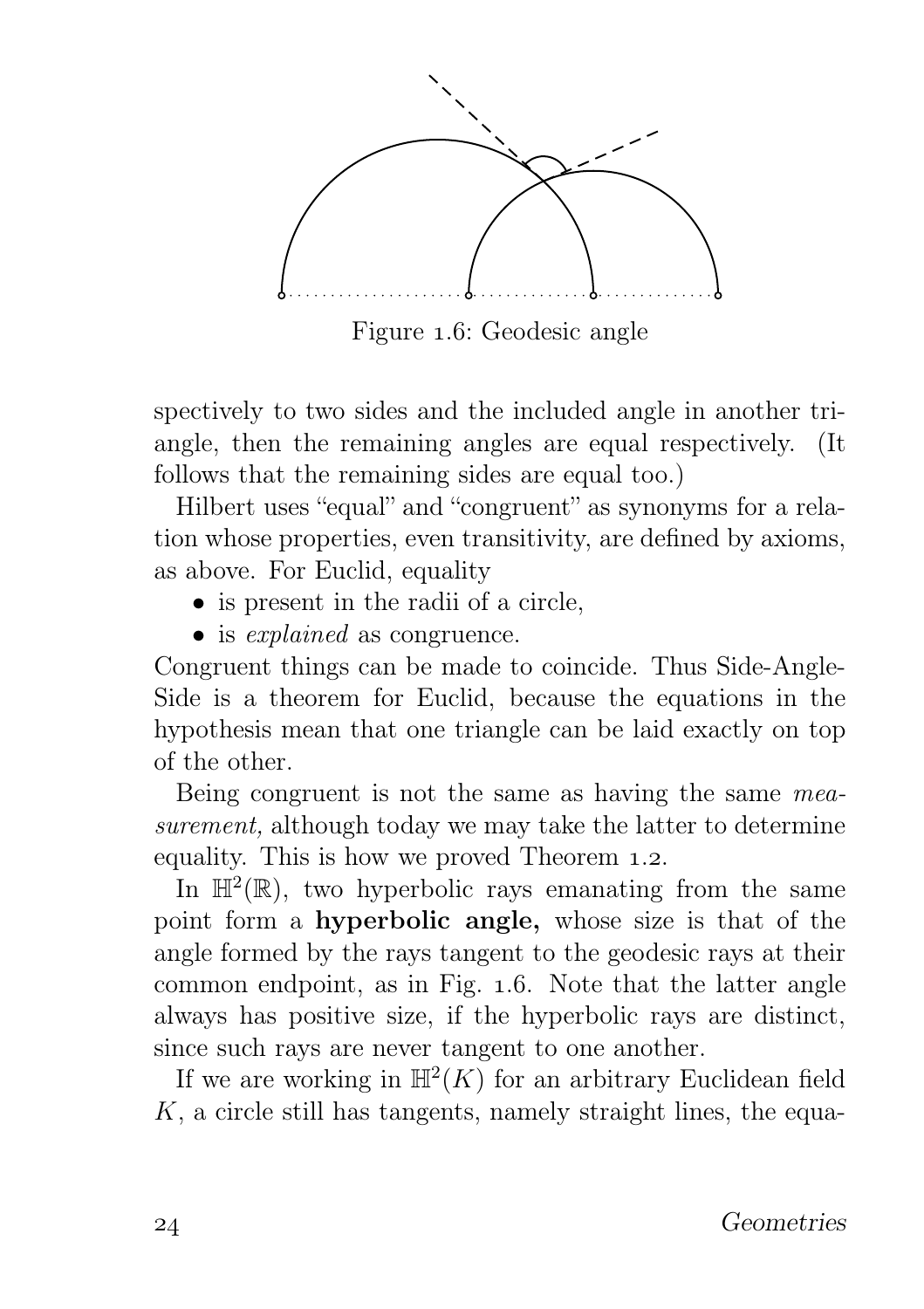tion of each of which has a single common solution with the equation of the circle. Thinking of  $K^2$  as a vector space, understanding a point X of the space as  $(x_0, x_1)$ , defining

$$
X \cdot Y = x_0 y_0 + x_1 y_1,
$$

we define angles ABC and DEF to be **equal**, provided

$$
\frac{|(A-B)\cdot(C-B)|}{|A-B|\cdot|C-B|} = \frac{|(D-E)\cdot(F-E|)}{|D-E|\cdot|F-E|}.
$$

The angle ABC is right, provided  $(A - B) \cdot (C - B) = 0$ . We now have the first three of Euclid's postulates in our setting, as follows.

**Theorem 1.4.** In  $\mathbb{H}^2(K)$  for an arbitrary Euclidean field K,

- ) for any two points, there is a unique geodesic segment between them;
- ) any geodesic segment can be extended to a longer one,
- ) a geodesic circle can be drawn passing through any point with any center.
- ) all geodesic right angles are equal to one another.

In  $\mathbb{H}^2(K)$ , though we can always extend a hyperbolic segment, a hyperbolic line has at least one "bound" or "limit" in K. Given the semicircle in the upper half-plane bounded on the x-axis by  $(\alpha, 0)$  and  $(\beta, 0)$ , let us say, as Hilbert does, that  $\alpha$  and  $\beta$  are the **ends** of the corresponding hyperbolic line. We may denote the line by

 $\{\alpha, \beta\}.$ 

(See also  $\S$ 2.2.) The ends of the vertical hyperbolic line starting from  $(\alpha, 0)$  are  $\alpha$  and  $\infty$ , and the line itself is

 $\{\alpha,\infty\}.$ 

Thus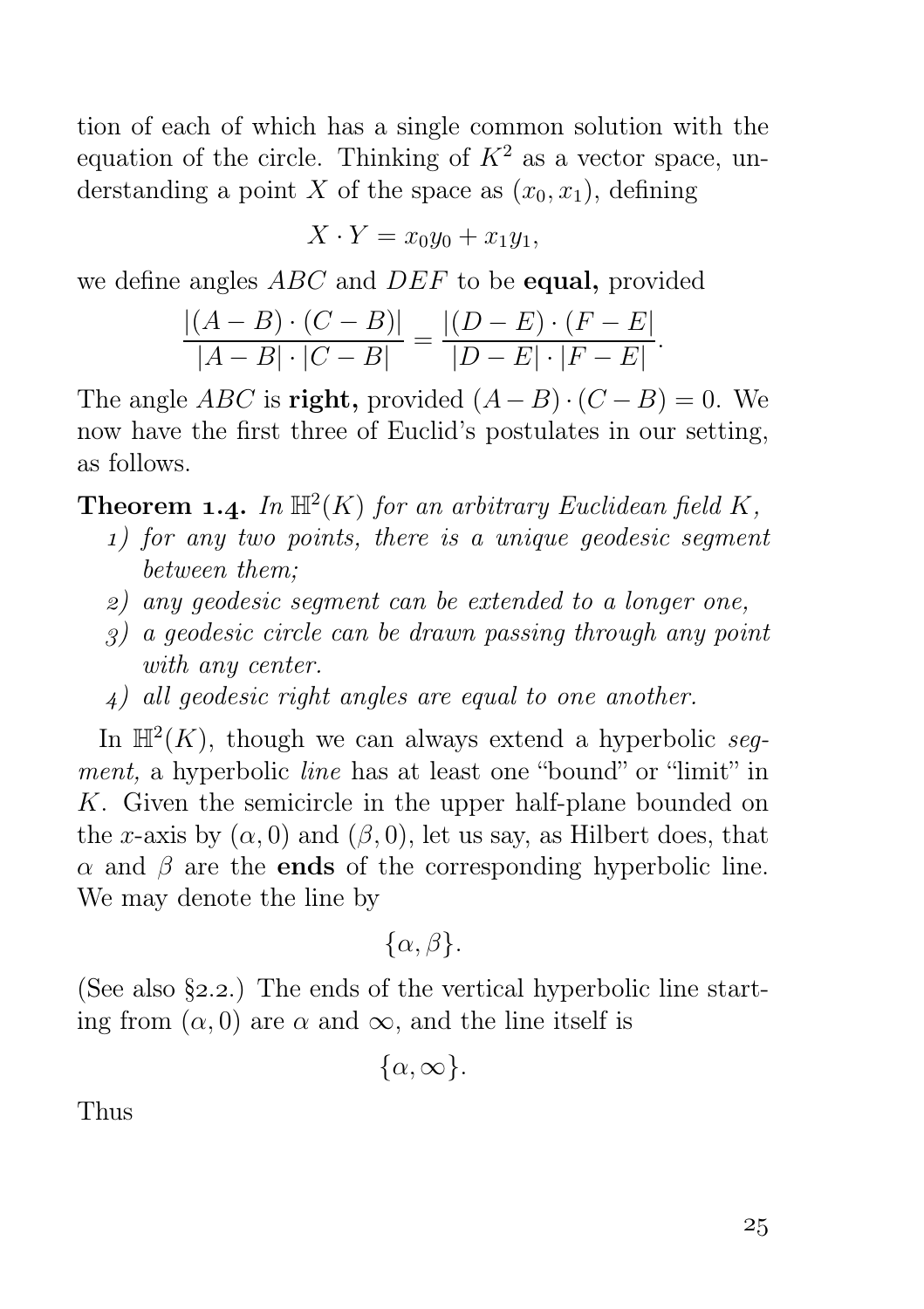

Figure 1.7: Parallel geodesic rays from horocycles

- a hyperbolic line has two ends;
- a hyperbolic segment, two endpoints;
- a hyperbolic ray, a single end and a single endpoint.

Two hyperbolic rays are parallel if they have the same end. Then a hyperbolic ray is parallel to a hyperbolic line, and two hyperbolic lines are parallel, if they share an end. Parallel hyperbolic rays do not intersect; but some non-intersecting hyperbolic rays are not parallel.

In each part of Fig. 1.7, geodesic rays are

- parallel to one another,
- at right angles to a **horocycle**, which is a line (not geodesic), the perpendicular bisectors of whose chords all have a common end.

In place of Euclid's fifth postulate, we have the following.

**Theorem 1.5.** In  $\mathbb{H}^2(K)$  for any K, for any hyperbolic line and any point not lying on it, there are two distinct hyperbolic rays, emanating from that point, each parallel to the given line,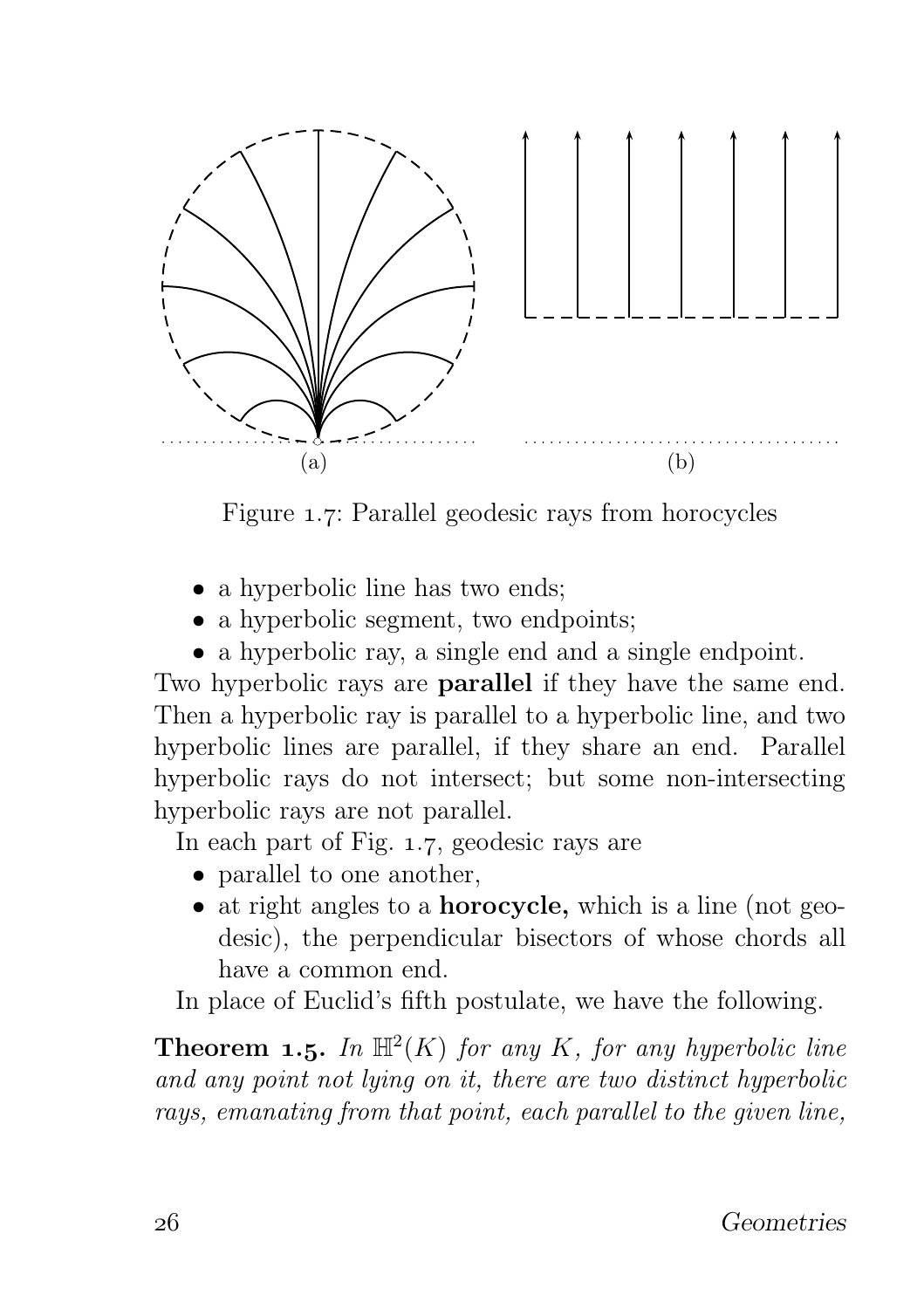

Figure 1.8: Hyperbolic parallel postulate

but together forming an acute angle, within which any hyperbolic ray emanating from the same point cuts the given line.

*Proof.* If the geodesic line is  $\{\alpha, \beta\}$ , and the point is C, then the two rays are those that we may write as  $C\alpha$  and  $C\beta$ . See Fig.  $1.8$ .  $\Box$ 

## . Hyperbolic Automorphisms

An **automorphism** of a geometry in the sense of  $\S_{1,1}$  is a permutation of the points that induces a permutation of the straight lines and a permutation of the circles, sending centers to centers. We seek automorphisms of  $\mathbb{H}^2(K)$ .

**Theorem 1.6.** Every automorphism of  $\mathbb{H}^2(K)$  takes equal segments to equal segments.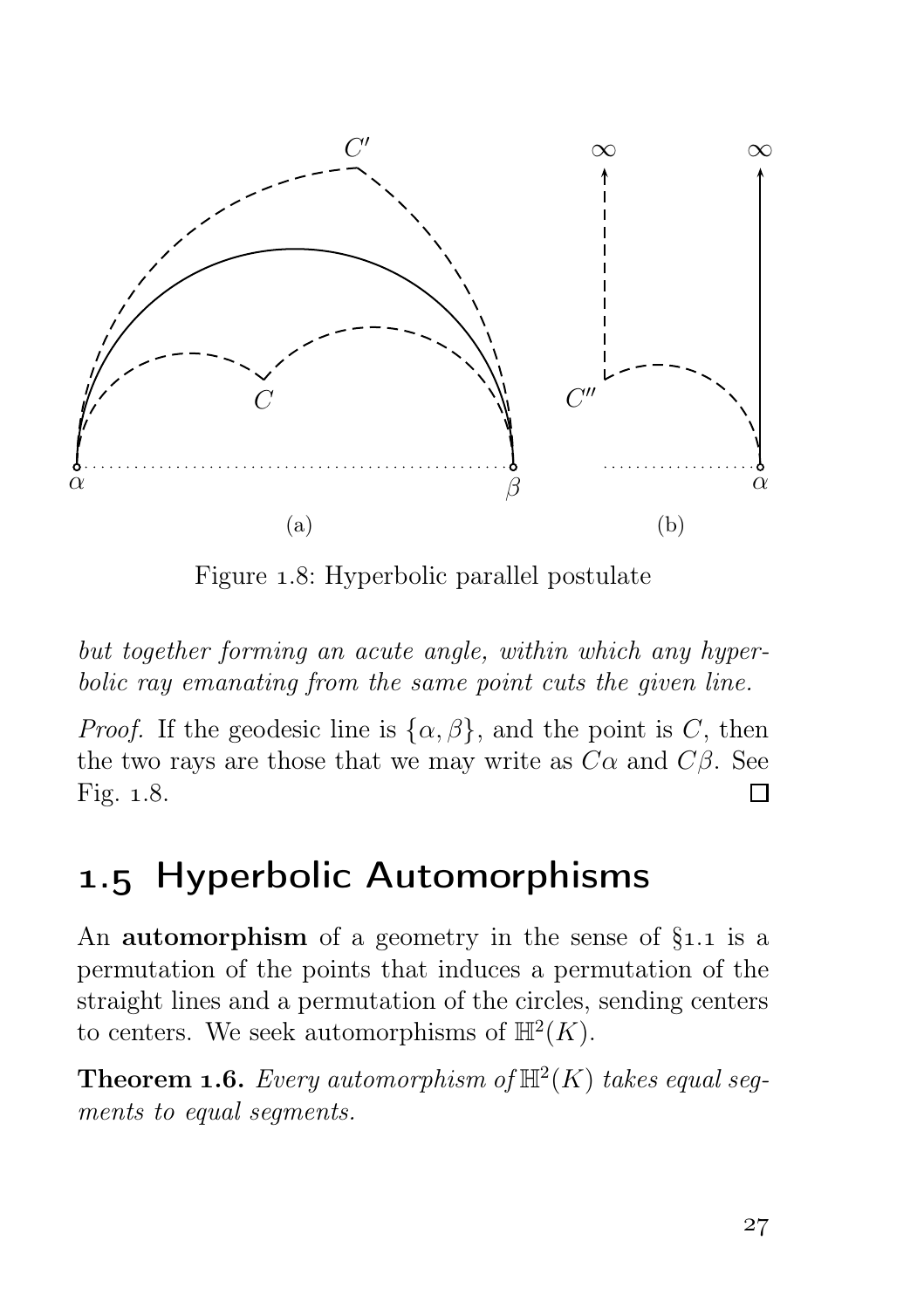*Proof.* An automorphism preserves the diagram of Fig.  $1.5$ used for the proof of Theorem 1.3. П

For all z in  $K(i) \cup \{\infty\}$ , we define

$$
z + \infty = \infty = \infty + z,
$$
  
\n
$$
z \neq 0 \implies \frac{z}{0} = \infty = z \cdot \infty = \infty \cdot z,
$$
  
\n
$$
z \neq \infty \implies \frac{z}{\infty} = 0.
$$
\n(1.8)

We leave  $0/0$ ,  $0 \cdot \infty$ ,  $\infty \cdot 0$ , and  $\infty/\infty$  undefined; but we do say

 $\overline{\infty} = \infty$ 

We define three permutations of  $K(i) \cup \{\infty\}$  by

$$
r(z) = -\overline{z}, \qquad \qquad \iota(z) = \frac{1}{\overline{z}}, \qquad \qquad \rho(z) = -\frac{1}{z}.
$$

They are indeed permutations, since each is its own inverse. We shall call the first two reflection and inversion respectively; the third, rotation, for reasons that will become apparent. Each of the three permutations is its own inverse and is the composite of the other two; since they have order 2, they commute with one another.

We define also two families of operations on  $K(i) \cup \{\infty\}$  by

$$
d_a(z) = az, \qquad \qquad \tau_b(z) = z + b,
$$

where a and b are in K, and  $a > 0$ . The operations are also permutations, since

$$
d_a{}^{-1}=d_{a{}^{-1}}, \qquad \qquad \tau_b{}^{-1}=\tau_{-b}.
$$

Here  $d_a$  is **dilation** by a, and  $\tau_b$  is **translation** by b.

Each of the permutations of  $K(i) \cup \{\infty\}$  that we have defined is also a permutation of either of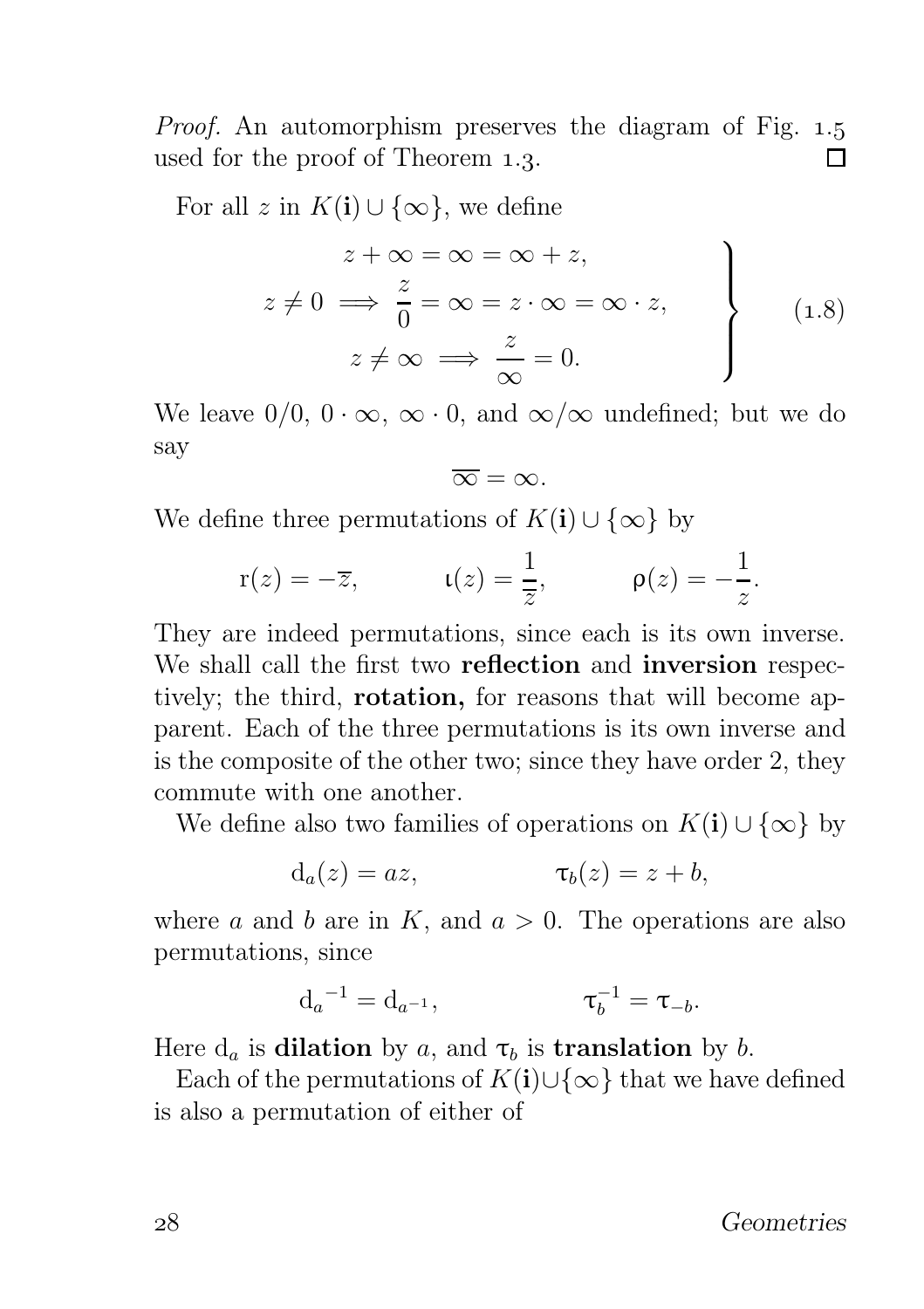- the upper half-plane  $\{z \in K(i): \Im(z) > 0\},\$
- $K \cup \{\infty\}.$

Except "rotation," our terms allude to what the operations do in  $\mathbb{A}^2(K)$ . In  $\mathbb{H}^2(K)$ ,

- d<sub>a</sub> is a translation along  $\{0, \infty\};$
- r is reflection about  $\{0, \infty\}$ ;
- **i** is reflection about  $\{-1, 1\}$ ;
- $\bullet$  **p** is rotation by  $\pi$  about **i**.

**Theorem 1.7.**  $\tau_b$ ,  $d_a$ , r,  $\iota$ , and  $\rho$  are automorphisms of  $\mathbb{H}^2(K)$ .

*Proof.* Obviously  $\tau_b$ ,  $d_a$ , and r preserve hyperbolic linearity and circularity. It is now enough to show that ι does the same, since  $\rho = r \circ \iota$ . We show that  $\iota$ 

- 1) fixes  $\{0, \infty\},\$
- ) interchanges
	- a)  $\{\alpha, \infty\}$  and  $\{\alpha^{-1}, 0\}$ , if  $\alpha \neq 0$ ;

b)  $\{\alpha - \rho, \alpha + \rho\}$  and  $\{(\alpha - \rho)^{-1}, (\alpha + \rho)^{-1}\},$  if  $\alpha \neq \rho$ . To do so, we note that in  $\{z \in K(i): \Im(z) > 0\},\$ 

- $\{\alpha, \infty\}$  is defined by  $z + \overline{z} = 2\alpha$ ;
- $\{\alpha \rho, \alpha + \rho\}$ , by  $|z \alpha|^2 = \rho^2$ .

We show that ι

- 1) fixes  $z + \overline{z} = 0$ ,
- ) interchanges

a) 
$$
z + \overline{z} = 2\alpha
$$
 and  $|z - \frac{1}{2\alpha}|^2 = \left(\frac{1}{2\alpha}\right)^2$ ,  
b)  $|z - \alpha|^2 = \rho^2$  and  $|z - \frac{\alpha}{\alpha^2 - \rho^2}| = \left(\frac{\rho}{\alpha^2 - \rho^2}\right)^2$ .

We do this by replacing z with  $\overline{z}^{-1}$  in one equation, then deriving the other. It is clear that  $z + \overline{z} = 0$  remains unchanged. In the other cases,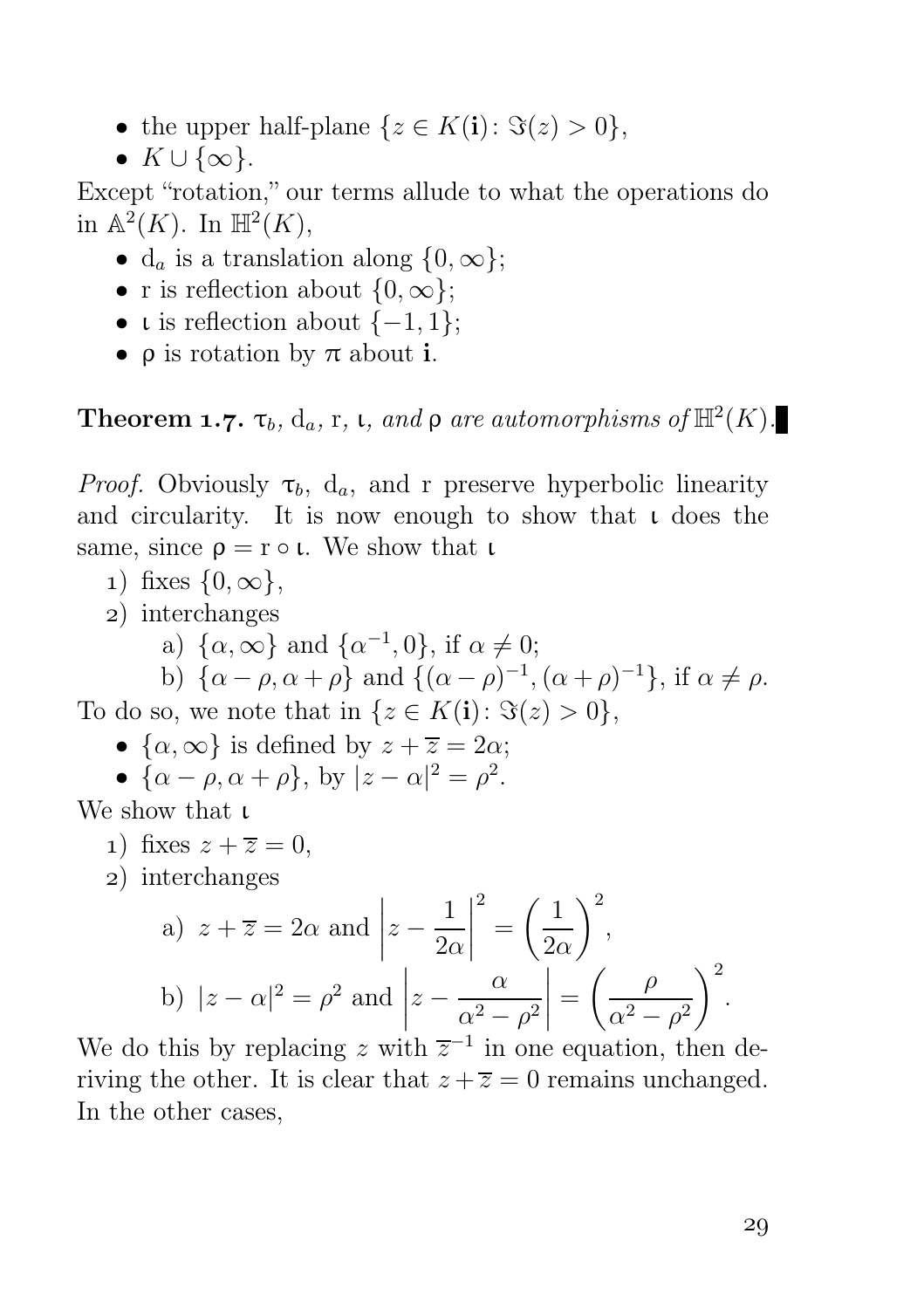a) the line is sent to the curve given by

$$
\overline{z}^{-1} + z^{-1} = 2\alpha,
$$
  
\n
$$
z + z^{-1} = 2\alpha |z|^2,
$$
  
\n
$$
|z|^2 - \frac{1}{2\alpha}z - \frac{1}{2\alpha}\overline{z} = 0,
$$

and thus to the indicated circle;

b) the first circle is sent to the curve given by

$$
|\overline{z}^{-1} - \alpha|^2 = \rho^2,
$$
  
\n
$$
|1 - \alpha \overline{z}|^2 = \rho^2 |z|^2,
$$
  
\n
$$
(\alpha^2 - \rho^2) |z|^2 - \alpha \overline{z} - \alpha z = -1,
$$
  
\n
$$
|z|^2 - \frac{\alpha \overline{z}}{\alpha^2 - \rho^2} - \frac{\alpha z}{\alpha^2 - \rho^2} = \frac{1}{\rho^2 - \alpha^2},
$$

and thus to the second circle.

So ι permutes hyperbolic lines. In particular, it permutes the circles not passing through 0 and that have centers on the  $x$ axis. Therefore it does the same without the last condition. Moreover, when the circles are in the upper half-plane, ι also takes hyperbolic centers to hyperbolic centers, since

$$
ac = b^2 \implies \frac{1}{a} \cdot \frac{1}{c} = \left(\frac{1}{b}\right)^2.
$$

By definition,

$$
SL_2(K) = \left\{ \begin{pmatrix} a & b \\ c & d \end{pmatrix} : ad - bc = 1 \right\}, \qquad I = \begin{pmatrix} 1 & 0 \\ 0 & 1 \end{pmatrix}.
$$

An **action** of a group (such as  $SL_2(K)$ ) on a structure (such as a geometry) is a homomorphism from the group into the group of automorphisms of the structure.

Geometries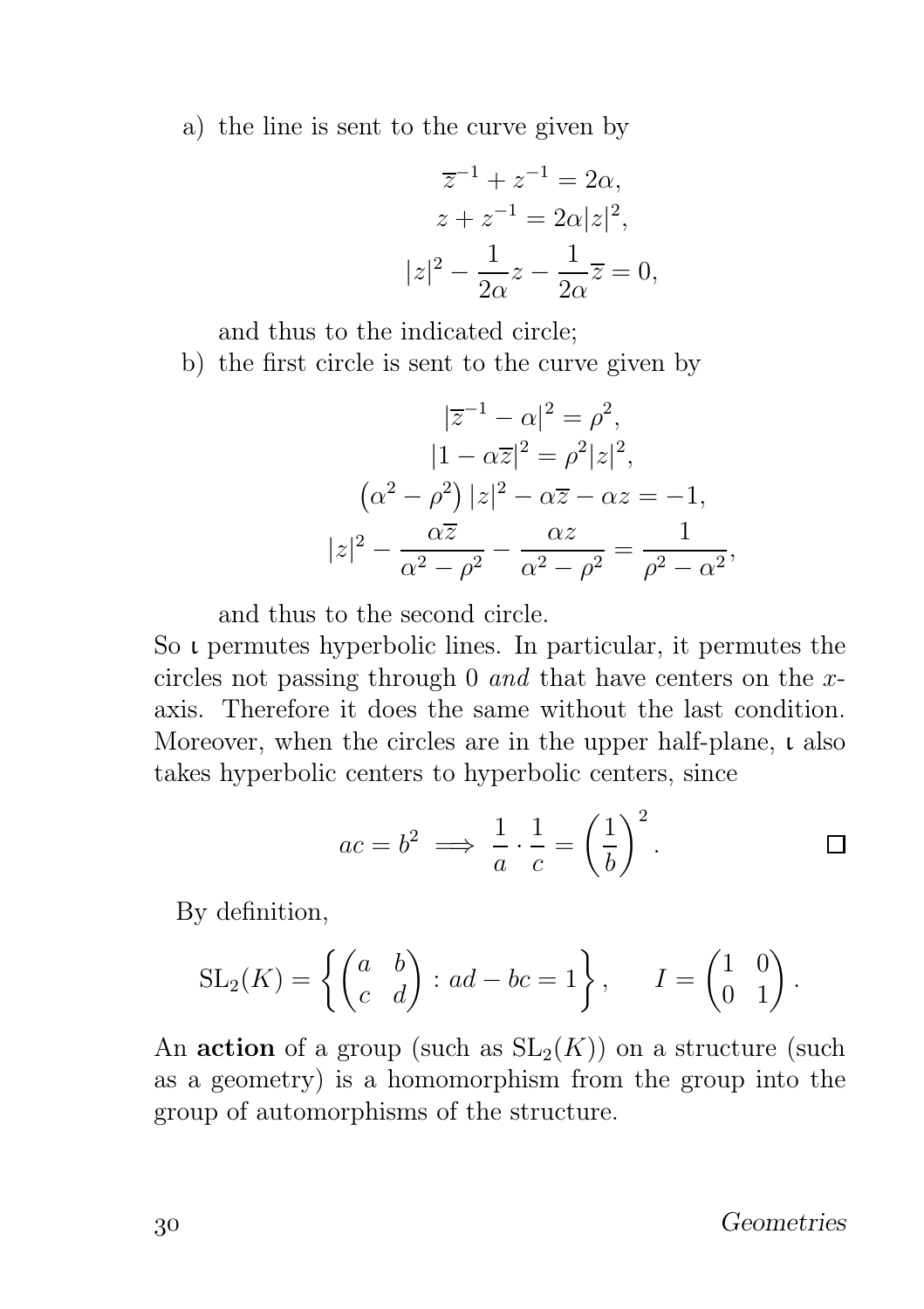**Theorem 1.8.**  $SL_2(K)$  acts on  $\mathbb{H}^2(K)$  by the rule

$$
\begin{pmatrix} a & b \\ c & d \end{pmatrix} z = \frac{az+b}{cz+d}.
$$

The range of the action is generated by  $\rho$  and the  $\tau_b$  and  $d_a$ . Proof. The listed automorphisms are the images of

$$
\begin{pmatrix} 0 & -1 \\ 1 & 0 \end{pmatrix}, \qquad \begin{pmatrix} 1 & b \\ 1 & 0 \end{pmatrix}, \qquad \begin{pmatrix} \sqrt{a} & 0 \\ 0 & \sqrt{a^{-1}} \end{pmatrix}
$$

respectively. Composition of automorphisms will correspond to multiplication of matrices, since

$$
\begin{pmatrix} a & b \\ c & d \end{pmatrix} \begin{pmatrix} e & f \\ g & h \end{pmatrix} = \begin{pmatrix} ae + bg & af + bh \\ ce + dg & cf + dh \end{pmatrix},
$$

$$
\frac{az + f}{gz + h} = \frac{(ae + bg)z + af + bh}{(ce + dg)z + cf + dh}.
$$

Finally, if  $ad - bc = 1$ , then

$$
c \neq 0 \implies \frac{az+b}{cz+d} = \frac{a}{c} + \frac{bc-ad}{c(cz+d)} = (\tau_{a/c} \circ \rho \circ \tau_{cd} \circ d_{c^2})z,
$$
  

$$
c = 0 \implies \frac{az+b}{cz+d} = \frac{az+b}{d} = \frac{b}{d} + \frac{a}{d} \cdot z = (\tau_{b/d} \circ d_{a/d})z. \quad \Box
$$

**Lemma 1.1.** The action of  $\text{SL}_2(K)$  on  $\mathbb{H}^2(K)$  takes any point to any point.

*Proof.* 
$$
c + d\mathbf{i} = (\tau_c \circ d_{d/b} \circ \tau_{-a})(a + b\mathbf{i}).
$$

**Theorem 1.9.** The action of  $SL_2(K)$  on  $\mathbb{H}^2(K)$  takes any ray to any ray.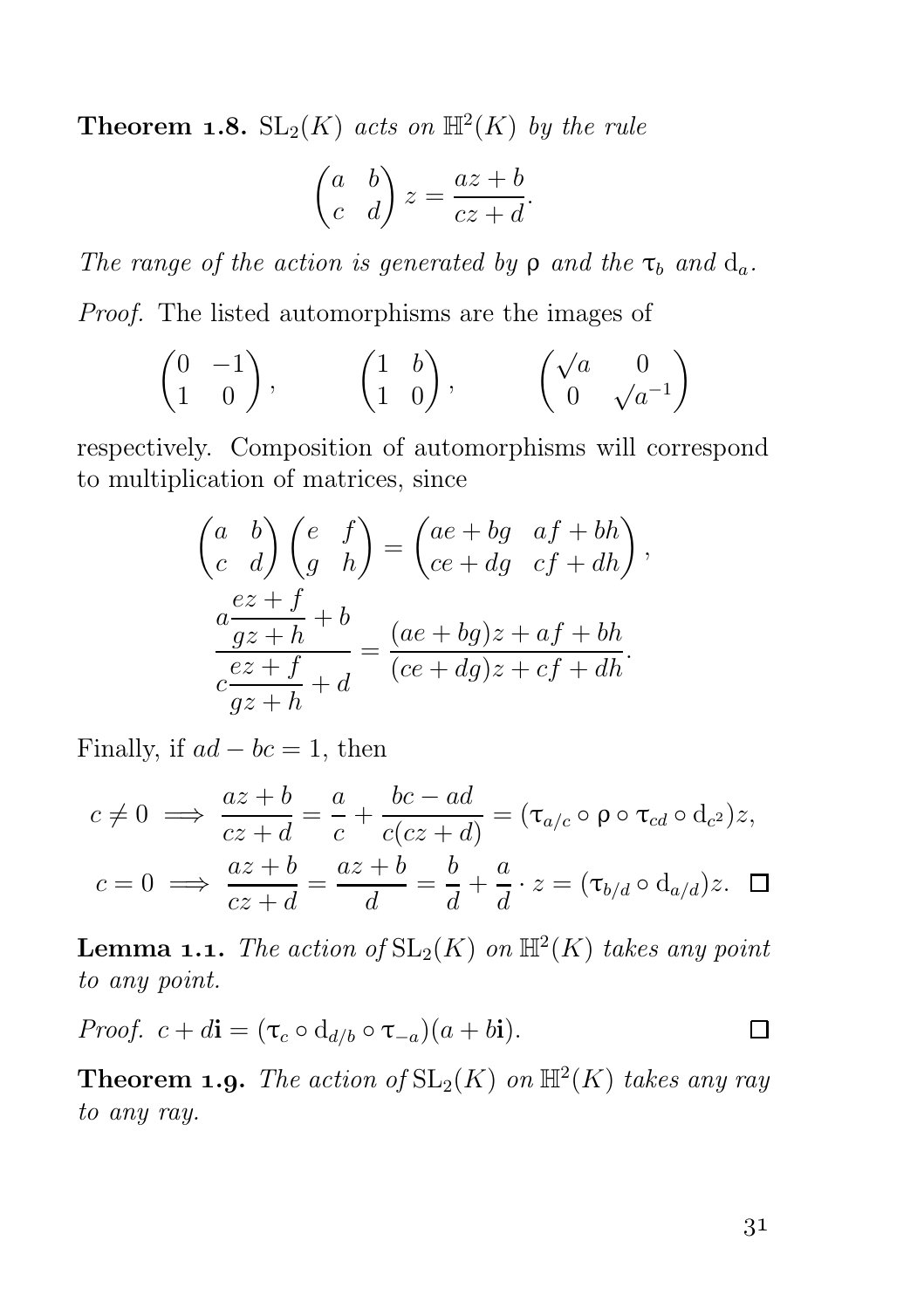

Figure 1.9: Hyperbolic line through i

*Proof.* By Lemma 1.1, it is enough to consider rays with endpoint i. Such a ray has the end tan  $\varphi$  for some  $\varphi$ , and then the normal to the ray at i makes angle  $2\varphi$  to the x-axis, as in Fig.  $1.9$ . Since

$$
\frac{a\mathbf{i} + b}{c\mathbf{i} + d} = \mathbf{i} \iff a\mathbf{i} + b = d\mathbf{i} - c \iff d = a \& c = -b,
$$

an element of  $SL_2(K)$  that fixes **i** is precisely a matrix

$$
\begin{pmatrix}\n\cos\vartheta & \sin\vartheta \\
-\sin\vartheta & \cos\vartheta\n\end{pmatrix}
$$

for some  $\vartheta$ . We may denote the resulting operation on  $\mathbb{H}^2(K)$ by

 $\rho_{2\vartheta}$ ,

Geometries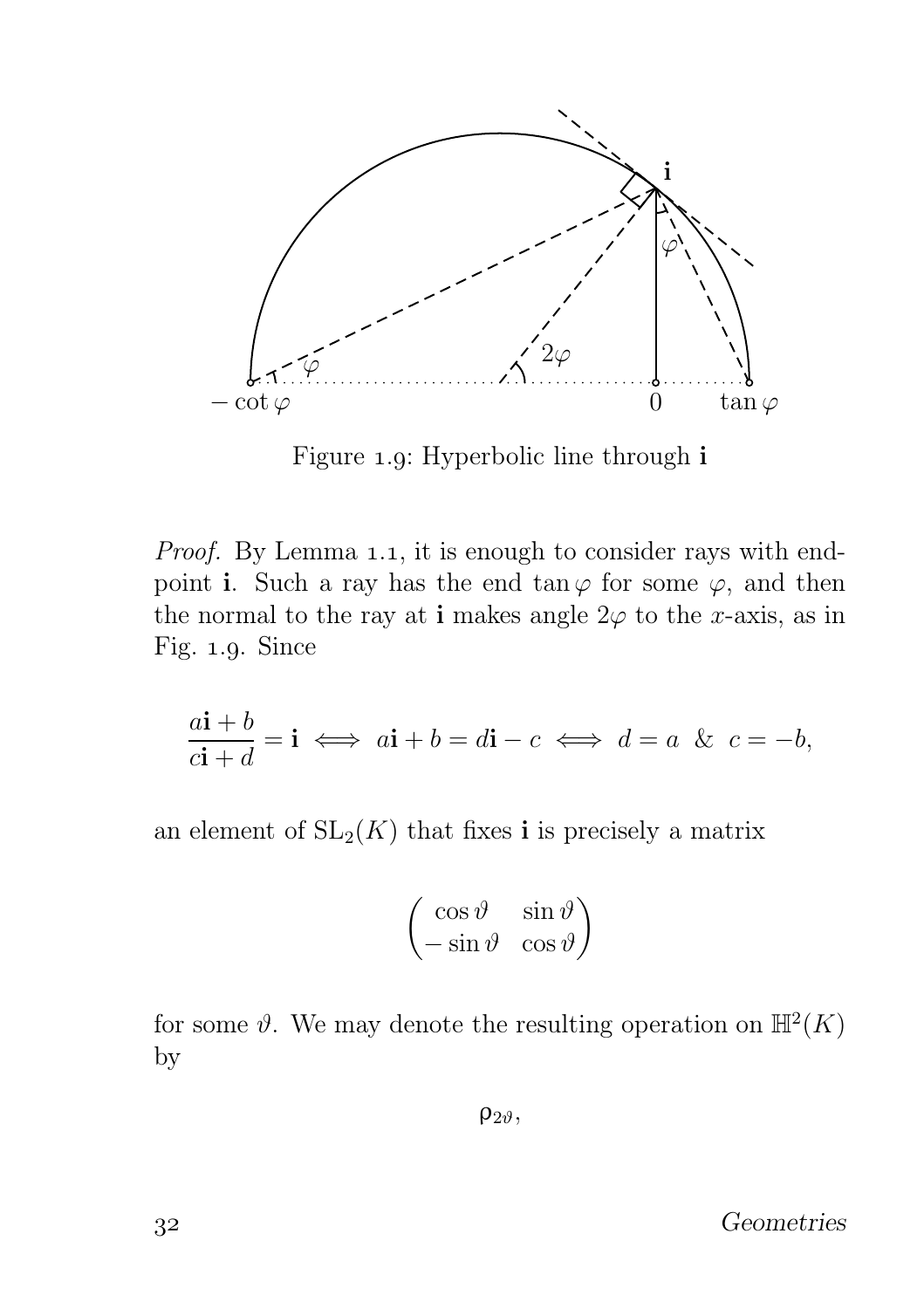since, applying the matrix to the end tan $\varphi$ , we compute

$$
\frac{\cos\vartheta\tan\varphi + \sin\vartheta}{-\sin\vartheta\tan\varphi + \cos\vartheta} = \frac{\cos\vartheta\sin\varphi + \sin\vartheta\cos\varphi}{-\sin\vartheta\sin\varphi + \cos\vartheta\cos\varphi}
$$

$$
= \frac{\sin(\vartheta + \varphi)}{\cos(\vartheta + \varphi)} = \tan(\vartheta + \varphi).
$$

Thus  $\rho_{2\vartheta}$  effects rotation about i by  $2\vartheta$ .

**Porism.** The kernel of the action of  $SL_2(K)$  on  $\mathbb{H}^2(K)$  is the two-element subgroup generated by

$$
\begin{pmatrix} -1 & 0 \ 0 & -1 \end{pmatrix}.
$$

We denote by

 $PSL_2(K)$ 

the quotient of  $SL_2(K)$  by the kernel in the porism. We may consider the quotient as a group of automorphisms of  $\mathbb{H}^2(K)$ .

**Theorem 1.10.**  $PSL_2(K)$  is closed under conjugation by r.

*Proof.* By Theorem 1.8, we need only note

 $r \circ \tau_b \circ r = \tau_{-b}$ ,  $r \circ d_a \circ r = d_a$ ,  $r \circ \rho \circ r = \rho$ .  $\Box$ 

We can now understand the group of automorphisms of  $\mathbb{H}^2(K)$  generated by all of the elements listed in Theorem 1.7 as the semidirect product

$$
\mathrm{PSL}_2(K)\rtimes\langle\mathbf{r}\rangle.
$$

**Theorem 1.11.** For any one point and two ends in  $\mathbb{H}^2(K)$ , the group  $PSL_2(K) \rtimes \langle r \rangle$  of automorphisms of  $\mathbb{H}^2(K)$  has an element fixing the point and interchanging the ends.

П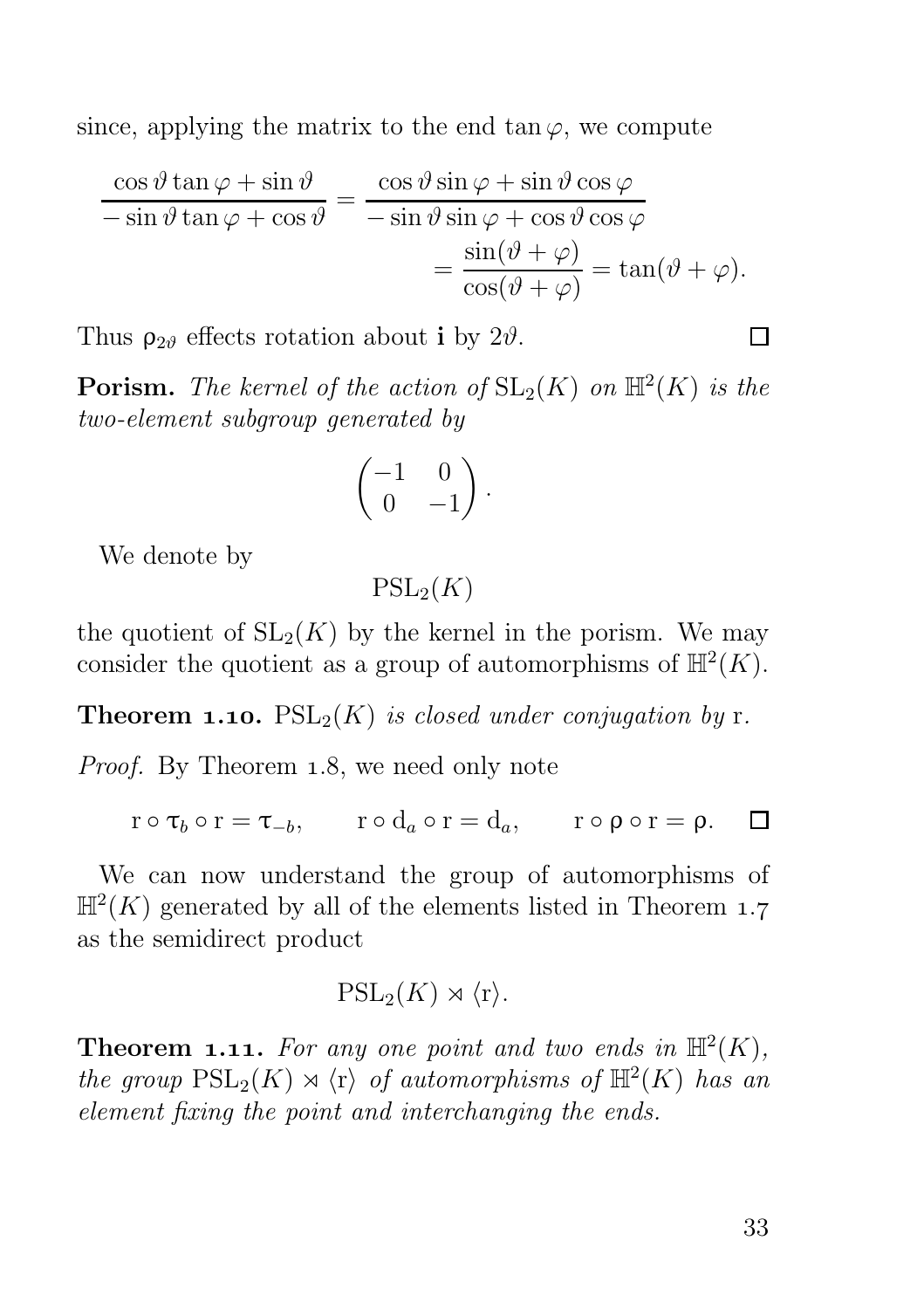Proof. By Theorem 1.9, there is at most one such element, and we may assume the point is **i**. Letting the ends be  $\tan \theta_0$ and tan  $\vartheta_1$ , we have

$$
(\rho_{2(\vartheta_0+\vartheta_1)}\circ r)\tan\vartheta_j=\tan\vartheta_{1-j}.
$$

**Theorem 1.12.** In  $\mathbb{H}^2(K)$ , if two segments are equal, then an automorphism in  $PSL_2(K)$  takes one segment to the other.

*Proof.* By Theorem 1.9 and Fig. 1.5, used for the proof of Theorem 1.3, if two segments are equal, some automorphism in  $PSL_2(K)$  takes one to the other. П

**Theorem 1.13.** The automorphisms in  $PSL_2(K) \rtimes \langle r \rangle$  preserve lengths in  $\mathbb{H}^2(K)$ .

*Proof.* In the proof of Theorem 1.9, since

$$
\tan(\vartheta+\varphi)=\tan(\vartheta'+\varphi)\iff\rho_{2\vartheta}=\rho_{2\vartheta'},
$$

 $\rho_{2\vartheta}$  and is the unique automorphism in  $PSL_2(K)$  to take the given ray to the ray with the same endpoint **i** and end  $\tan(\theta + \theta)$  $\varphi$ ). Hence, when a segment AB and a ray with endpoint C are given, a unique element  $\sigma$  of  $PSL_2(K)$  sends A to C and B to a point D of the ray. By Theorem 1.3, there is a point  $D'$  of the ray such that  $AB = CD'$ . Then  $\sigma$  must be the automorphism, which exists by Theorem 1.12, that takes  $B$  to  $D'$ ; so  $D'$  is D. Π

**Theorem 1.14.** The automorphisms in  $PSL_2(K) \rtimes \langle r \rangle$  preserve angle measurements in  $\mathbb{H}^2(K)$ .

Proof. This being clear for the other generators, we need only show it for ι. Since

$$
\mathfrak{t}=\mathrm{d}_a\circ\mathfrak{t}\circ\mathrm{d}_a,
$$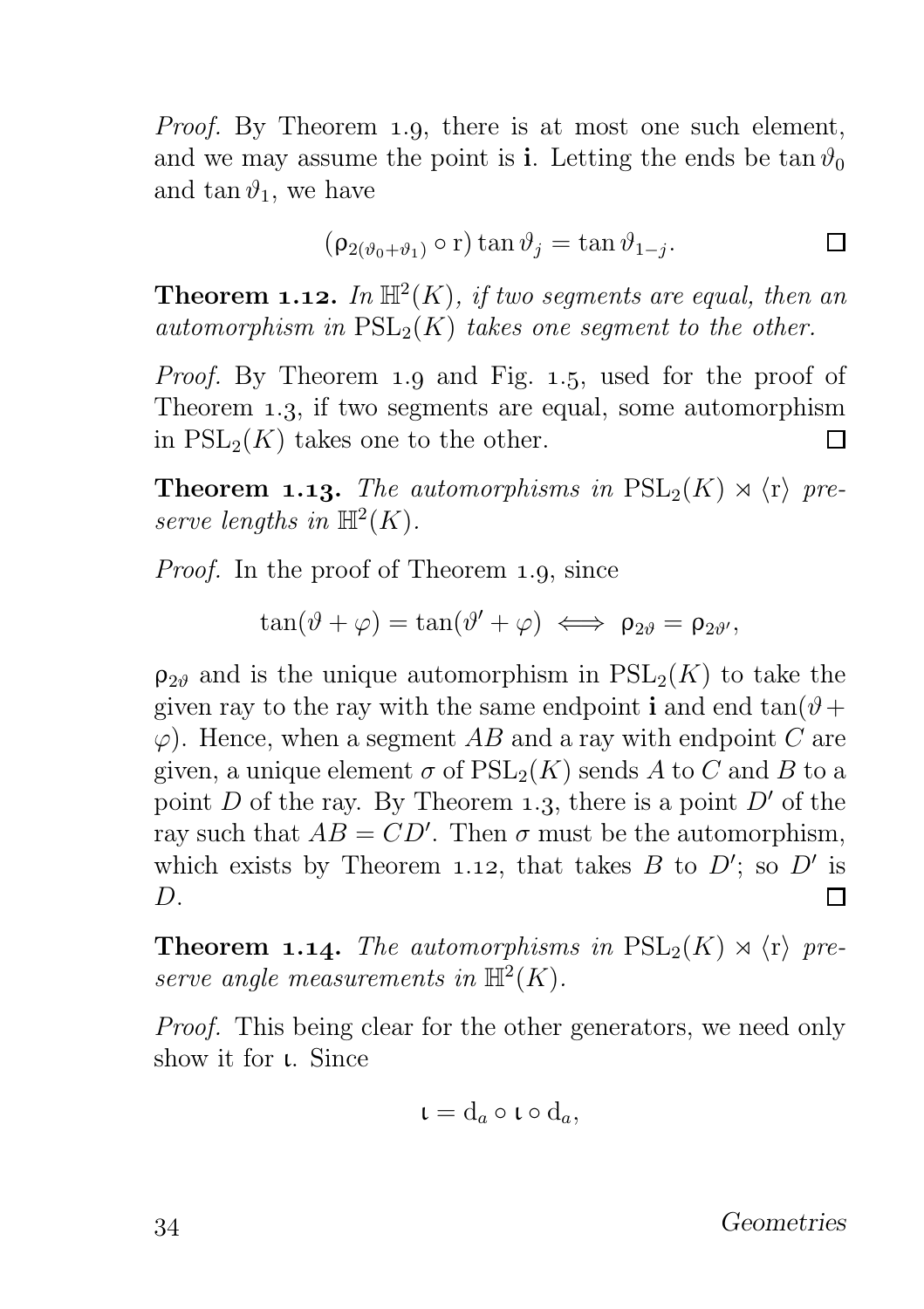it is enough to consider angles whose vertices are on the unit circle. More than that, if  $\text{rot}_{\vartheta}$  is rotation in  $\mathbb{A}^2(K)$  by  $\vartheta$  about 0, then this preserves angles, and

$$
\text{rot}_{-\vartheta} \circ \iota \circ \text{rot}_{\vartheta},
$$

so it is enough to consider angles with vertices at i. Since  $\iota = \r{r} \circ \rho$ , it is enough to observe that, by the proof of Theorem 1.0.  $\rho$  preserves angles at **i**. 1.9,  $\rho$  preserves angles at i.

#### **Theorem 1.15.** SAS holds in  $\mathbb{H}^2(K)$ .

In  $\mathbb{H}^2(K)$  we can now prove all results of so-called *absolute* geometry, namely Euclidean geometry without a parallel postulate (either Euclid's or our Theorem  $1.5$ ). For example, we have the following two theorems.

#### **Theorem 1.16.** SSS holds in  $\mathbb{H}^2(K)$ .

**Theorem 1.17.** In  $\mathbb{H}^2(K)$ , three points are collinear if each is equidistant from the same two points.

An isometry of a geometry that satisfies the absolute axioms is a permutation of the points that preserves lengths. An isometry is automatically an automorphism.

- An isometry of  $\mathbb{H}^2(K)$  preserves angle measurements, by Theorem  $1.16$ .
- Every element of  $\operatorname{PSL}_2(K) \rtimes \langle r \rangle$  is an isometry of  $\mathbb{H}^2(K)$ , by Theorem  $1.13$ .

**Theorem 1.18.** Every isometry of  $\mathbb{H}^2(K)$  is an automorphism in  $PSL_2(K) \rtimes \langle r \rangle$ .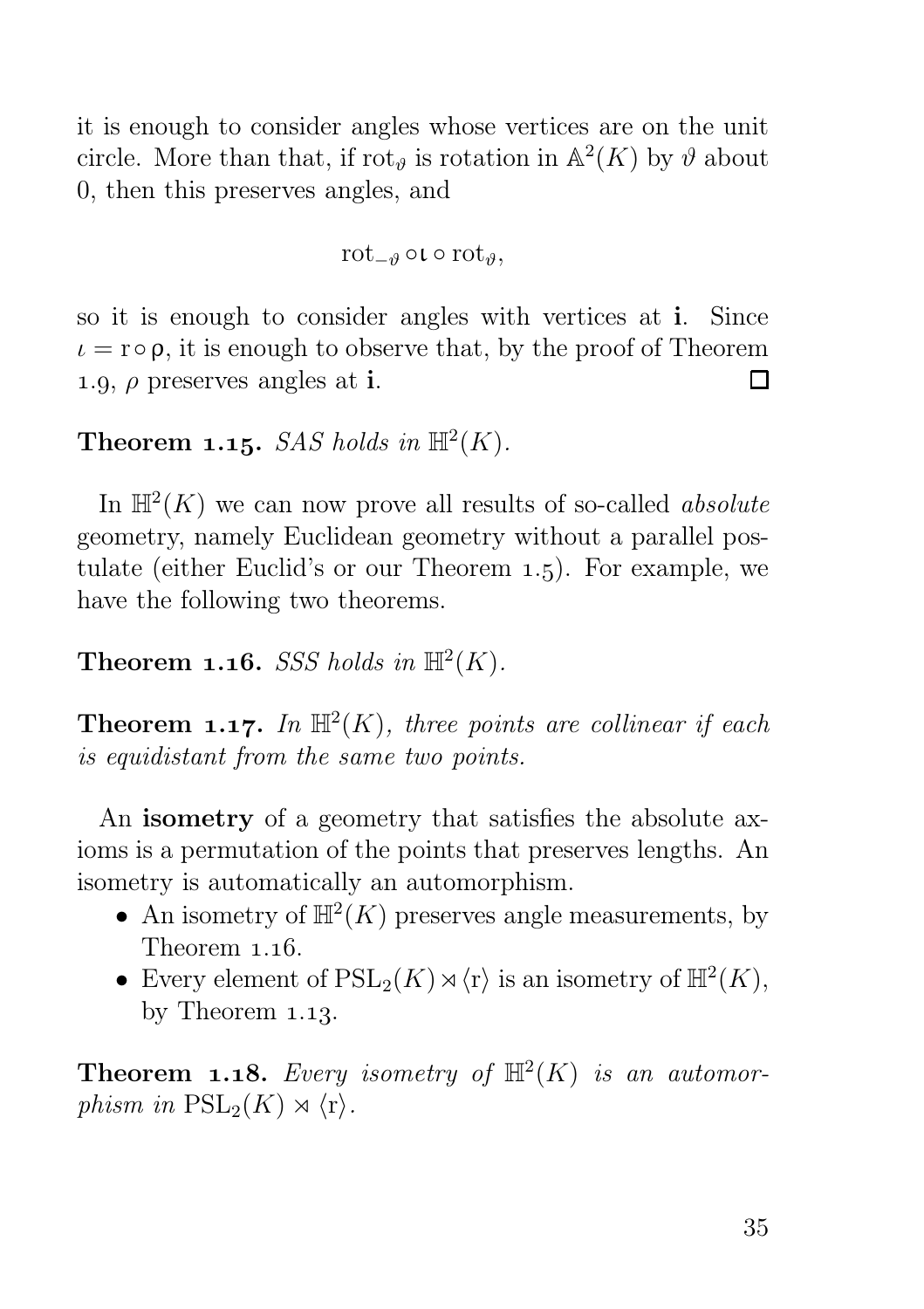

Figure 1.10: Perpendicular bisector construction

*Proof.* By Theorem 1.17, only the identical isometry fixes each of three non-collinear points. Thus every isometry is determined by where it sends such points. By Theorems  $1.16$ , 1.9, 1.11, and 1.13, some automorphism in  $PSL_2(K) \rtimes \langle r \rangle$ agrees with the isometry at those points, and therefore everywhere. П

It is not clear whether  $\mathbb{H}^2(K)$  has automorphisms other than those that we have found. For example,  $\mathbb{A}^2(K)$  has automorphisms, such as dilations, that are not isometries.

In  $\mathbb{H}^2(K)$  and  $\mathbb{A}^2(K)$ , every automorphism preserves right angles, because it preserves the diagram in Fig. 1.10.

We shall not know till §2.5 that automorphisms of  $\mathbb{H}^2(K)$ preserve parallelism.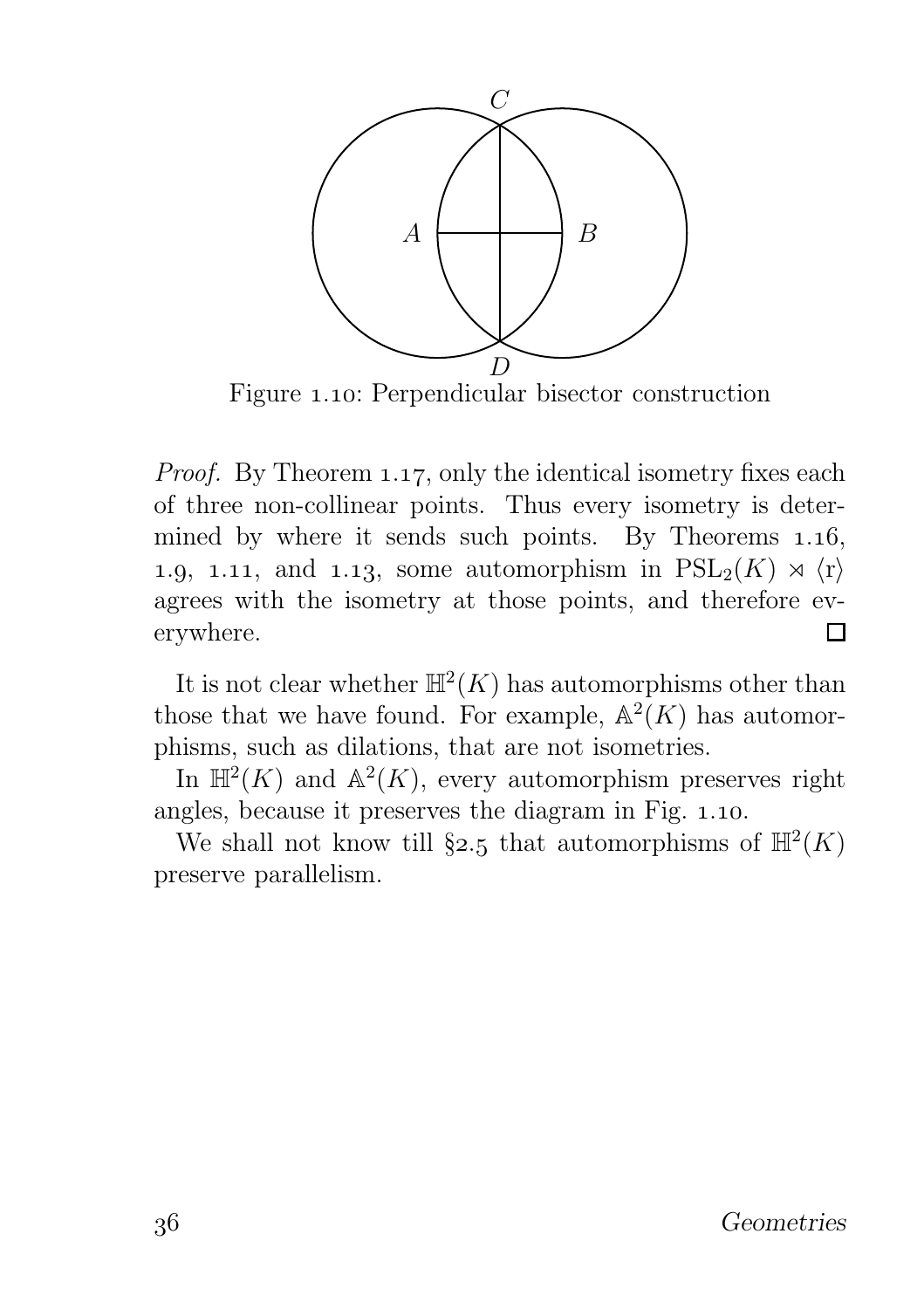## 2 Plane

## 2.1 Axioms

Hilbert's axioms for hyperbolic geometry (strictly, hyperbolic *plane geometry*) are as follows. (The naming and numeration are his, not the exact words.)

#### I. Incidence.

- **1, 2.** Two points lie on exactly one line.
- . For every line, at least two points lie on it, but one does not.

#### II. Order.

- **1.** If B lies between A and C, then
	- all three are distinct points of one line, and
	- $B$  lies between  $C$  and  $A$ .
- . Between any two points lies a third.
- . Of three points of a line, no more than one lies between the other two.
- 4. If  $ABC$  is a proper triangle, a line crossing  $AB$  crosses either  $AC$  or  $CB$  (if not C itself).

#### III. Congruence.

- . On a given line, on either side of a given point (this uses order), we can mark off a segment congruent to a given segment.
- . Congruence of segments is transitive.
- . Sums of congruent segments are congruent.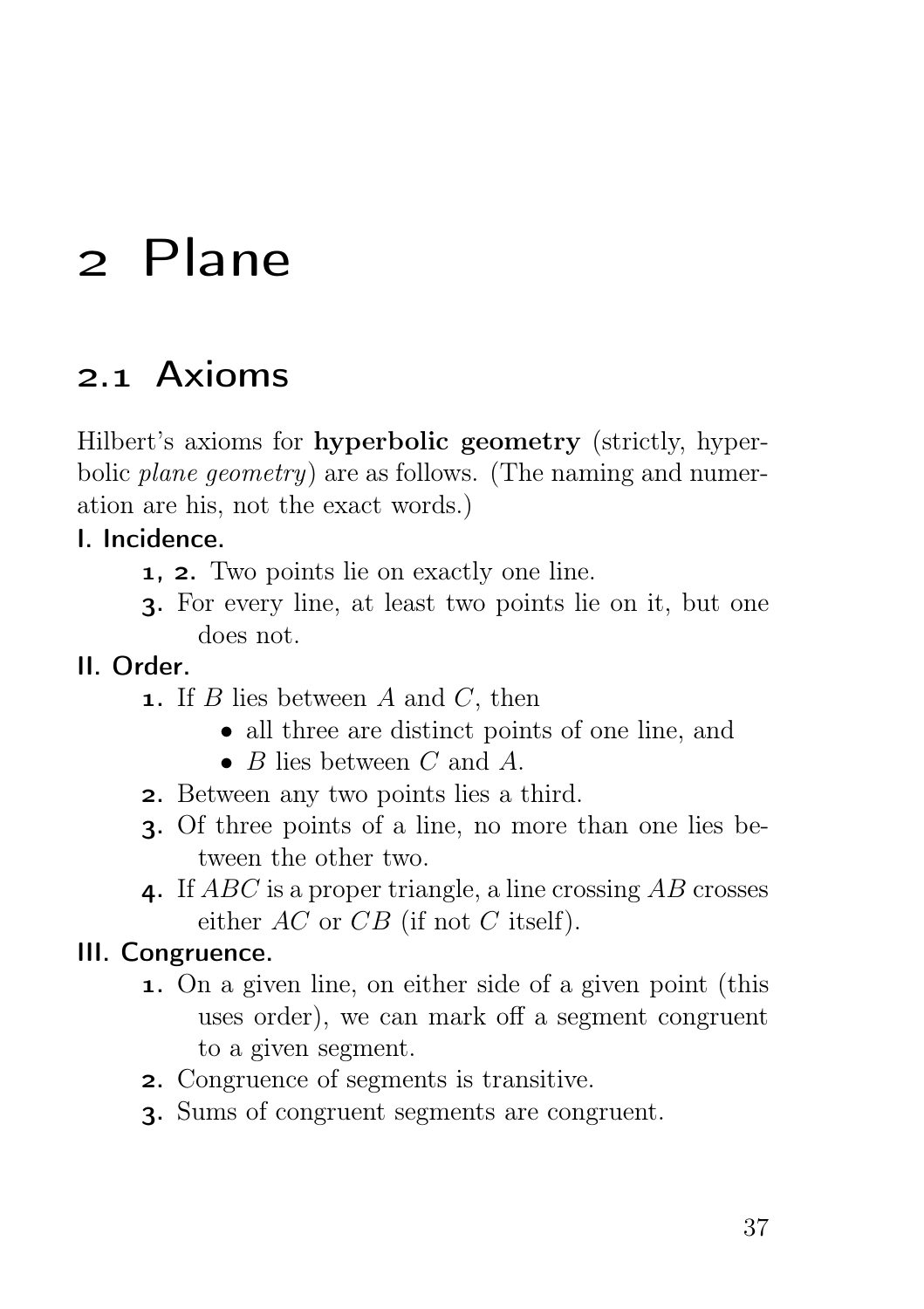- . A given ray can always serve as the side of an angle congruent to a given angle.
- . Side-Angle-Side.
- IV. Parallels. For any line  $b$  and point  $A$  not on it, there are two rays emanating from A that do not cut b, but form an acute angle, inside of which, any ray from A cuts b.

In the Parallel Axiom, any point of b divides it into two rays, each parallel to one of the rays emanating from A. According to Hilbert, that parallelism is symmetric and transitive "follows immediately." Apparently this does not mean the proofs are trivial. For symmetry, a note refers to "a method due to Gauss. Cf. Bonola-Liebmann, Die nichteuklidische Geometrie (Leipzig,  $1908$  and  $1921$ )" and Bonola [2, pp.  $70-1$ ] (Hilbert himself gives no page references). Gauss's proof has two cases; Lobachevski's  $[11]$ , with one, seems simpler.

## 2.2 Ends

A ray and the rays parallel to it compose an end. (This is consistent with the usage initiated in  $\S_{1.4}$ . A point A and an end  $\alpha$  determine the ray A $\alpha$ . A line with ends  $\alpha$  and  $\beta$  is unique; we shall denote such a line by

 $\{\alpha, \beta\},\$ 

since the ends of a line have no intrinsic order. However, Hilbert calls the line  $(\alpha, \beta)$ . We shall construct this line in Lemma  $2.3$ , using Lemma  $2.2$ , which needs Lemma  $2.1$ . (The lemmas are Hilbert's, along with Lemmas  $2.4$  and  $2.5$ ; the labelling of theorems as such is our addition.)

**Lemma 2.1.** Lines making equal alternate angles with a third are not parallel in any direction.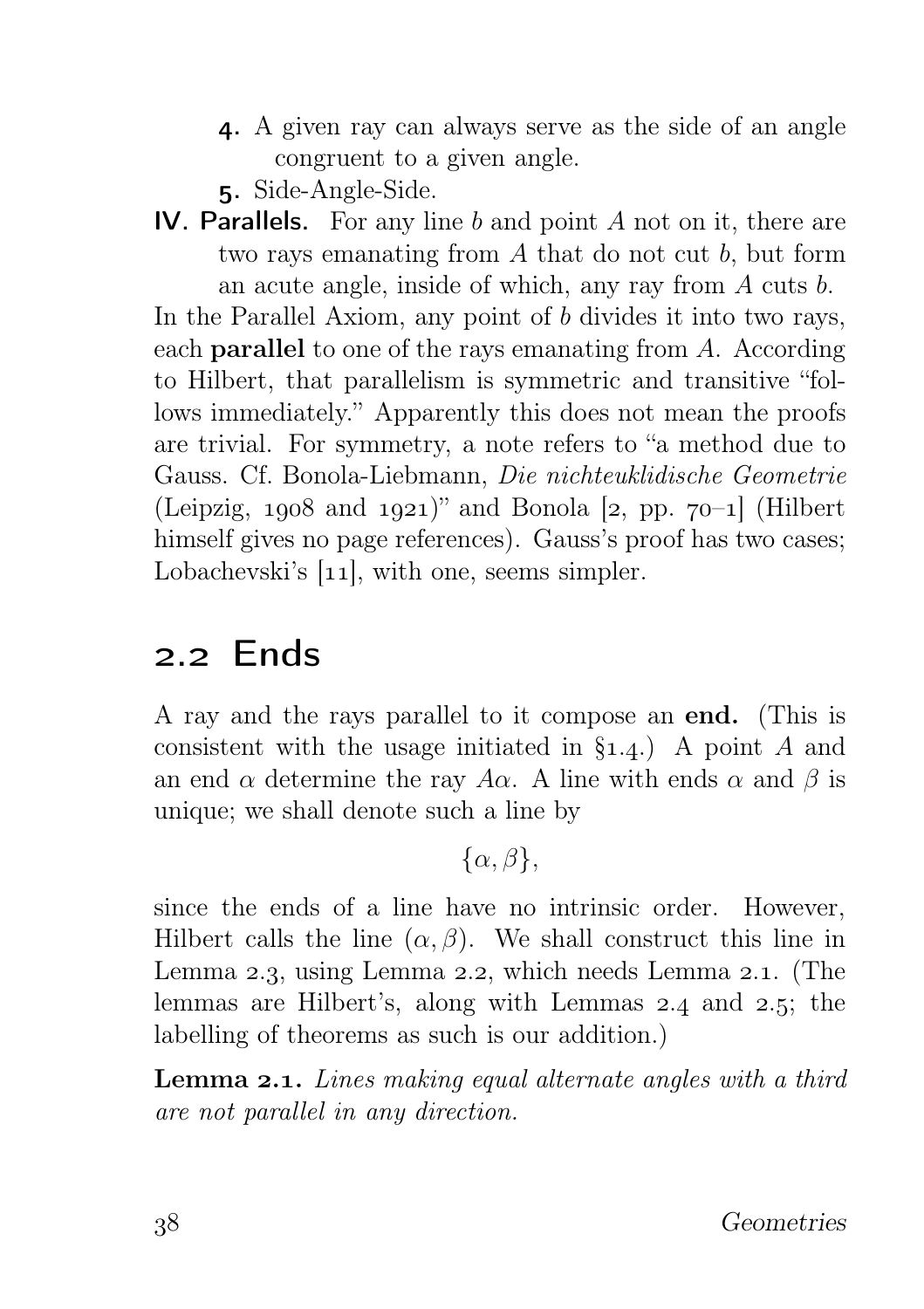

Figure 2.1: Common perpendicular

Proof. If parallel in one direction, then in the other, by symmetry (which can be spelled out). П

**Lemma 2.2.** Two lines, as  $AP$  and  $BB'$  in Fig. 2.1, that neither intersect nor are parallel have a common perpendicular, MN.

Proof. The construction and demonstration is as follows (reading by columns):

| $AB, PB' \perp BB',$ | $QR \perp BB',$        |
|----------------------|------------------------|
| $B'P > BA = B'A',$   | $BR' = B'R$ ,          |
| $B'A'Q = BAQ',$      | $B'A'QR \cong BAQ'R',$ |
| $AQ' = A'Q,$         | $Q'R' = QR,$           |

and we let  $MN$  join the midpoints of  $RR'$  and  $QQ'$ . In the simpler case, where  $B'P = BA$ , then MN joins the midpoints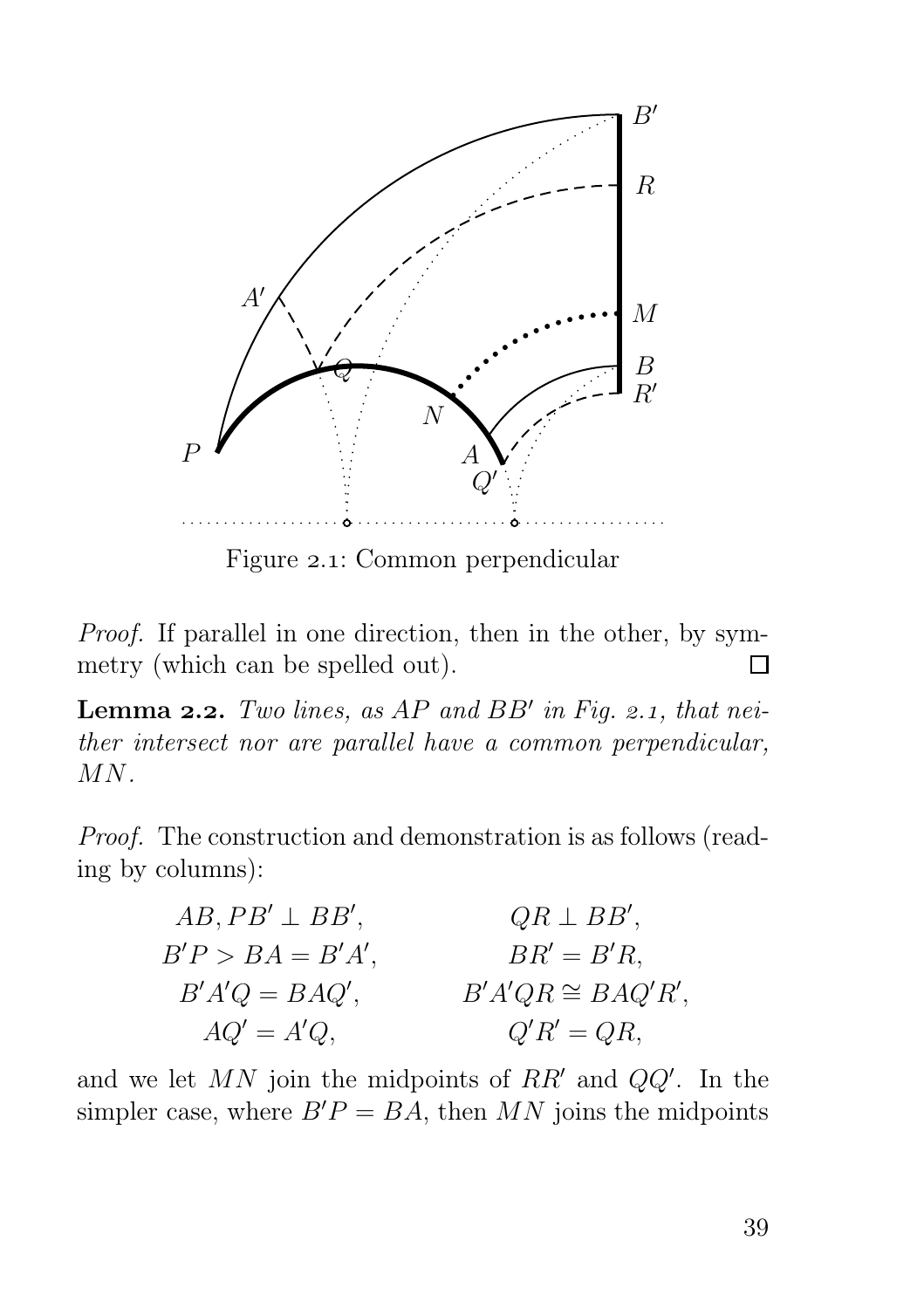

of  $B'B$  and PA. Otherwise, the point Q exists on AP because the parallel to  $A'Q$  from  $B'$  must cut  $PA$ , because that parallel neither cuts nor, by Lemma  $2.1$ , is parallel to the parallel to PA drawn from B. П

We shall use now an infinitary version of Side-Angle-Side: if  $AB = A'B'$ , and  $BA\alpha$  and  $B'A'\alpha'$  are equal as angles, then so are  $AB\alpha$  and  $A'B'\alpha'$ .

**Lemma 2.3.** For any distinct ends  $\alpha$  and  $\beta$  as in Fig. 2.2, the line  $\{\alpha, \beta\}$  is the common perpendicular EF of the bisectors of angles  $C A \alpha$  and  $C B \beta$ , where  $OA = OB$ .

Proof. We shall show

- ) the bisectors neither intersect nor are parallel;
- 2) EF lies on  $\{\alpha, \beta\}.$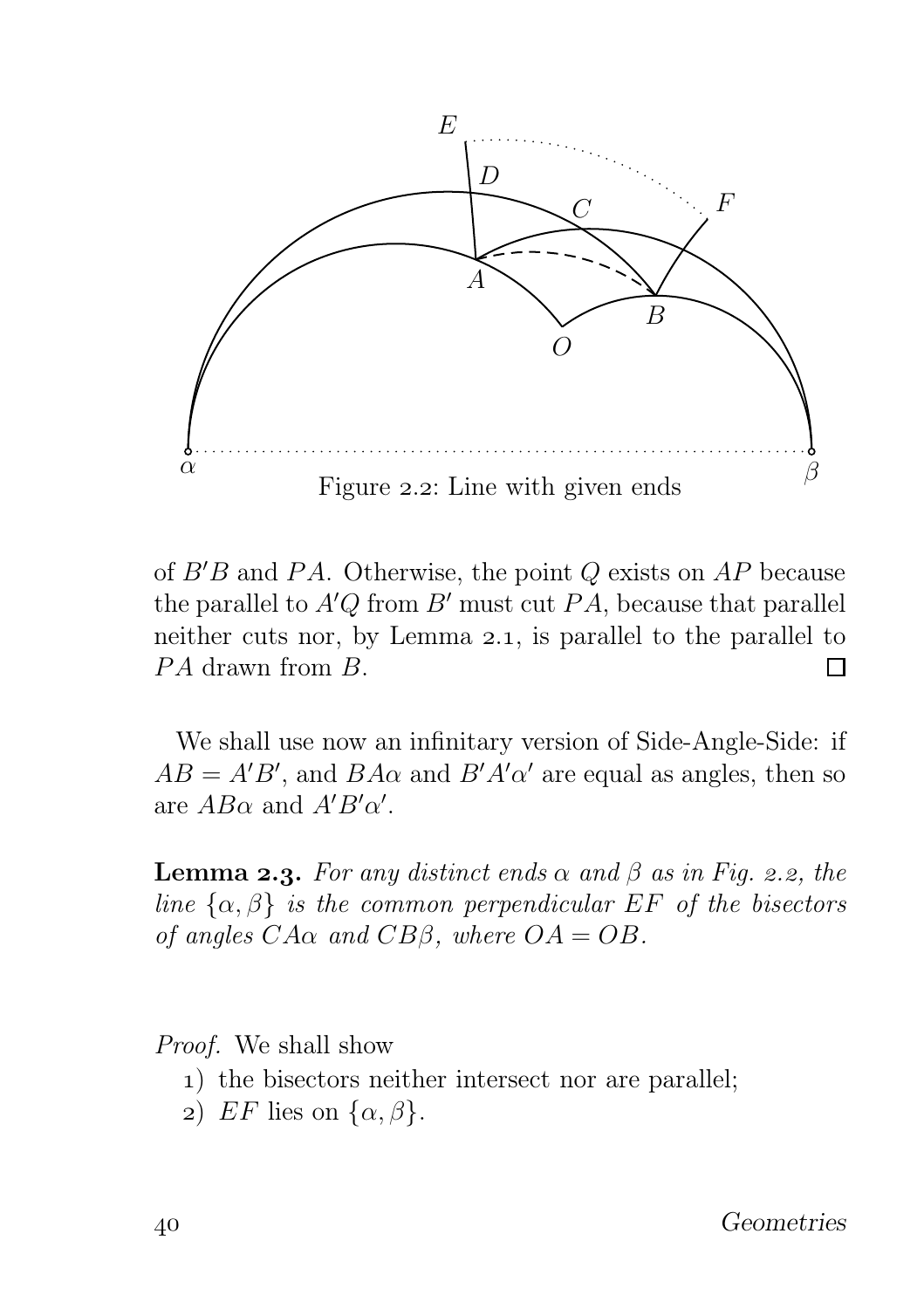To establish the latter claim, we observe (usually by symmetry)

$$
\alpha OB \cong \beta OA,
$$
  

$$
OBC = OAC,
$$
  

$$
\alpha AE = \alpha BF,
$$
  

$$
AE = BF,
$$
  

$$
\alpha AE \cong \alpha BF,
$$

so the rays from E and F respectively having end  $\alpha$  make the same angle with  $EF$ , and therefore they coincide with  $EF$  by Lemma  $2.1$ .

Suppose if possible the angle bisectors meet at a point M. Then  $AM = BM$  and  $\alpha AM = \alpha BM$ , so

$$
\alpha AM \cong \alpha BM,
$$

and in particular  $\alpha MA = \alpha MB$ , which is absurd.

Suppose if possible the angle bisectors have the common end  $\mu$ . If  $DB'$ , equal to  $DA$ , is marked off along  $DB$ , then

$$
\alpha AD \cong \mu B'D,
$$

and so  $\mu B'D = \alpha AD = \mu BD$ , which is absurd by Lemma 2.1 unless  $B'$  coincides with  $B$ . In this case we have another absurdity,

$$
DAB = DBA = CBA = CAB.
$$

### 2.3 Euclidean Field

Now let us denote

• some particular end by  $\infty$ ,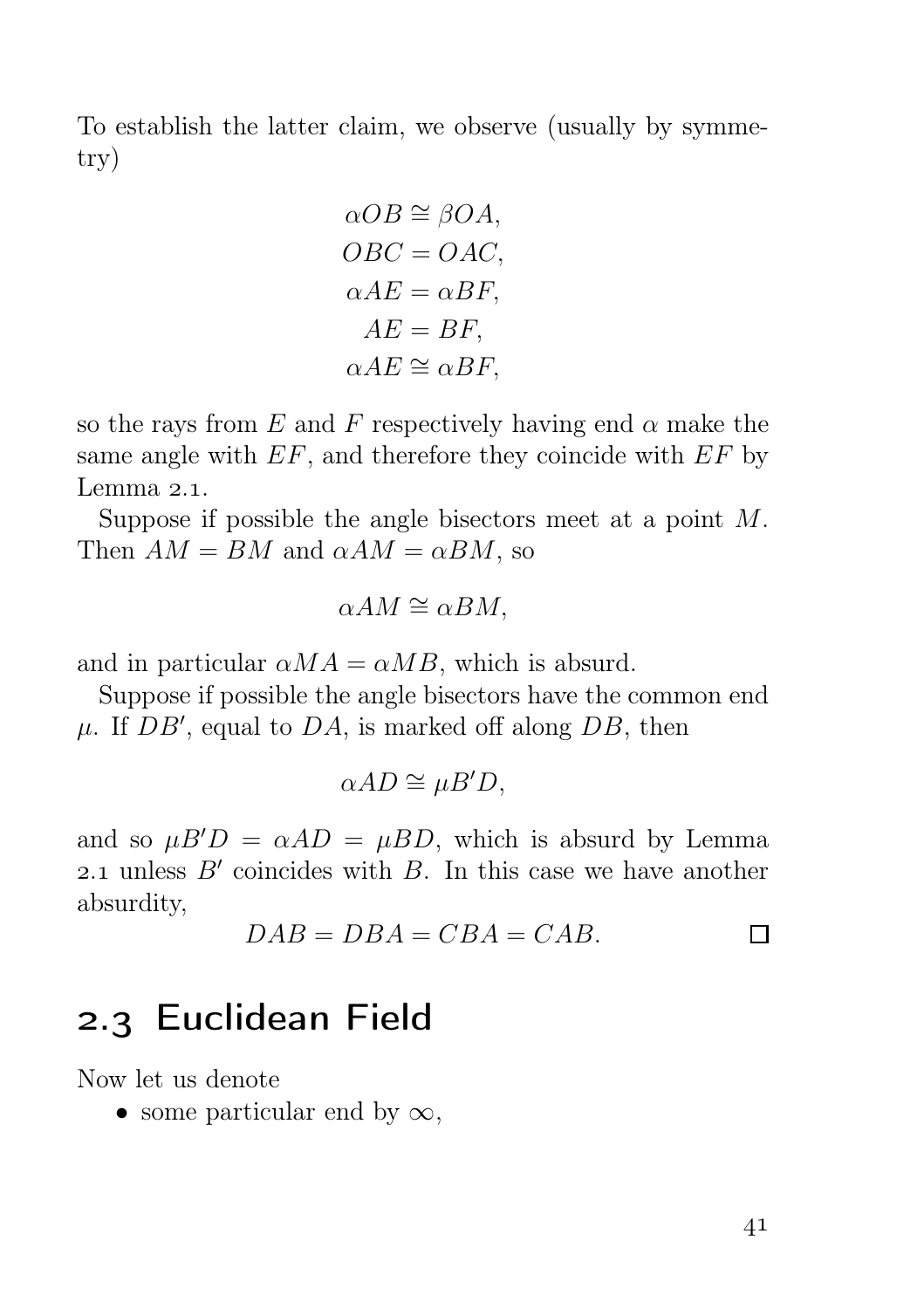

Figure 2.3: Line of ends

- the set of remaining ends by  $K$ ,
- a particular element of  $K$  by 0,
- a particular point on  $\{0, \infty\}$  by O,
- one end of the perpendicular to  $\{0,\infty\}$  at O by 1.

We shall make  $K$  into a Euclidean field, as suggested by Fig. 2.3.

### 2.3.1 Ordering

On the set of all ends, we define a quaternary relation  $Q$  so that  $Q(\alpha, \beta, \gamma, \delta)$  if and only if  $\{\alpha, \gamma\}$  crosses  $\{\beta, \delta\}$ . If  $\alpha, \beta$ ,  $\gamma$ , and  $\delta$  are distinct ends, then

$$
Q(\alpha, \beta, \gamma, \delta) \iff Q(\alpha, \beta, \delta, \gamma),
$$

and also

 $Q(\alpha, \beta, \gamma, \delta) \iff Q(\alpha^{\sigma}, \beta^{\sigma}, \gamma^{\sigma}, \delta^{\sigma}),$ 

Geometries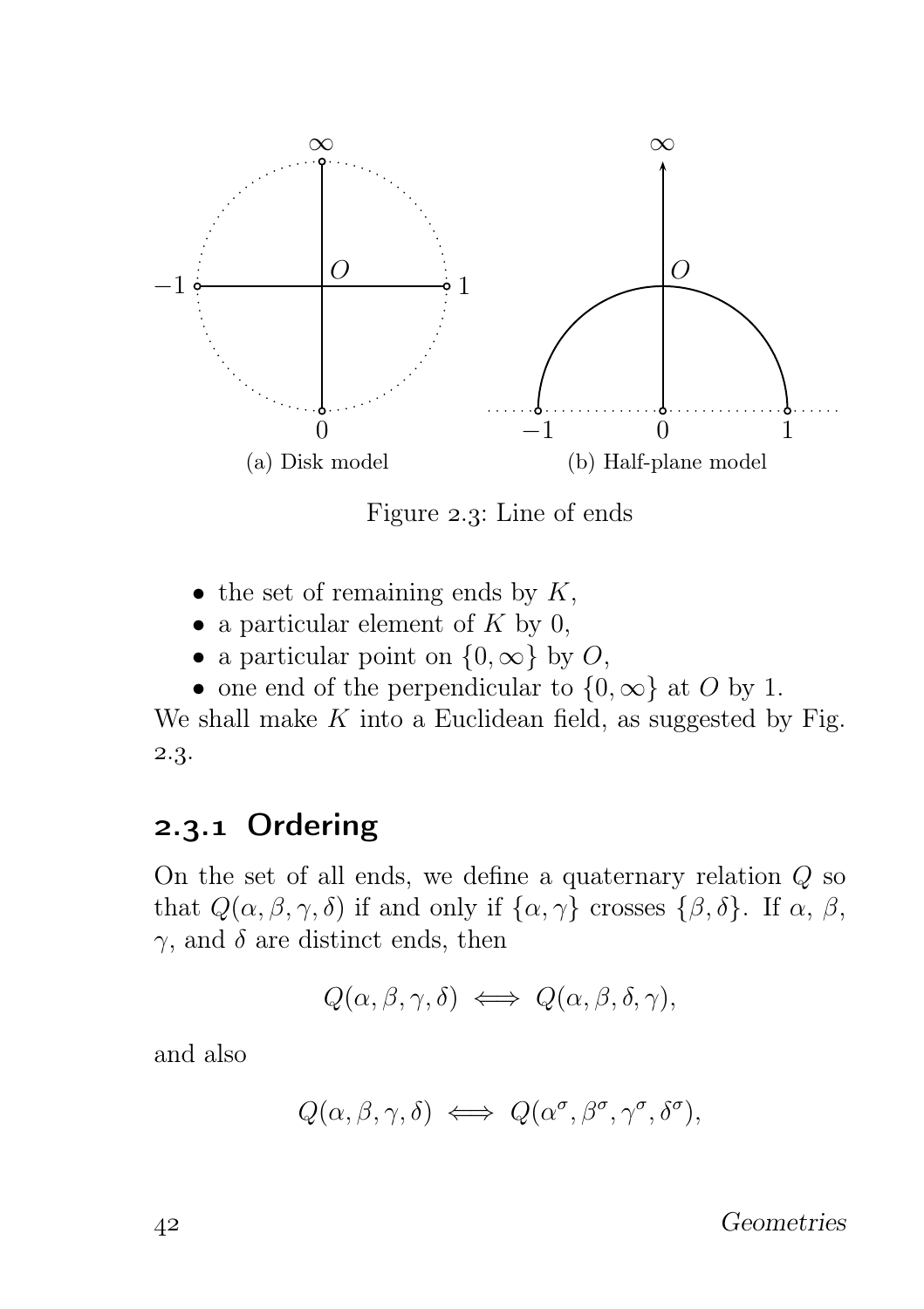where  $\sigma$  is an even permutation of the set  $\{\alpha, \beta, \gamma, \delta\}$ . We use  $Q$  to order  $K$  by defining

$$
\alpha < 0 \iff Q(\alpha, 0, 1, \infty).
$$

If neither of  $\alpha$  and  $\beta$  is 0, we define  $\alpha < \beta$  if and only if one of the following holds:

$$
\alpha < 0 \& Q(\infty, \alpha, \beta, 0),
$$
\n
$$
\alpha < 0 \& 0 < \beta,
$$
\n
$$
0 < \alpha \& Q(0, \alpha, \beta, \infty).
$$

The **positive** ends are those finite ends  $\alpha$  for which  $0 < \alpha$ .

#### 2.3.2 Addition

Our definition of addition on  $K$  will be motivated by an analogy. In  $\mathbb{C}$ , when  $\alpha \in \mathbb{R}$ , we can define  $r_{\alpha}$  as reflection about  $z + \overline{z} = 2\alpha$ , so that

$$
\mathbf{r}_{\alpha}(z) = \alpha - (z - \alpha) = 2\alpha - z.
$$

Then

$$
r_{\alpha}r_0r_{\beta}(z) = r_{\alpha}r_0(2\beta - z)
$$
  
=  $r_{\alpha}(z - 2\beta)$   
=  $2\alpha + 2\beta - z$   
=  $r_{\alpha+\beta}(z)$ .

In our hyperbolic plane, when  $\alpha$  in K, we define  $r_{\alpha}$  to be reflection about  $\{\alpha,\infty\}$ , so that, if

$$
\mathbf{r}_{\alpha}(P) = P'
$$

this means either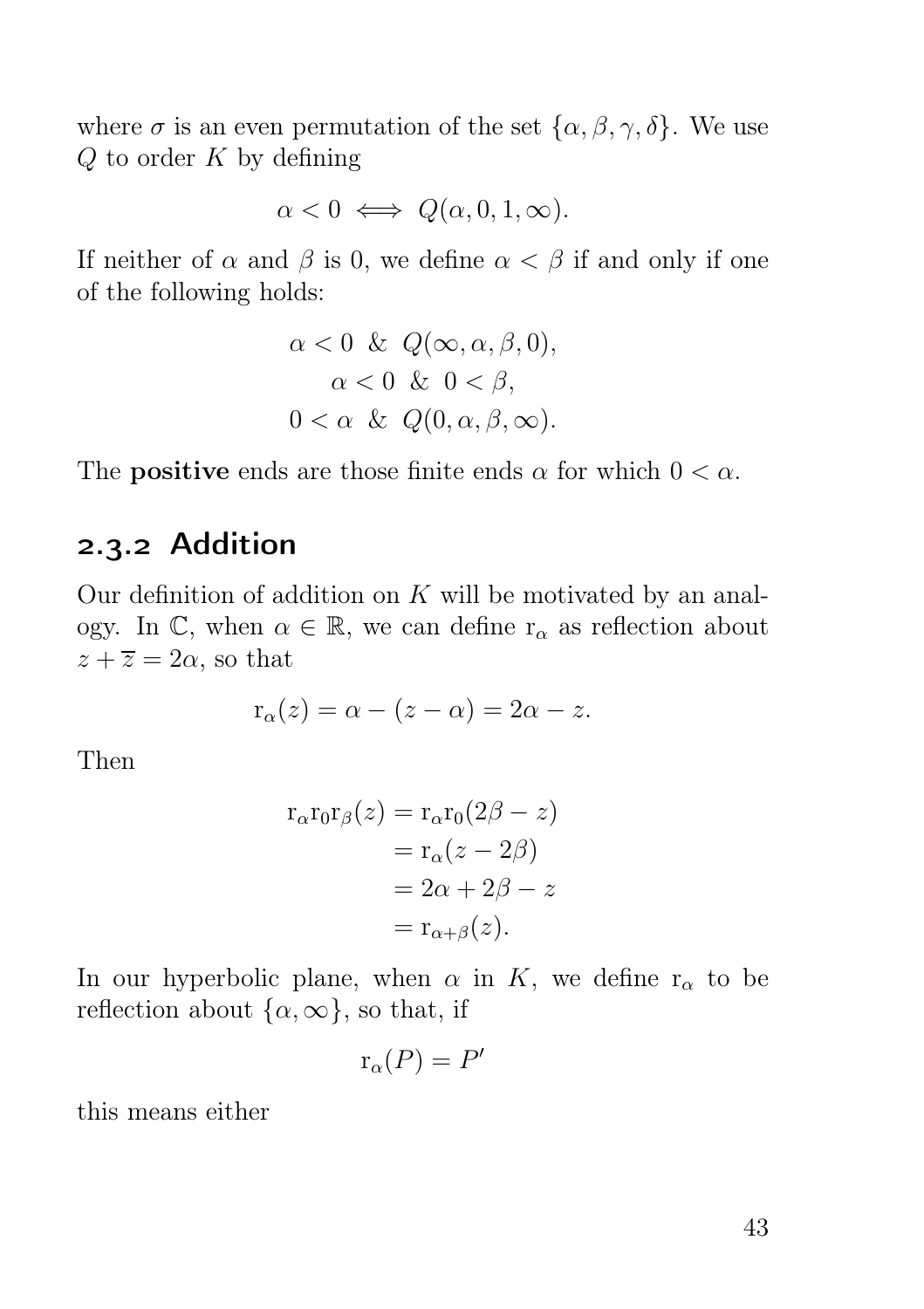

Figure 2.4: Parallel perpendicular bisectors

- P is on  $\{0, \infty\}$ , and  $P' = P$ , or
- $\{0,\infty\}$  is the perpendicular bisector of  $PP'$ .

**Theorem 2.1.** Reflection about a line is an automorphism of the hyperbolic plane.

Proof. We have to show that reflection preserves lengths and angles. This follows from Side-Angle-Side.  $\Box$ 

The following corresponds to Lobachevski's Theorem 30 and is illustrated by Fig.  $2.4$ .

**Lemma 2.4.** In any triangle  $AOB$ , if the perpendicular bisectors of AO and OB are parallel, then they are parallel to that of AB.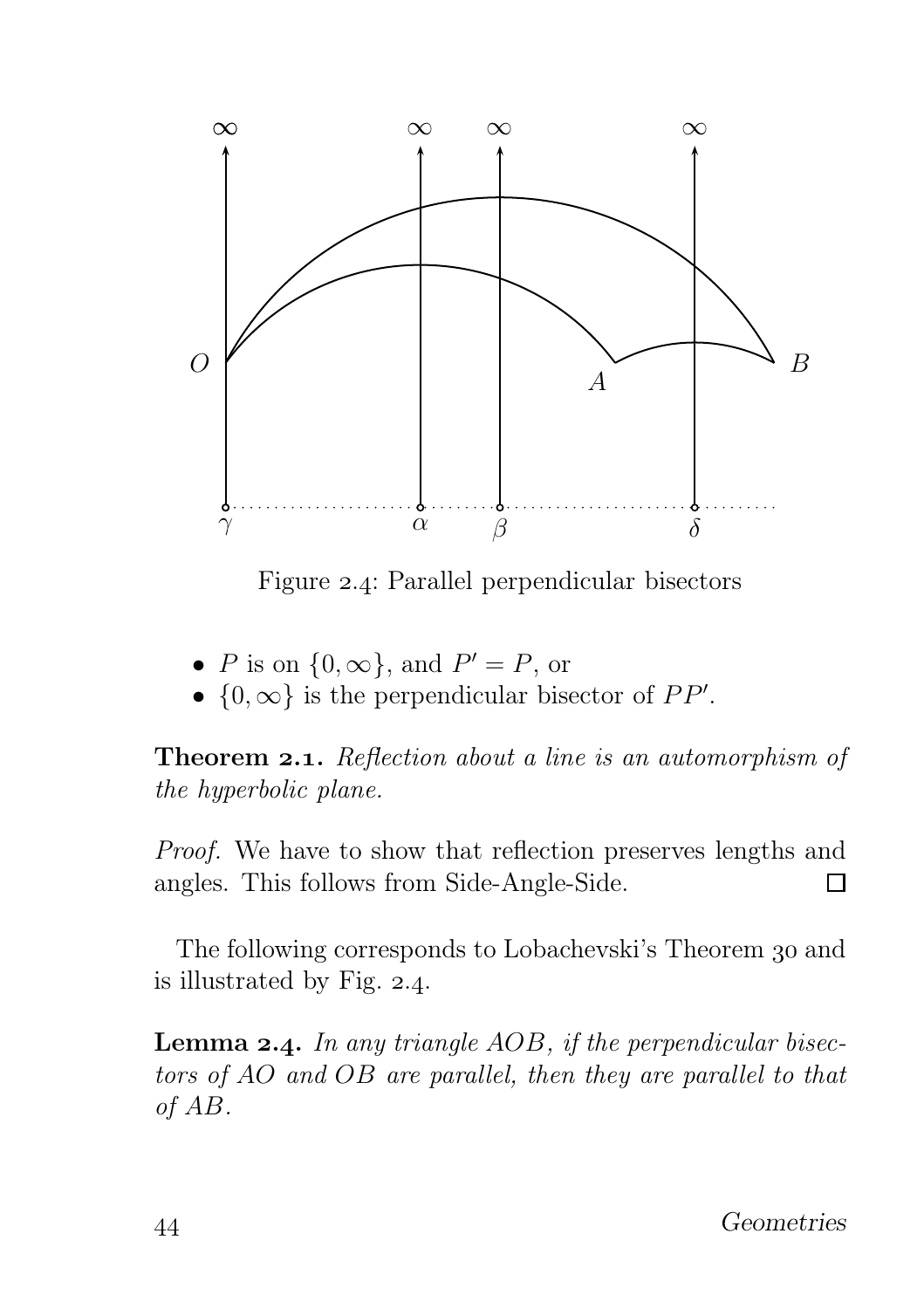*Proof.* Hartshorne [9] improves on the proofs of Lobachevski and Hilbert by using Lemma 2.2, as follows. If the perpendicular bisectors of AO and AB

- meet, that of  $OB$  meets them at the same point, by the usual proof;
- neither meet nor are parallel, the perpendiculars dropped to their common perpendicular from  $O$ ,  $A$ , and  $B$  are equal, so the perpendicular bisector of OB must also be perpendicular to that common perpendicular;

are parallel, *OB* can only be parallel to them.

 $\Box$ 

**Lemma 2.5.** If  $\alpha$ ,  $\beta$ , and  $\gamma$  belong to K, then for some  $\delta$  in K,

$$
r_{\beta}r_{\gamma}r_{\alpha}=r_{\delta}.
$$

Proof. Hilbert has three cases, but we need only two, by the method of Hartshorne. (Hartshorne omits the easier case.)

1. If the three finite ends are distinct as in Fig. 2.4, let  $O$  be a point on  $\{\gamma,\infty\}$ , and let

$$
\mathbf{r}_{\alpha}O=A, \qquad \qquad \mathbf{r}_{\beta}O=B.
$$

The perpendicular bisector of AB is  $\{\delta, \infty\}$  for some  $\delta$ , by Lemma  $2.4$ . The operation

$$
r_\delta r_\beta r_\gamma r_\alpha
$$

fixes A and the line through it with end  $\infty$ ; being also the product of an even number of reflections, the operation is the identity.

. If the three ends are not distinct, the only possibility that is not completely trivial is that  $\alpha$  and  $\beta$  coincide. In this case, we let

$$
\delta = \mathbf{r}_{\alpha} \gamma.
$$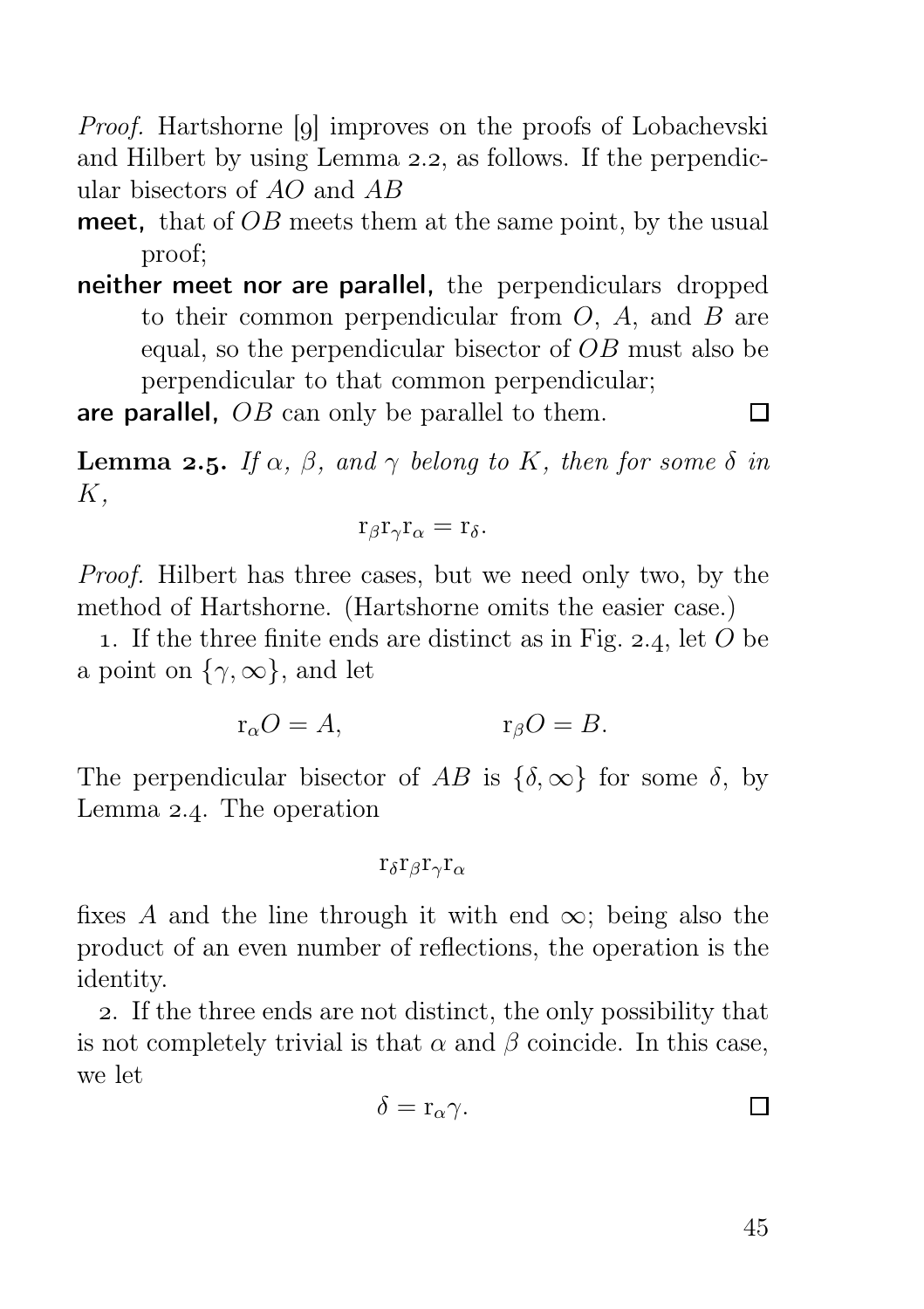We can now define addition in  $K$  by the rule

$$
\mathbf{r}_{\alpha}\mathbf{r}_{0}\mathbf{r}_{\beta} = \mathbf{r}_{\alpha+\beta}.\tag{2.1}
$$

**Theorem 2.2.** The addition just defined makes  $K$  an ordered abelian group.

Proof. Addition is

- associative, since composition is associative;
- commutative, since composition of automorphisms having order 2 is commutative.

The additive inverse  $-\alpha$  is defined so that the image of  $\{\alpha,\infty\}$ under  $r_0$  is  $\{-\alpha, \infty\}$ . That the sum of positive ends is positive can be read from Fig. 2.4 when  $\gamma = 0$ , so that  $\delta = \alpha + \beta$ .  $\Box$ 

For a finite end  $\alpha$  we define

$$
\infty + \alpha = \infty = \alpha + \infty.
$$

It is not now clear whether an automorphism of the hyperbolic plane must preserve parallelism and therefore induce a permutation of the ends. However, some automorphisms do this.

**Theorem 2.3.** Addition of a finite end  $\alpha$  is a permutation of  $K \cup \{\infty\}$  induced by an automorphism of the plane.

*Proof.* That automorphism is  $r_{\alpha/2}r_0$ .

### 2.3.3 Multiplication and Inversion

The choice of O on  $\{0, \infty\}$  makes the points of this line into an abelian group under addition. We make the positive ends into a multiplicative abelian group isomorphic to this one under

П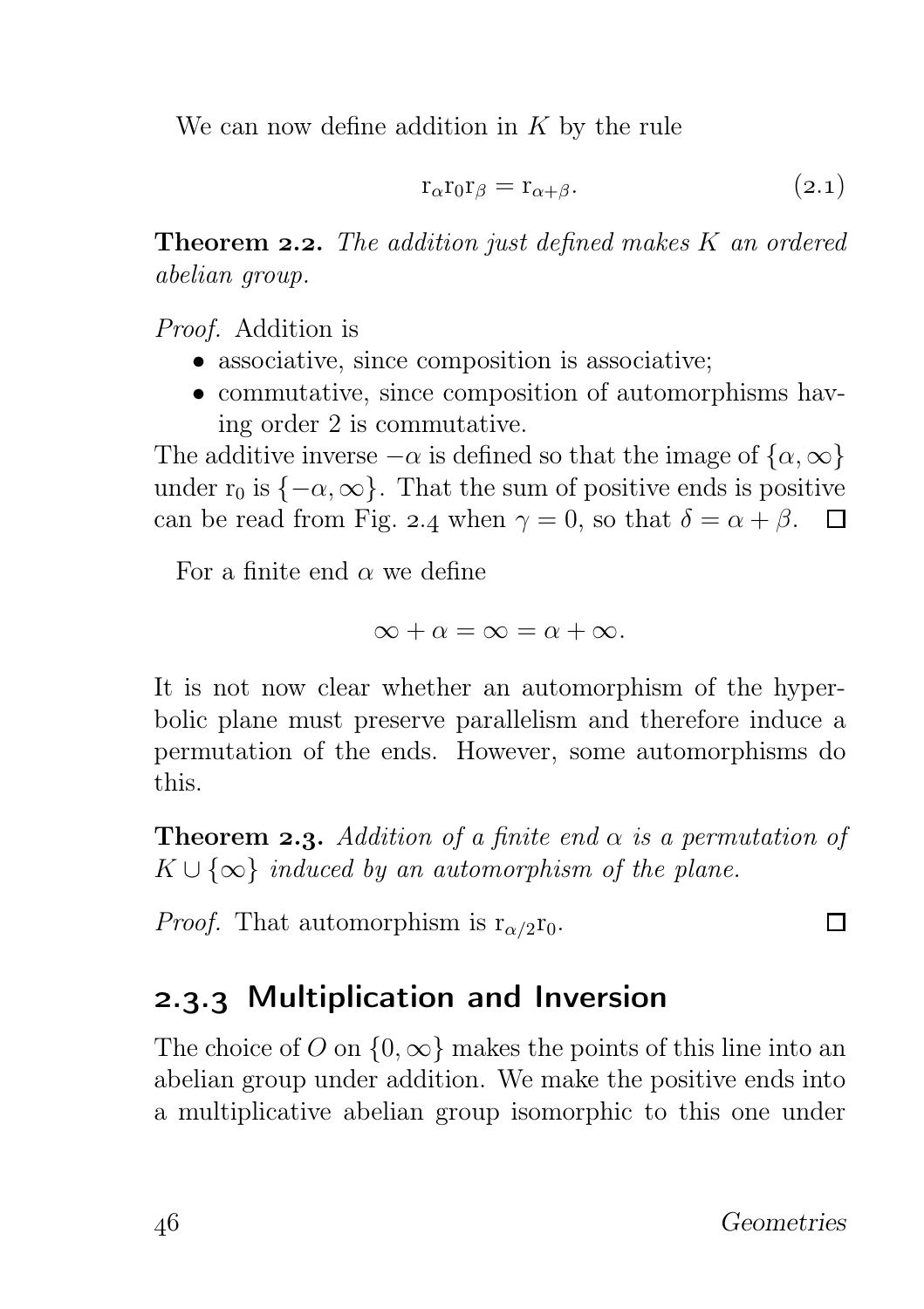the map that takes  $\alpha$  to the point where  $\{\alpha, -\alpha\}$  intersects  $\{0,\infty\}$ ; the intersection is at right angles. If A is a point on  $\{0,\infty\}$  corresponding to a positive end  $\alpha$ , then the segment OA has a midpoint B, corresponding to a positive end  $\beta$ , and in this case

$$
\beta = \sqrt{\alpha}.
$$

We extend the multiplication to all of  $K \setminus \{0\}$  by the usual rules of signs. We extend multiplication partially to  $K \cup \{\infty\}$ as in  $(1.8)$  in §1.5.

#### **Theorem 2.4.** 1. Multiplication by a positive end is a permutation of  $K \cup \{\infty\}$  induced by an automorphism of the plane.

- 2. Multiplication by  $-1$  is induced by  $r_0$ .
- .3. Inversion of ends is induced by reflection about  $\{-1, 1\}$ .

*Proof.* Multiplication by a positive end  $\gamma$  is induced by the automorphism such that, as in Fig. 2.5,  $O \cdot \gamma$  is the intersection of  $\{0,\infty\}$  and  $\{\gamma,-\gamma\}$ , and if Q is the foot of the perpendicular from a point P dropped to  $\{0,\infty\}$ , then  $Q \cdot \gamma$  is the foot of the perpendicular from  $P \cdot \gamma$  dropped to  $\{0, \infty\}$ , and, as segments,

$$
(P \cdot \gamma)(Q \cdot \gamma) = PQ, \qquad Q(Q \cdot \gamma) = O(O \cdot \gamma).
$$

As a special case of  $(2.1)$ ,

$$
r_{\alpha\cdot\gamma+\beta\cdot\gamma} = r_{\alpha\cdot\gamma}r_0r_{\beta\cdot\gamma}.
$$

Applying the automorphism of Theorem 2.4 to  $(2.1)$ , we obtain

$$
r_{\alpha\cdot\gamma}r_0r_{\beta\cdot\gamma}=r_{(\alpha+\beta)\cdot\gamma}.
$$

Thus multiplication distributes over addition on K.

Given a hyperbolic plane, we have obtained an ordered field K. It is straightforward that, as Hartshorne shows  $(9, 43.1, p.$  $416-8$ ,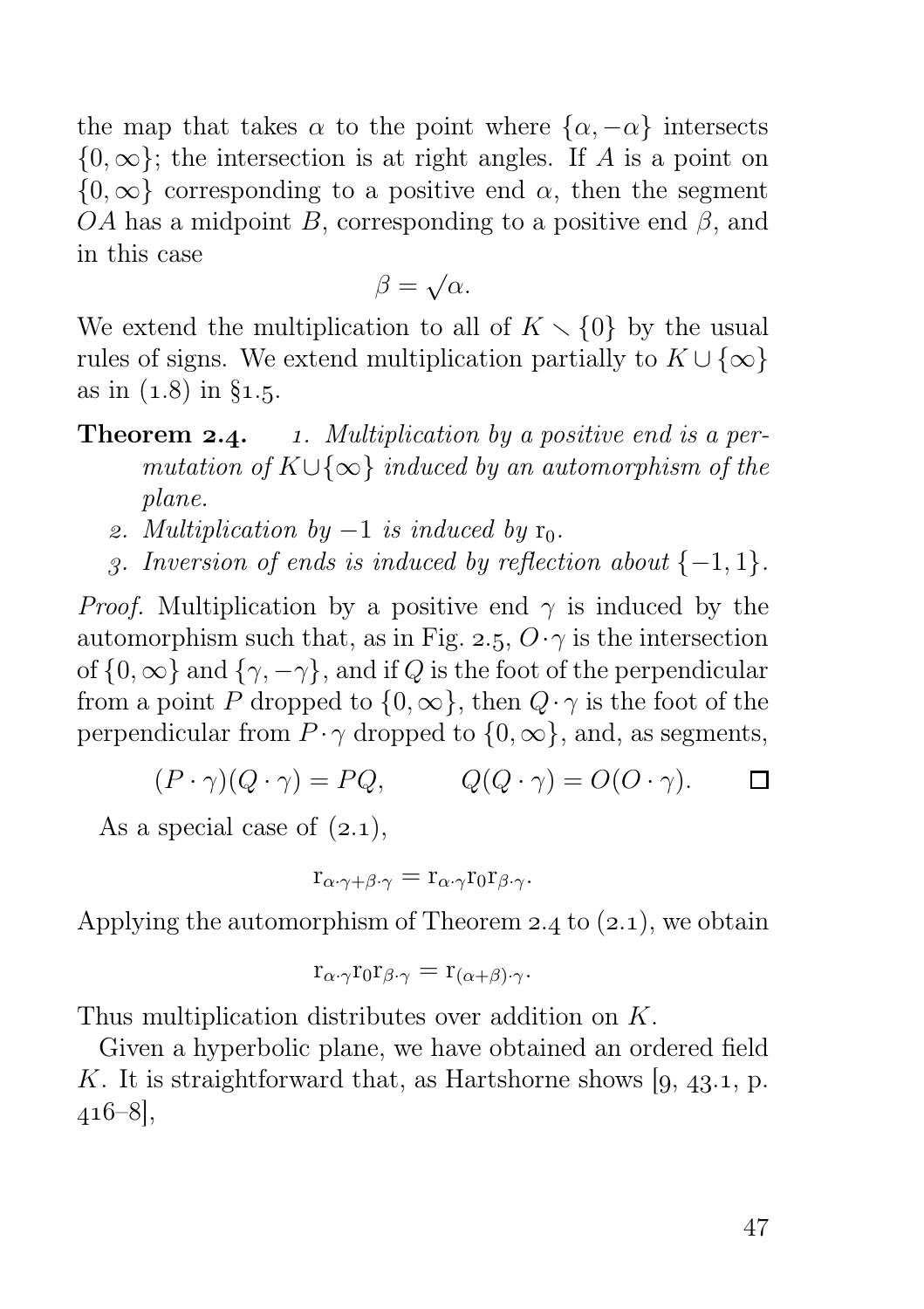

Figure 2.5: Automorphism

- 1) K is independent (up to isomorphism) of the choice of  $(\infty, 0, 1)$ , since an automorphism of the plane will take one choice to another;
- ) two hyperbolic planes with isomorphic fields are themselves isomorphic, since an isomorphism of lines determines an isomorphism of points.

## 2.4 Coordinates

Having obtained an ordered field  $K$  from a hyperbolic plane and a choice of ends denoted respectively  $\infty$ , 0, and 1, we shall describe the plane in terms of  $K$ . First we note which lines pass through O.

Theorem  $2.5$ . In the hyperbolic plane,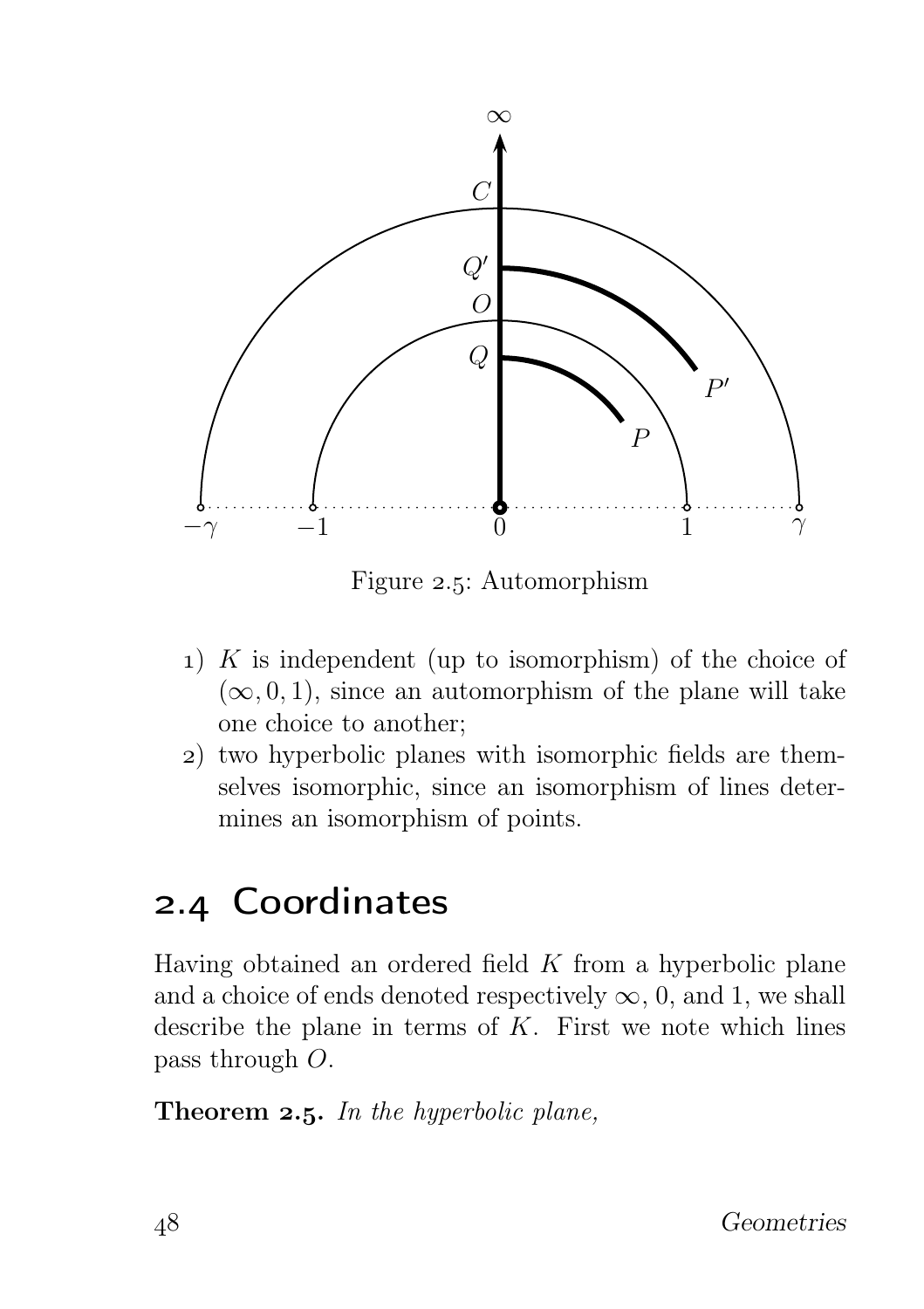1) the line  $\{\xi,\infty\}$  contains O if and only if

 $\xi = 0$ .

z) the line  $\{\xi, \eta\}$ , neither end infinite, contains O if and only if

$$
\xi \cdot \eta = -1.
$$

Proof. 1. Clear.

2. Reflection of the plane about  $\{-1, 1\}$ , and then  $\{0, \infty\}$ , fixes

- $\bullet$  O, and only this, of all points of the plane;
- $\{\alpha, -\alpha^{-1}\},$  and only this, of all lines  $\{\alpha, \beta\},$  whenever  $\alpha \in K \setminus \{0\}.$

Since the line does cross  $\{0, \infty\}$ , it must cross at the point.  $\Box$ 

**Theorem 2.6.** The point  $O \cdot \alpha$  lies on  $\{0,\infty\}$  and on every line  $\{-\alpha \cdot \omega, \alpha \cdot \omega^{-1}\},\,$  but no other line.

*Proof.* The point is, by Theorem 2.4, the intersection of  $\{0, \infty\}$ <br>and  $\{-\alpha, \alpha\}$ . The rest follows also from Theorem 2.5. and  $\{-\alpha, \alpha\}$ . The rest follows also from Theorem 2.5.

We want to know which lines pass through an arbitrary point P. For this, we seek an automorphism of the plane that takes  $O$  to  $P$ .

**Theorem 2.7.** In the hyperbolic plane, a line  $\{\xi, \eta\}$  that is not  $\{0,\infty\}$  contains the intersection of  $\{-\nu,\nu\}$  and  $\{\mu,\infty\}$  if and only if the point

$$
(\xi\eta,\xi+\eta)
$$

in  $K^2$  lies on the line defined by

$$
x - \mu y + \nu^2 = 0. \tag{2.2}
$$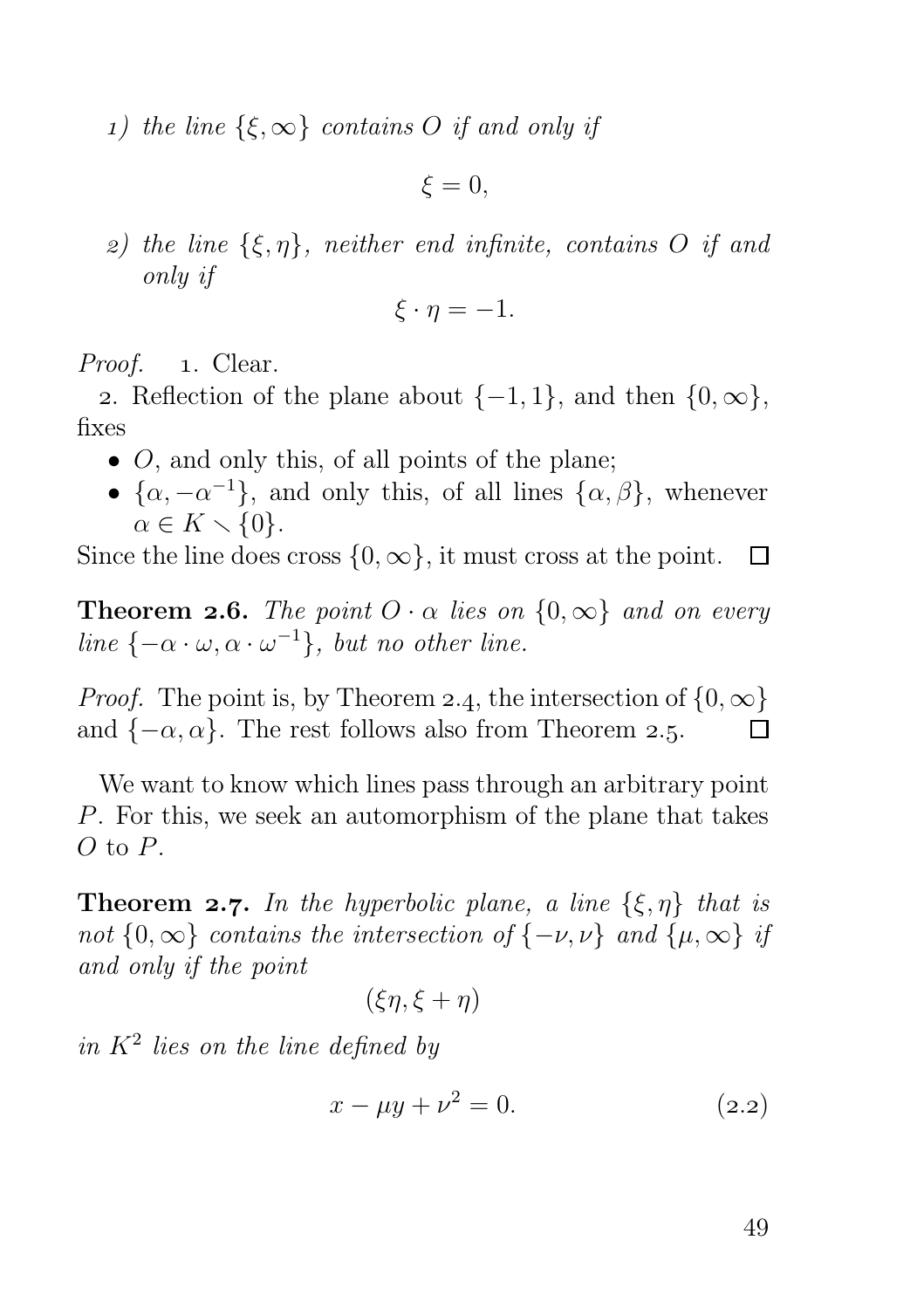

Figure 2.6: Lines through an arbitrary point

*Proof.* We show first that the intersection is  $O \cdot \alpha + \mu$  for some  $\alpha$ , as in Fig. 2.6. By applying the automorphisms of Theorems 2.3 and 2.4 to Theorem 2.6, we know that any point  $O \cdot \alpha + \mu$ is the intersection with  $\{\mu, \infty\}$  of no other line, but every line

$$
\{-\alpha \cdot \omega + \mu, \alpha \cdot \omega^{-1} + \mu\}.
$$

To find which of these is orthogonal to  $\{0, \infty\}$ , we solve

$$
-(-\alpha \cdot \omega + \mu) = \alpha \cdot \omega^{-1} + \mu,
$$
  
\n
$$
\alpha \cdot \omega^2 - 2\mu \cdot \omega - \alpha = 0,
$$
  
\n
$$
\omega = \frac{\mu \pm \sqrt{\mu^2 + \alpha^2}}{\alpha}, \qquad \omega^{-1} = \omega - \frac{2\mu}{\alpha}
$$

Thus  $O \cdot \alpha + \mu$  is the intersection of  $\{\mu, \infty\}$  and

$$
\{-\sqrt{\mu^2 + \alpha^2}, \sqrt{\mu^2 + \alpha^2}\}.
$$

Geometries

.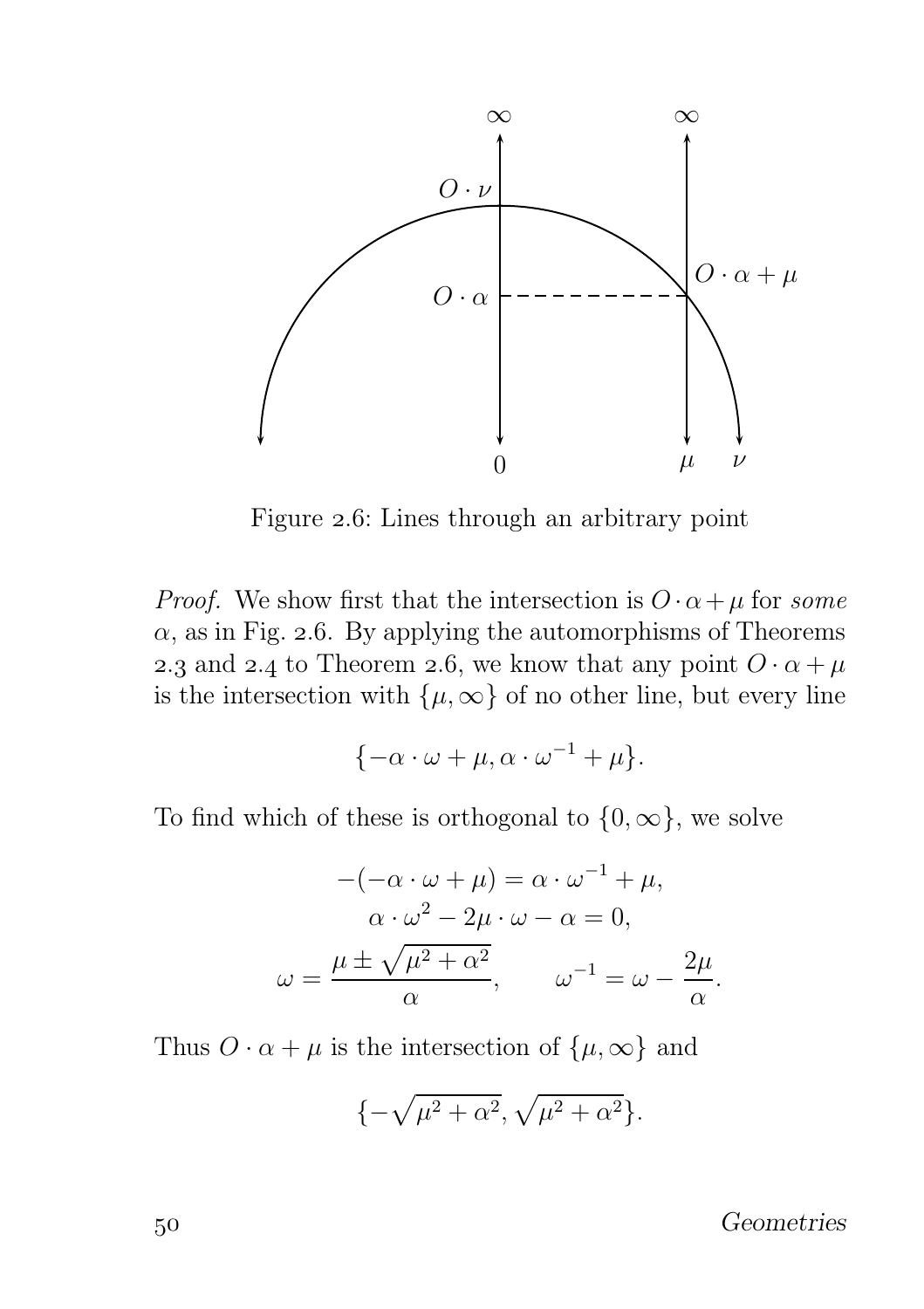Again by Theorem 2.6,  $O \cdot \alpha + \mu$  lies on  $\{\xi, \eta\}$  if and only if

$$
\frac{\xi - \mu}{\alpha} \cdot \frac{\eta - \mu}{\alpha} = -1,
$$
  

$$
\xi \eta - \mu(\xi + \eta) + \mu^2 + \alpha^2 = 0.
$$

Three lines  $\{\alpha, \beta\}$ , different from  $\{0, \infty\}$ , have a common point if and only if the three points  $(\alpha\beta, \alpha + \beta)$  are collinear in  $K^2$ . Thus we recover the hyperbolic plane from K.

Every line defined by an equation  $(2.2)$  corresponds to a point of the hyperbolic plane, provided

$$
-\nu < \mu < \nu.
$$

Hilbert refers to  $(\xi \eta, (\xi + \eta)/2)$  as the **coordinates** of the line  $\{\xi, \eta\}$ , and he concludes,

Having seen that the equation of a point in line coordinates is linear it is easy to deduce the special case of Pascal's Theorem for a pair of lines and Desargues' Theorem for perspectively situated triangles as well as the other theorems of projective geometry.

"Pascal's Theorem for a pair of lines" is Pappus's Theorem, which, along with Desargues's Theorem, holds in the projective plane over K. Therefore the duals also hold, and so the theorems themselves hold in the hyperbolic plane.

Hilbert continues:

The familiar formulas of Bolyai-Lobachevskian geometry can then also be derived with no difficulty and the development of this geometry has been thus completed with the aid of Axioms I-IV alone.

Hartshorne remarks  $[9, p. 394]$ ,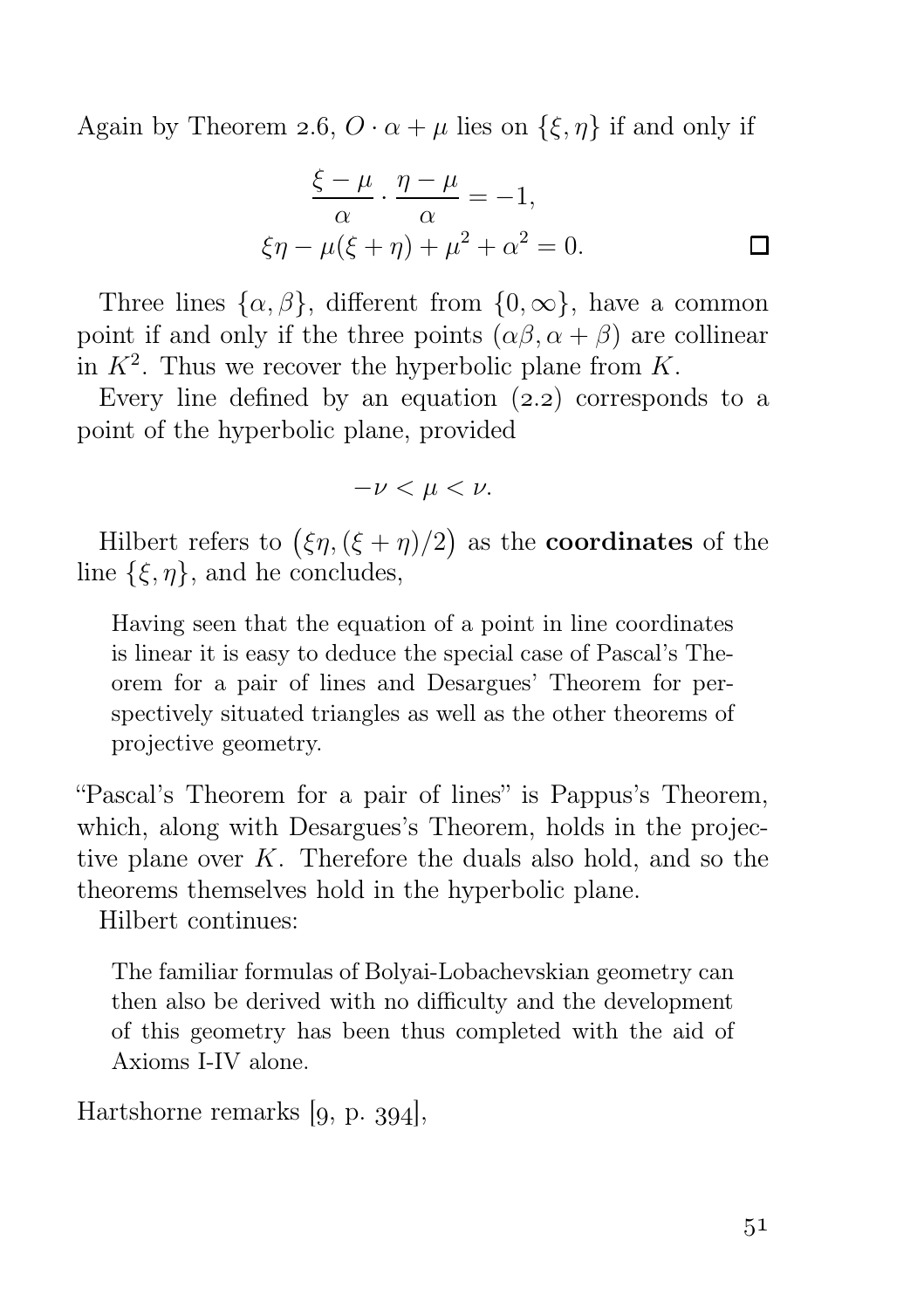we have found that calculations seem to work out better if we continue to think of a line as given by coordinates . . . and a point as given by an equation. This is the opposite of the analytic geometry we are used to . . .

He derives the construction of parallels in the next section, and some formulas, though without discussing Pascal and Desargues, as far as I can tell, except for a brief mention of the former  $[q, p. 426]$ ,

- ) as proved by Hjelmslev in the projective plane, in which he embeds an arbitrary Hilbert plane;
- ) as shown by Hilbert to be equivalent to commutativity of the field of segment arithmetic.

This is in the context of an historical sketch of doing geometry without continuity, which "reached its modern form in the book of Artin  $[1]$ ."

## 2.5 Bolyai's Parallel Construction

We establish a ruler-and-compass construction of parallels, assuming they exist.

**Theorem 2.8.** In the hyperbolic plane, if

- perpendiculars  $PS$  and  $QR$  to  $PQ$  are erected,
- the perpendicular dropped from  $R$  to  $PS$  meets this at  $S$ ,
- the parallel to  $QR$  from P meets  $SR$  at T.

then

$$
PT=QR.
$$

*Proof.* Since  $PQ \perp PS$ , we may assume, as in Fig. 2.7,

$$
PQ = \{0, \infty\},
$$
  $PS = \{-1, 1\},$   $P = O.$ 

52 Geometries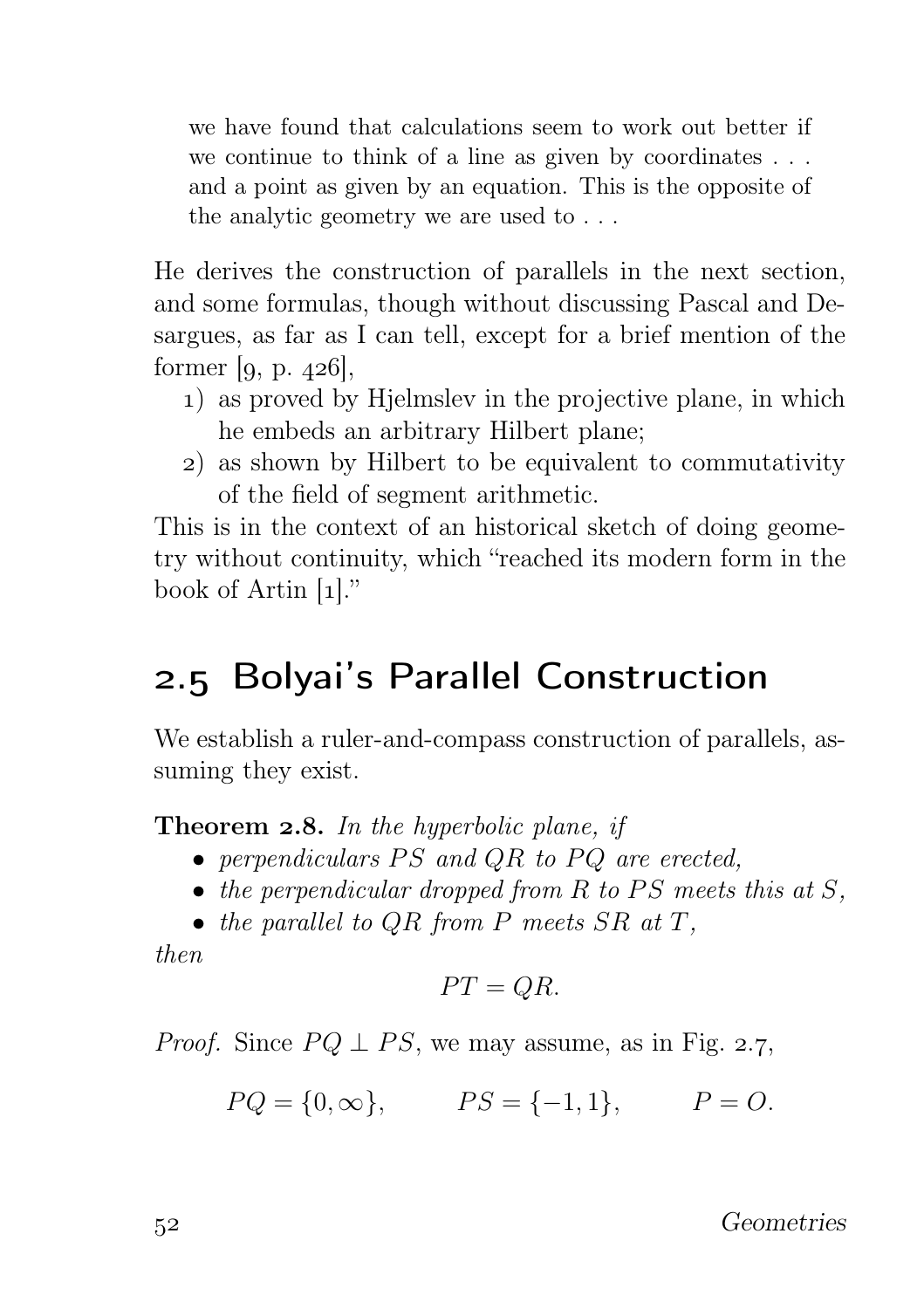

Figure 2.7: Parallel construction

Since also  $PQ \perp QR$ , for some finite end a,

$$
QR = \{-a, a\}.
$$

Since  $PS \perp RS$ , for some finite end b,

$$
RS = \{b, b^{-1}\}.
$$

Then finally, since  $PT$  passes through O and is parallel to  $QR$ , by Theorem  $2.6$ ,

$$
PT = \{-a^{-1}, a\}.
$$

Rotation of the plane about  $P$  so that  $a$  goes to 0 is effected by the automorphism

$$
x \mapsto \frac{x-a}{ax+1},
$$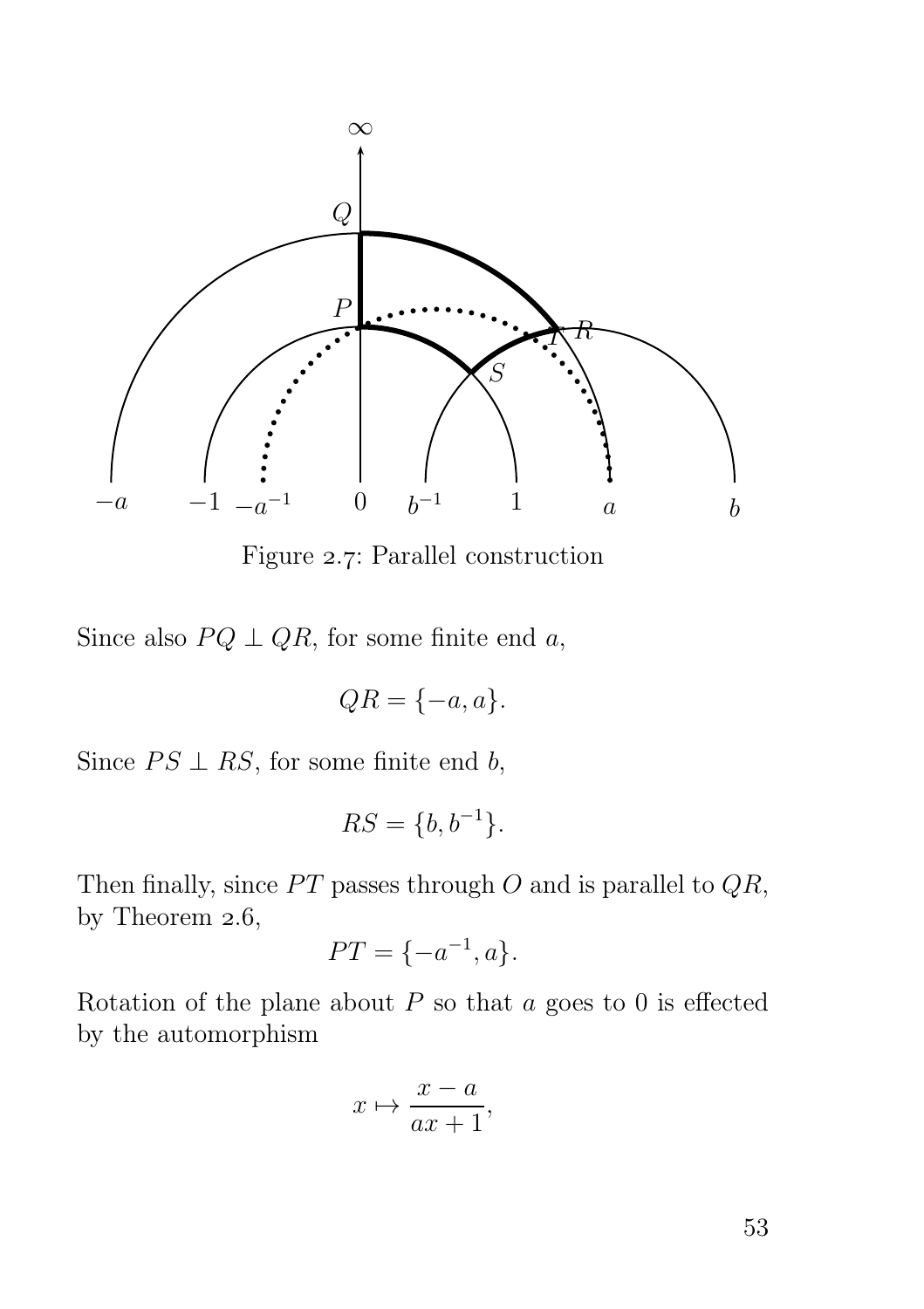since

$$
\frac{-x^{-1} - a}{-ax^{-1} + 1} = -\frac{1 + ax}{-a + x}.
$$

First translating  $Q$  to  $P$ , then rotating about  $P$  so that 1 goes to 0, is effected by the automorphism

$$
x \mapsto \frac{x-a}{x+a}.
$$

These send  $\{b, b^{-1}\}\$ to lines that cross PQ at the same point, since the products of their ends are the same:

$$
\frac{x-a}{ax+1} \cdot \frac{x^{-1}-a}{ax^{-1}+1} = \frac{x-a}{ax+1} \cdot \frac{1-ax}{a+x} = \frac{x-a}{a+x} \cdot \frac{1-ax}{1+ax} = \frac{x-a}{x+a} \cdot \frac{x^{-1}-a}{x^{-1}+a}.
$$

According to Hartshorne, by the classification of Hilbert planes (satisfying Axioms I–III) by Pejas, the construction must work in any such plane satisfying Archimedes's Axiom and also the axiom of intersection of two circles (they intersect if each encircles a point of the other).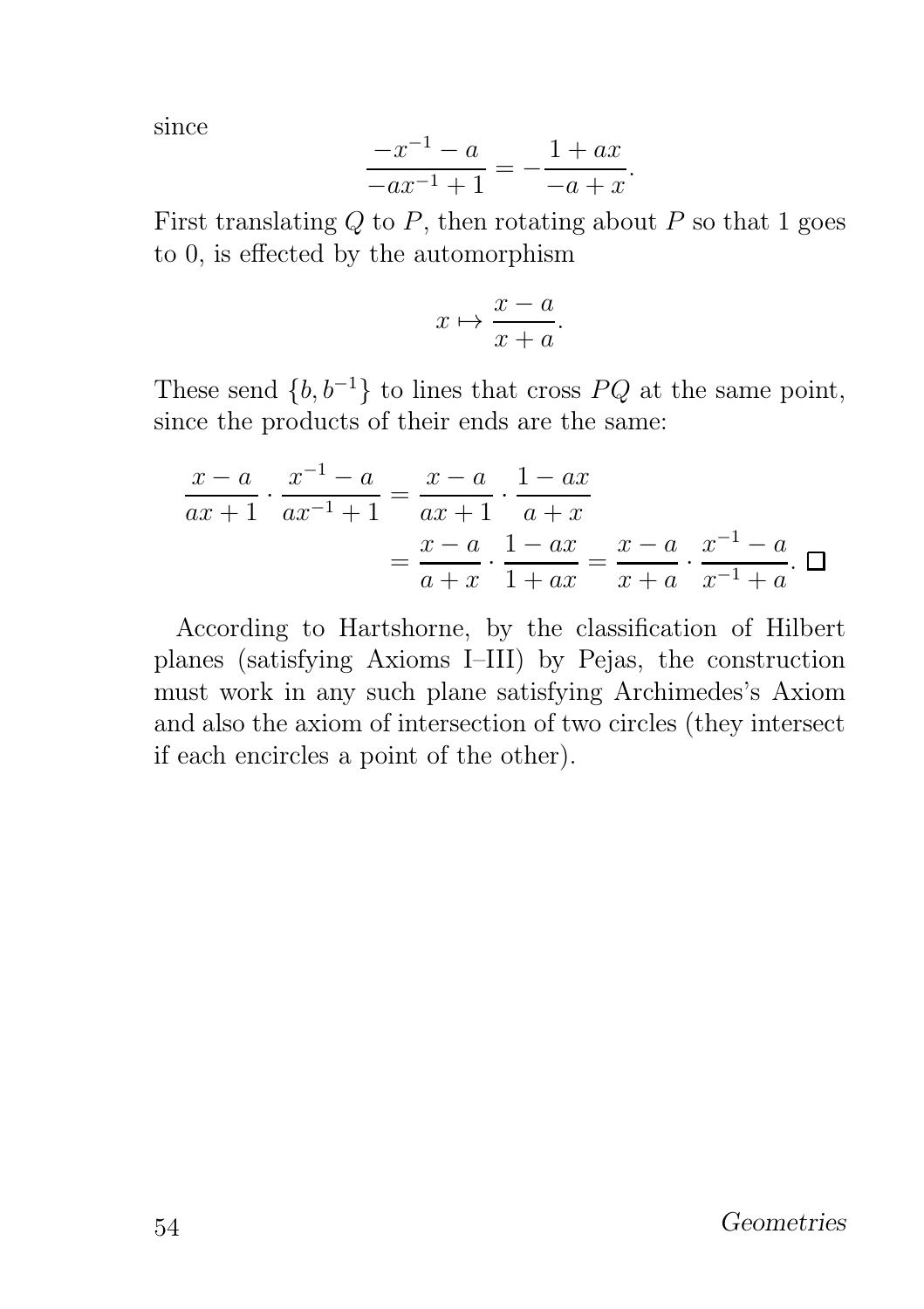## Bibliography

- $\lceil 1 \rceil$  E. Artin. *Geometric Algebra*. Interscience, New York, 1957.
- [2] Roberto Bonola. Non-Euclidean Geometry: A Critical and Historical Study of its Development. Dover, New York, 1955. Authorized English translation with additional appendices by H. S. Carslaw, and with an Introduction by Federigo Enriques, first published by Open Court, 1912. With a supplement containing the Dr. George Bruce Halstead translations of The Science of Absolute Space by John Bolyai (from the fourth, 1896 edition) and The Theory of Parallels by Nicholas Lobachevski  $(1891;$  from the Open Court edition of  $1914$ ).
- [3] Karol Borsuk and Wanda Szmielew. Foundations of Geometry: Euclidean and Bolyai-Lobachevskian Geometry, Projective Geometry. North-Holland, Amsterdam, 1960. Revised English translation.
- [4] Euclid. Euclidis Elementa, volume I of Euclidis Opera Omnia. Teubner, Leipzig, 1883. Edited with Latin interpretation by I. L. Heiberg. Books I–IV.
- [5] Euclid. *The Thirteen Books of Euclid's* Elements. Dover Publications, New York, 1956. Translated from the text of Heiberg with introduction and commentary by Thomas L. Heath. In three volumes. Republication of the second edition of  $1925$ . First edition  $1908$ .
- <sup>[6]</sup> Euclid. Στοιχεία Εὐκλείδου. users.ntua.gr/dimour/euclid/, 1999. Edited by Dimitrios E. Mourmouras. Accessed December 24, 2014.
- $|z|$  Euclid. The Bones: A handy where-to-find-it pocket reference companion to Euclid's Elements. Green Lion Press, Santa Fe, NM, 2002. Conceived, designed, and edited by Dana Densmore.